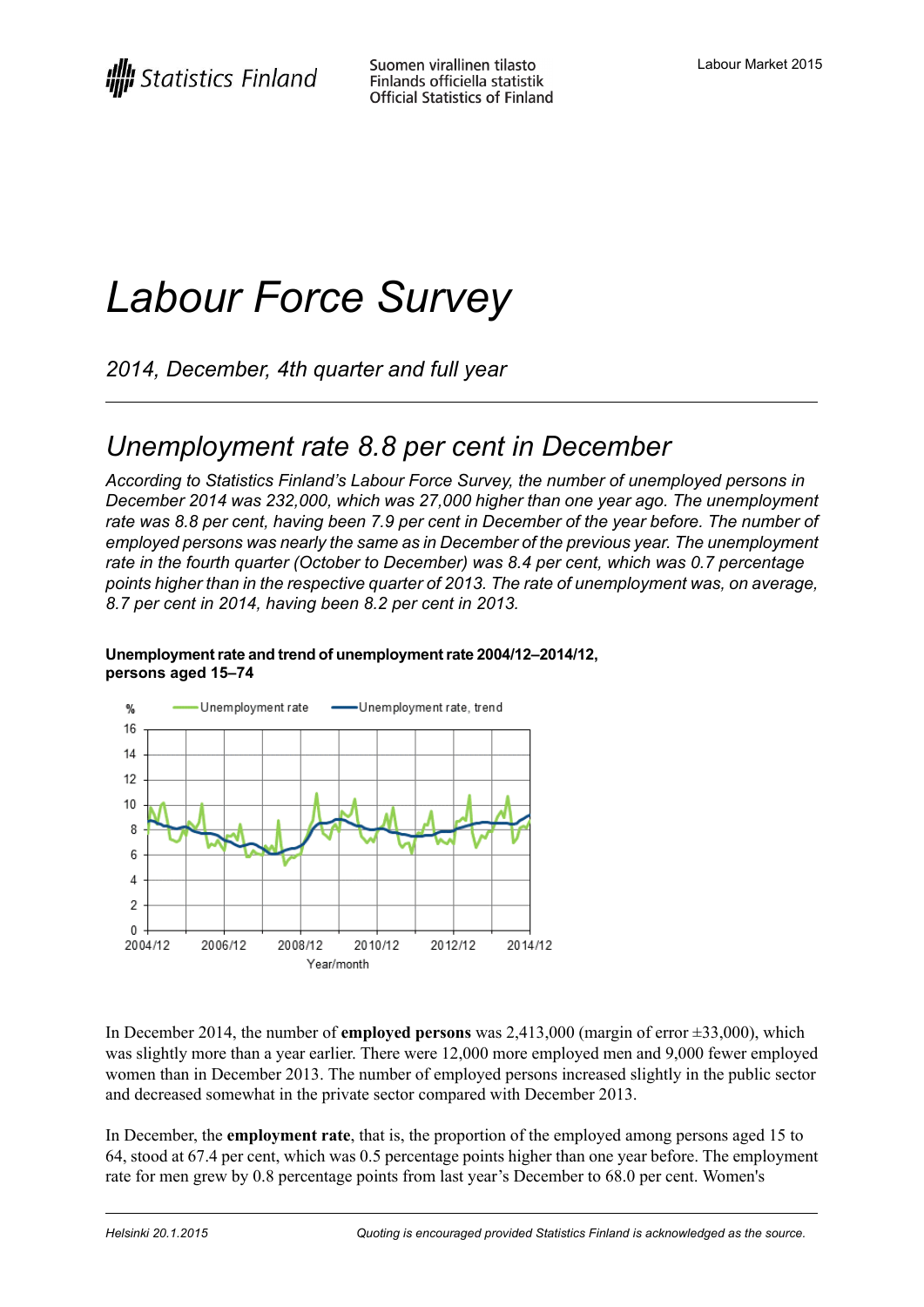employment rate was 66.8 per cent and it remained almost unchanged compared with December 2013. Adjusted for seasonal and random variation, the trend of the employment rate was 68.3 per cent.

According to Statistics Finland's Labour Force Survey, there were 232,000 **unemployed** (margin of error  $\pm 18,000$ ) in December 2014, i.e. 27,000 more than one year earlier. The number of unemployed men was 128,000 and that of women 104,000.

At 8.8 per cent, the **unemployment rate** in December was 0.9 percentage points higher than one year earlier. Men's unemployment rate was 9.4 per cent and women's 8.2 per cent. The trend of the unemployment rate was 9.2 per cent.

In December, there were a total of 649,000 **young people aged 15 to 24**. Of them, 238,000 were employed and 59,000 unemployed. Thus, the labour force of young people (employed and unemployed) totalled 297,000. In December, the unemployment rate for young people aged 15 to 24, that is, the proportion of the unemployed among the labour force, stood at 19.8 per cent, which was 3.2 percentage points higher than one year previously. The trend of the unemployment rate among young people was 21.9 per cent. The share of unemployed young people aged 15 to 24 among the population in the same age group was 9.0 per cent.

There were 1,455,000 persons in the **inactive population** in December 2014, which was 22,000 fewer than one year earlier. Of the inactive population, 138,000 persons were in disguised [unemployment,](http://tilastokeskus.fi/til/tyti/kas_en.html) which was 14,000 fewer than in December 2013.

|                                                                                                 | Year/Month   |         | Change            |
|-------------------------------------------------------------------------------------------------|--------------|---------|-------------------|
|                                                                                                 | 2013/12      | 2014/12 | 2013/12 - 2014/12 |
|                                                                                                 | 1000 persons |         | Per cent, %       |
| Population total                                                                                | 4 0 9 1      | 4 100   | 0,2               |
| Active population total                                                                         | 2615         | 2645    | 1,1               |
| Employed                                                                                        | 2409         | 2413    | 0,1               |
| - employees                                                                                     | 2084         | 2 0 6 1 | $-1,1$            |
| - self-employed persons and unpaid family workers                                               | 325          | 351     | 8,0               |
| Unemployed                                                                                      | 205          | 232     | 13,0              |
| Inactive population                                                                             | 1477         | 1455    | $-1,5$            |
| - Persons in disguised unemployment                                                             | 151          | 138     | $-9,0$            |
|                                                                                                 | Per cent, %  |         | Percentage points |
| Employment rate, persons aged 15 to 64                                                          | 66,9         | 67,4    | 0,5               |
| Unemployment rate                                                                               | 7,9          | 8,8     | 0,9               |
| Activity rate                                                                                   | 63,9         | 64,5    | 0,6               |
| Unrounded figures are used in the Change column.<br>The data comply with the ILO/EU definition. |              |         |                   |

#### **Changes in employment 2013/12 – 2014/12 according to Statistics Finland's Labour Force Survey, population aged 15 to 74**

## *Labour Force Survey data for the fourth quarter of 2014*

In the fourth quarter of 2014, the average number of **employed persons** was 2,418,000, or 5,000 fewer than in the corresponding quarter of 2013. The number of employed personsincreased most in the industry of administrative and support service activities (N) and decreased in manufacturing (C).

**The number of hours worked by employed persons** was 1.6 per cent higher in the fourth quarter of 2014 than twelve months previously.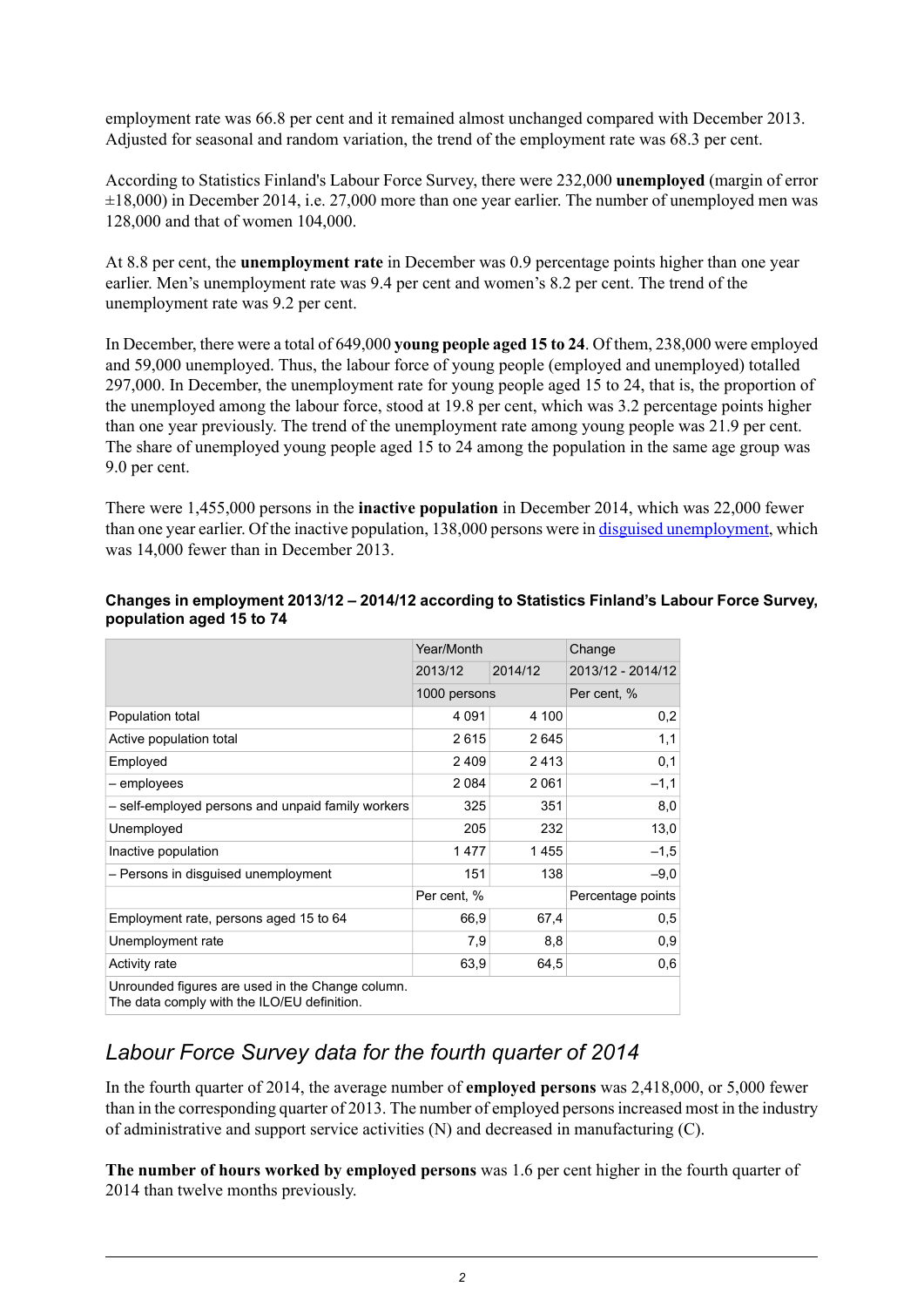The average number of **unemployed persons**in the fourth quarter of 2014 was 223,000, which was 20,000 more than in the October to December period of 2013. The unemployment rate in the fourth quarter of 2014 was 8.4 per cent, which was 0.7 percentage points higher than in the respective period of 2013.

In the fourth quarter of 2014, the number of persons in the **inactive population** was 1,459,000, which was 7,000 lower than a year earlier. Of the inactive population, 148,000 persons were in [disguised](http://tilastokeskus.fi/til/tyti/kas_en.html) [unemployment,](http://tilastokeskus.fi/til/tyti/kas_en.html) which was 10,000 more than in the corresponding period of 2013.

#### **Changes in employment 2013/IV – 2014/IV according to Statistics Finland's Labour Force Survey, population aged 15 to 74**

|                                                                                                 | Year/Quarter |         | Change            |  |  |  |
|-------------------------------------------------------------------------------------------------|--------------|---------|-------------------|--|--|--|
|                                                                                                 | 2013/IV      | 2014/IV | 2013/IV - 2014/IV |  |  |  |
|                                                                                                 | 1000 persons |         | Per cent $(\%)$   |  |  |  |
| Active population total                                                                         | 2625         | 2640    | 0,6               |  |  |  |
| Employed persons total                                                                          | 2422         | 2418    | $-0.2$            |  |  |  |
| Unemployed total                                                                                | 203          | 223     | 9,7               |  |  |  |
| – men                                                                                           | 110          | 126     | 15,2              |  |  |  |
| – women                                                                                         | 93           | 96      | 3,1               |  |  |  |
| Inactive population                                                                             | 1466         | 1459    | $-0.5$            |  |  |  |
| - Persons in disguised unemployment                                                             | 137          | 148     | 7,6               |  |  |  |
| Unrounded figures are used in the Change column.<br>The data comply with the ILO/EU definition. |              |         |                   |  |  |  |

## *Labour Force Survey annual averages for 2014*

In 2014, the average number of **employed persons** was 2,447,000, which was 9,000 lower than in 2013. In 2014, the employment rate was 68.3 per cent, having been 68.5 per cent in 2013.

The average rate of unemployment was 8.7 per cent in 2014, having been 8.2 per cent in 2013. In 2014, the average number of **unemployed persons** was 232,000, which was 13,000 higher than in 2013.

**The number of hours worked by employed persons** was approximately 0.2 per cent lower in 2014 than in 2013. The amount of labour input per employed person remained almost unchanged.

The annual averages from the Labour Force Survey for the year 2014 are published in the appendix tables of this publication and in the database tables of Statistics Finland's Labour Force Survey: [http://pxweb2.stat.fi/database/StatFin/Tym/tyti/tyti\\_en.asp](http://pxweb2.stat.fi/database/StatFin/Tym/tyti/tyti_en.asp). A general review on annual data concerning 2014 and on time series data for 2005 to 2014 will be released on 28 April 2015.

## *Employment Service Statistics of the Ministry of Employment and the Economy*

At the end of December 2014, there were altogether 363,000 persons registered in accordance with the Employment Office Regulations as job seekers at **the employment and economic development offices**. The number of unemployed job seekers was 33,000 higher than in December 2013.

Unemployment increased from the previous year's December in the areas of all Employment and Economic Development Centres; most in Uusimaa (16%), Ostrobothnia (12%), Satakunta (11%) and South Ostrobothnia (11%). At the end of December, the number of persons fully laid off registered at the employment and economic development offices was 38,000, which was 4,000 more than twelve months earlier.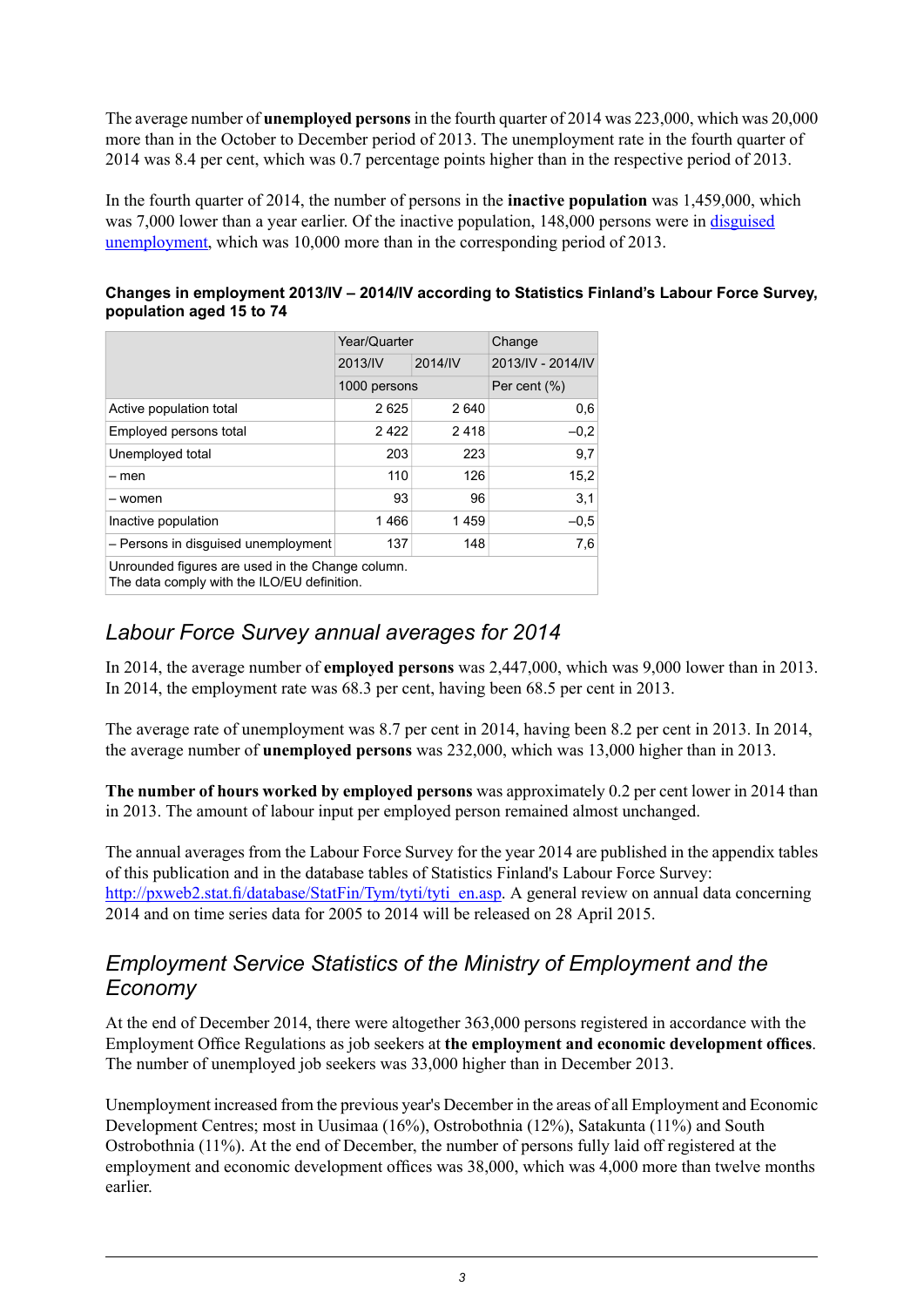The number of persons engaged in services included in the activation rate totalled 116,000 at the end of December, which was 5,000 more than in December of the previous year. Altogether, 4.4 per cent of the labour force was covered by labour market policy services.

There were 50,000 unemployed job seekers aged under 25 registered at the employment and economic development offices. Their number was 6,000 higher than in December of the year before. During last December, 30,000 new vacancies were reported to the employment and economic development offices, which was 2,000 more than in December 2013.

#### **Changes 2013/12–2014/12 according to the Employment Service Statistics of the Ministry of Employment and the Economy**

|                                                                                                                        | Year/Month   |         | Change            |         |
|------------------------------------------------------------------------------------------------------------------------|--------------|---------|-------------------|---------|
|                                                                                                                        | 2013/12      | 2014/12 | 2013/12 - 2014/12 |         |
|                                                                                                                        | 1000 persons |         | Per cent, %       |         |
| Unemployed job seekers <sup>1)</sup>                                                                                   | 330          | 363     |                   | 10,1    |
| - unemployed over a year                                                                                               | 83           | 99      |                   | 19,1    |
| Services, total                                                                                                        | 111          | 116     |                   | 4,6     |
| - employed                                                                                                             | 34           | 35      |                   | 1,6     |
| - in labour market training, in training                                                                               | 27           | 24      |                   | $-10.3$ |
| - in trainee places, engaged in work/training trials                                                                   | 10           | 9       |                   | $-3.0$  |
| - as a job alternation substitute, in rehabilitative work, self-motivated studies<br>supported by unemployment benefit | 41           | 48      |                   | 18,7    |
| New vacancies at employment and economic development offices                                                           | 27           | 30      |                   | 8,5     |
| Unrounded figures are used in the Change column.                                                                       |              |         |                   |         |

1) The law reform that entered into force at the beginning of 2013 and the change in the lay-off procedure on 1 July increase the number of unemployed job seekers somewhat.

Links: Law reform 1 [January](http://www.tem.fi/files/35843/TVT_2013_muutokset.pdf) 2013 Change in the lay-off [procedure](http://www.tem.fi/files/37319/TVT_1.7.2013_muutokset.pdf) 1 July 2013

Contact information for the Ministry of Employment and the Economy: Petri Syvänen tel. +358 29 504 8050, [http://www.temtyollisyyskatsaus.fi](http://www.temtyollisyyskatsaus.fi/graph/tkat/tkat.aspx?lang=en#)

### *Links*

Labour Force Survey tables in [databases](http://pxweb2.stat.fi/database/StatFin/Tym/tyti/tyti_en.asp)

About [seasonally](http://tilastokeskus.fi/til/tramo_seats_en.html) adjusted trend

The accuracy of figures and the margins of error are explained in the quality [description](http://tilastokeskus.fi/til/tyti/2014/12/tyti_2014_12_2015-01-20_laa_001_en.html#3.Correctnessandaccuracyofdata) of the Labour Force [Survey.](http://tilastokeskus.fi/til/tyti/2014/12/tyti_2014_12_2015-01-20_laa_001_en.html#3.Correctnessandaccuracyofdata)

Comparison between the statistics of Statistics Finland and the Ministry of [Employment](http://tilastokeskus.fi/til/tyti/tyti_2013-04-04_men_002_en.html) and the Economy

Latest seasonally adjusted [employment](http://ec.europa.eu/eurostat/documents/2995521/6454659/3-07012015-AP-EN.pdf/f4d2866e-0562-49f5-8f29-67e1be16f50a) figures published by the EU can be found on Eurostat's home page <http://ec.europa.eu/eurostat>

Job [vacancy](http://tilastokeskus.fi/til/atp/index_en.html) survey

Latest data [published](http://ec.europa.eu/eurostat/documents/2995521/6393270/3-18122014-AP-EN.pdf/3d9b9d3e-a53d-4414-863c-b9608087d436) by the EU on job vacancies can be found on Eurostat's home page <http://ec.europa.eu/eurostat>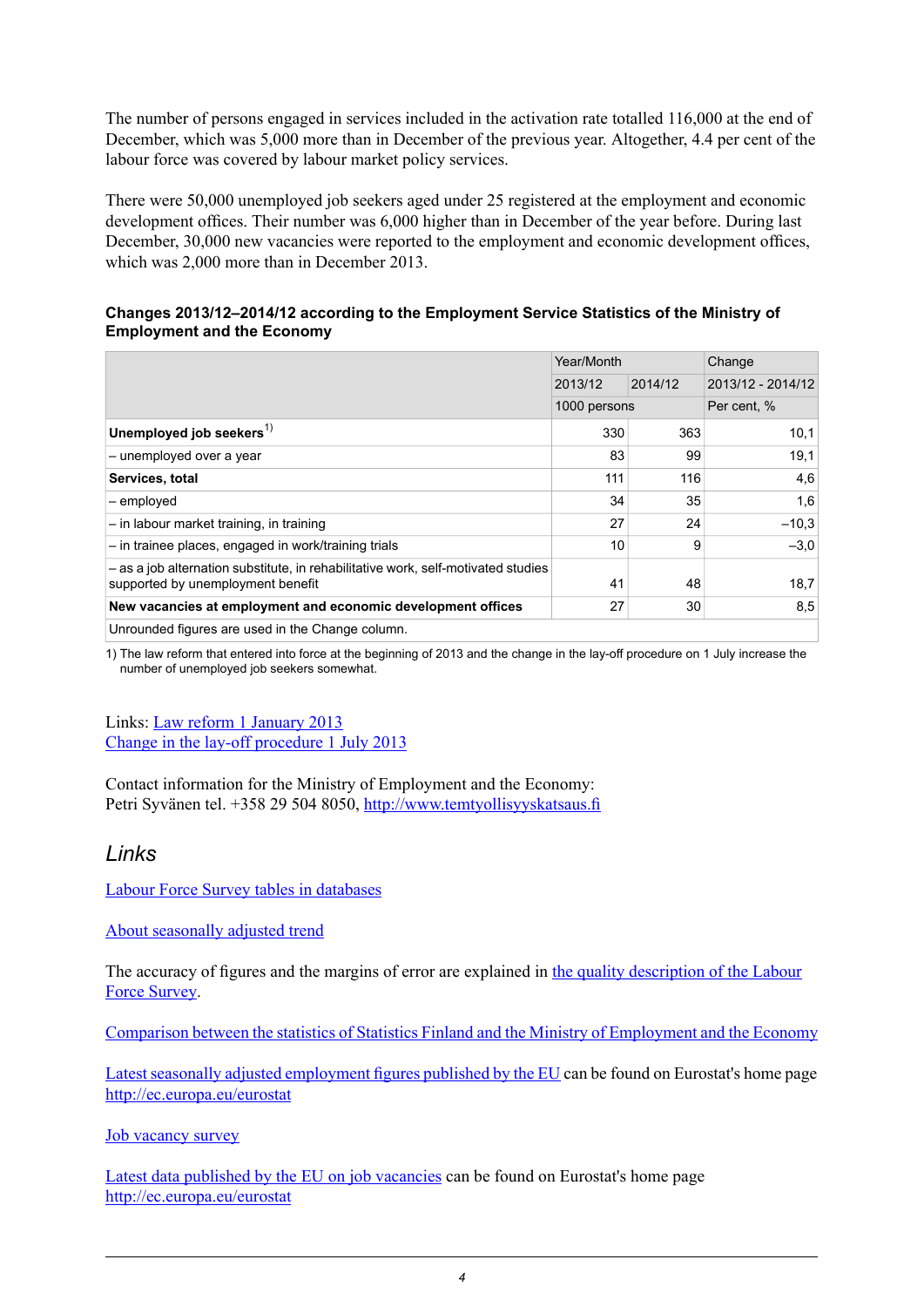## *Contents*

## *Tables*

### **Appendix tables 2014, December**

| Appendix table 8. Employed persons aged 15-74 by status in employment 2013/12 - 2014/1212                       |  |
|-----------------------------------------------------------------------------------------------------------------|--|
| Appendix table 9. Employed persons aged 15-74 by employer sector 2013/12 - 2014/1213                            |  |
| Appendix table 10. Employed persons aged 15-74 by Regional State Administrative Agencies (AVI) 2013/12 -        |  |
|                                                                                                                 |  |
| Appendix table 12. Proportion of part-time employed persons in all employed persons aged 15-74 by sex 2013/12 - |  |
| Appendix table 13. Employees aged 15-74 by type of employment relationship 2013/12 - 2014/1214                  |  |
| Appendix table 14. Employees aged 15-74 by type of employment relationship 2013/12 - 2014/12, %14               |  |
|                                                                                                                 |  |
|                                                                                                                 |  |
| Appendix table 17. Unemployment rates by Regional State Administrative Agencies (AVI) 2013/12 - 2014/12,        |  |
|                                                                                                                 |  |
| Appendix tables 2014, 4th quarter                                                                               |  |
|                                                                                                                 |  |
|                                                                                                                 |  |
|                                                                                                                 |  |
|                                                                                                                 |  |
|                                                                                                                 |  |
|                                                                                                                 |  |
|                                                                                                                 |  |
| Appendix table 26. Employed persons aged 15-74 by status in employment 2013/IV - 2014/IV23                      |  |
| Appendix table 27. Employed persons aged 15-74 by employer sector 2013/IV - 2014/IV24                           |  |
|                                                                                                                 |  |
| Appendix table 29. Hours actually worked of employed persons aged 15-74 by industry (TOL 2008) 2013/IV -        |  |
| Appendix table 30. Employed persons aged 15-74 by Regional State Administrative Agencies (AVI) 2013/IV -        |  |
|                                                                                                                 |  |
|                                                                                                                 |  |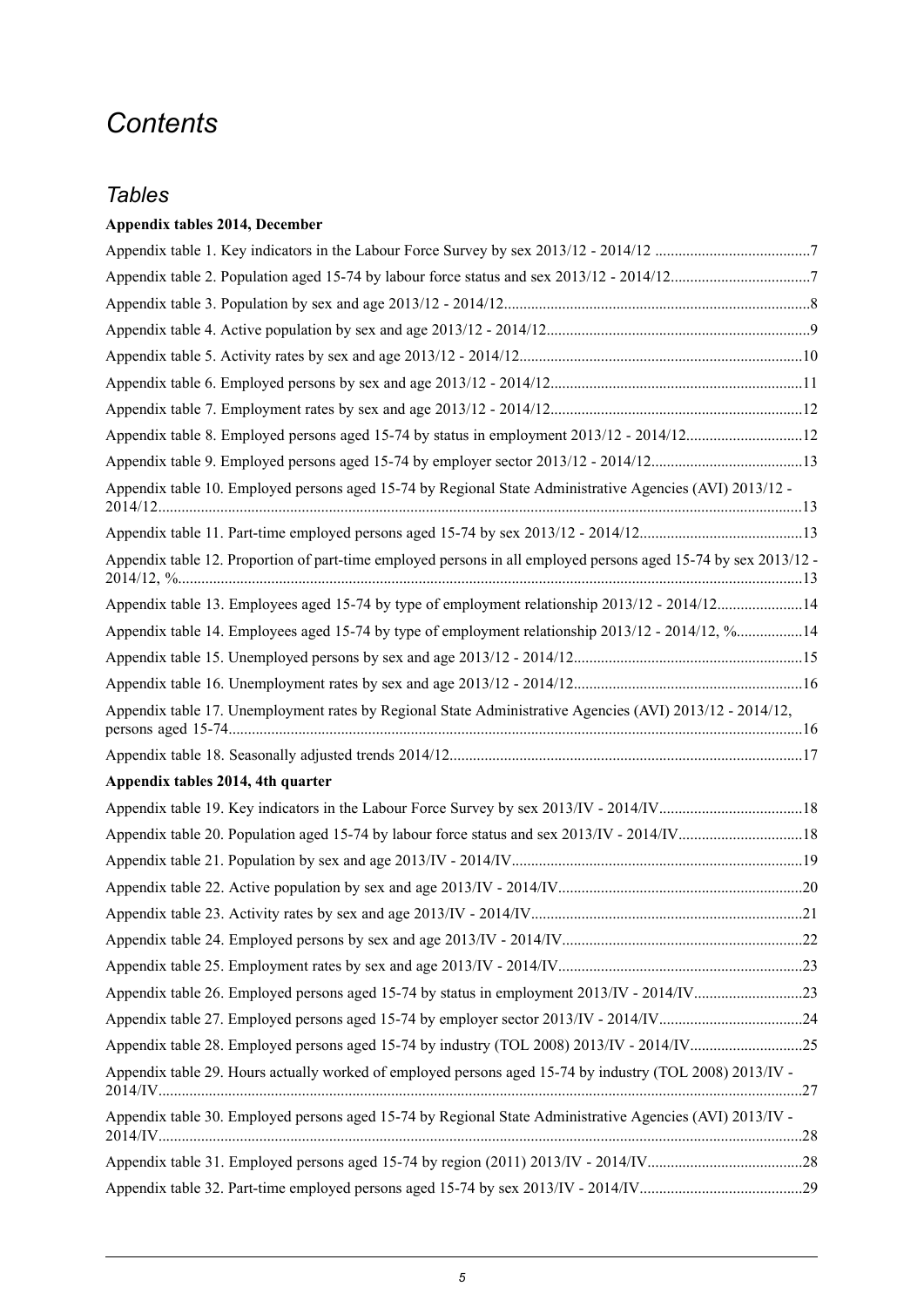|                            | Appendix table 33. Proportion of part-time employed persons in all employed persons aged 15-74 by sex 2013/IV   |  |
|----------------------------|-----------------------------------------------------------------------------------------------------------------|--|
|                            |                                                                                                                 |  |
|                            | Appendix table 35. Hours actually worked of employees aged 15-74 by industry (TOL 2008) 2013/IV - 2014/IV.32    |  |
|                            | Appendix table 36. Employees aged 15-74 by type of employment relationship 2013/IV - 2014/IV33                  |  |
|                            | Appendix table 37. Employees aged 15-74 by type of employment relationship 2013/IV - 2014/IV, %33               |  |
|                            | Appendix table 38. Different types of employment relationships less than 12 month's duration 2013/IV - 2014/IV, |  |
|                            | Appendix table 39. Different types of employment relationships less than 12 month's duration 2013/IV - 2014/IV, |  |
|                            |                                                                                                                 |  |
|                            |                                                                                                                 |  |
|                            | Appendix table 42. Unemployment rates by Regional State Administrative Agencies (AVI) 2013/IV - 2014/IV36       |  |
|                            |                                                                                                                 |  |
| Appendix tables 2014, year |                                                                                                                 |  |
|                            |                                                                                                                 |  |
|                            | Appendix table 45. Population aged 15-74 by labour force status and sex in 2012 - 201438                        |  |
|                            |                                                                                                                 |  |
|                            |                                                                                                                 |  |
|                            |                                                                                                                 |  |
|                            | Appendix table 49. Hours actually worked by employed persons aged 15-74 by industry (TOL 2008) in 2012 -        |  |
|                            | Appendix table 50. Employed persons aged 15-74 by employer sector and sex in 2012 - 201444                      |  |
|                            |                                                                                                                 |  |
|                            | Appendix table 52. Employees aged 15-74 by type of employment relationship and sex in 2012 - 201446             |  |
|                            |                                                                                                                 |  |
|                            |                                                                                                                 |  |
|                            | Appendix table 55. Unemployment rates by educational level and sex in 2011 - 2013, persons aged 15-7449         |  |

## *Figures*

#### **Appendix figures 2014, December**

Appendix figure 1. Employment rate and trend of employment rate [2004/12–2014/12,](#page-49-0) persons aged 15–64.........50 Appendix figure 2. Unemployment rate and trend of unemployment rate [2004/12–2014/12,](#page-49-1) persons aged 15–74..50 Appendix figure 3. Employment rate and trend of employment rate [1989/01–2014/12,](#page-50-0) persons aged 15–64.........51 Appendix figure 4. Unemployment rate and trend of unemployment rate [1989/01–2014/12,](#page-50-1) persons aged 15–74.....  $\sim$  1

|--|--|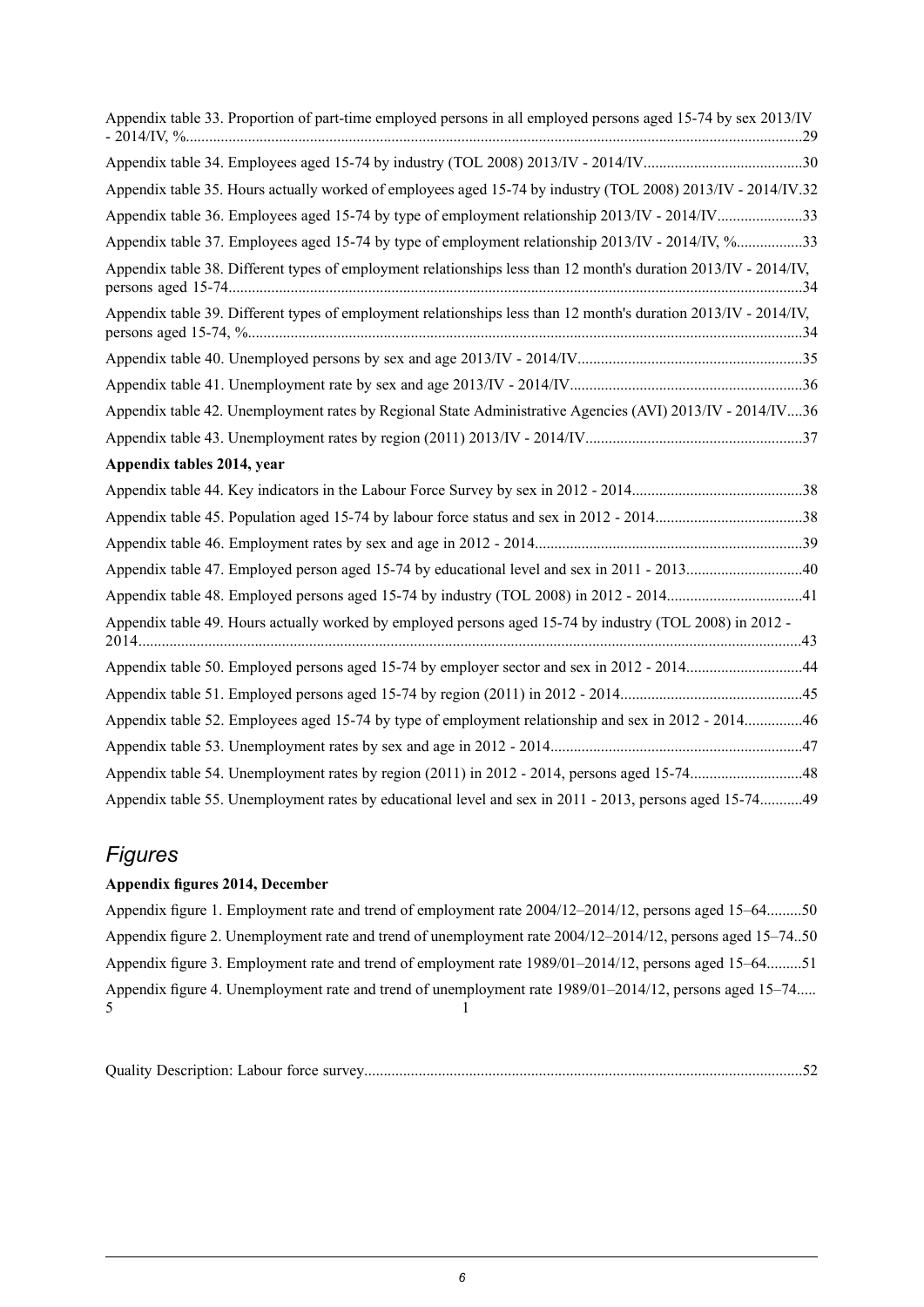## *Appendix tables 2014, December*

|                                       |            | Year/Month |         | Change                                    |
|---------------------------------------|------------|------------|---------|-------------------------------------------|
|                                       |            | 2013/12    | 2014/12 | 2013/12 - 2014/12                         |
|                                       |            |            |         | Per cent, % Per cent, % Percentage points |
| Indicator                             | Sex        |            |         |                                           |
| Employment rate, persons aged 15–64   | Both sexes | 66,9       | 67,4    | 0,5                                       |
|                                       | Males      | 67,2       | 68,0    | 0,8                                       |
|                                       | Females    | 66,6       | 66,8    | 0,1                                       |
| Unemployment rate, persons aged 15-74 | Both sexes | 7,9        | 8,8     | 0,9                                       |
|                                       | Males      | 8,4        | 9,4     | 1,0                                       |
|                                       | Females    | 7,3        | 8,2     | 0,9                                       |
| Activity rate, persons aged 15-74     | Both sexes | 63,9       | 64,5    | 0,6                                       |
|                                       | Males      | 65,5       | 66,7    | 1,2                                       |
|                                       | Females    | 62,3       | 62,3    | 0,0                                       |

#### <span id="page-6-0"></span>**Appendix table 1. Key indicators in the Labour Force Survey by sex 2013/12 - 2014/12**

#### <span id="page-6-1"></span>**Appendix table 2. Population aged 15-74 by labour force status and sex 2013/12 - 2014/12**

|              |                          | Year/Month   |              | Change         | Change                              |  |
|--------------|--------------------------|--------------|--------------|----------------|-------------------------------------|--|
|              |                          | 2013/12      | 2014/12      |                | 2013/12 - 2014/12 2013/12 - 2014/12 |  |
|              |                          | 1000 persons | 1000 persons | 1000 persons   | Per cent, %                         |  |
| Sex          | Labour force status      |              |              |                |                                     |  |
| <b>Both</b>  | Population total         | 4 0 9 1      | 4 100        | 8              | 0,2                                 |  |
| sexes        | Active population total  | 2615         | 2645         | 30             | 1,1                                 |  |
|              | - employed               | 2 4 0 9      | 2413         | 3              | 0,1                                 |  |
|              | - unemployed             | 205          | 232          | 27             | 13,0                                |  |
|              | Inactive population      | 1477         | 1455         | $-22$          | $-1,5$                              |  |
| <b>Males</b> | Population total         | 2 0 5 0      | 2055         | 5              | 0,2                                 |  |
|              | Active population total  | 1 3 4 3      | 1 3 7 1      | 28             | 2,1                                 |  |
|              | - employed               | 1 2 3 0      | 1 2 4 3      | 12             | 1,0                                 |  |
|              | - unemployed             | 112          | 128          | 16             | 14,0                                |  |
|              | Inactive population      | 707          | 684          | $-23$          | $-3,3$                              |  |
|              | Females Population total | 2 0 4 2      | 2045         | 3              | 0,2                                 |  |
|              | Active population total  | 1 272        | 1 2 7 4      | $\overline{2}$ | 0,1                                 |  |
|              | - employed               | 1 1 7 9      | 1 1 7 0      | -9             | $-0,8$                              |  |
|              | - unemployed             | 93           | 104          | 11             | 11,8                                |  |
|              | Inactive population      | 769          | 771          | 1              | 0,2                                 |  |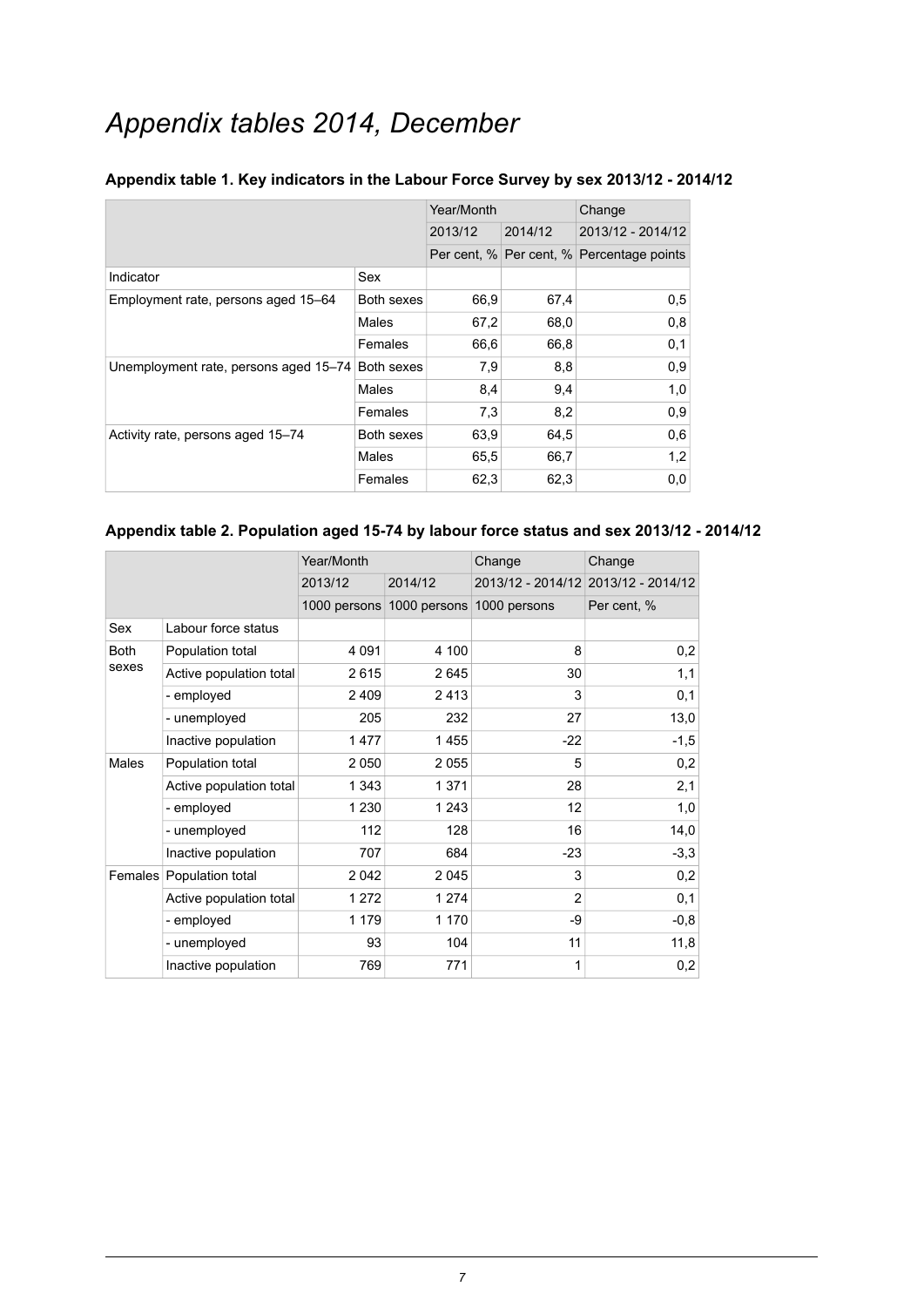|               |           | Year/Month |                                        | Change         | Change                              |
|---------------|-----------|------------|----------------------------------------|----------------|-------------------------------------|
|               |           | 2013/12    | 2014/12                                |                | 2013/12 - 2014/12 2013/12 - 2014/12 |
|               |           |            | 1000 persons 1000 persons 1000 persons |                | Per cent, %                         |
| Sex           | Age group |            |                                        |                |                                     |
| <b>Both</b>   | 15-74     | 4 0 9 1    | 4 100                                  | 8              | 0,2                                 |
| sexes         | 15-64     | 3501       | 3 4 8 5                                | $-16$          | $-0,5$                              |
|               | $15 - 24$ | 655        | 649                                    | -6             | $-0,9$                              |
|               | 25-34     | 690        | 694                                    | 4              | 0,6                                 |
|               | 35-44     | 656        | 659                                    | 3              | 0,5                                 |
|               | 45-54     | 744        | 736                                    | -8             | $-1,1$                              |
|               | 55-64     | 756        | 747                                    | -9             | $-1,3$                              |
|               | 65-74     | 590        | 614                                    | 24             | 4,1                                 |
| Males         | 15-74     | 2 0 5 0    | 2 0 5 5                                | 5              | 0,2                                 |
|               | 15-64     | 1773       | 1764                                   | -9             | $-0,5$                              |
|               | $15 - 24$ | 337        | 333                                    | $-4$           | $-1,1$                              |
|               | 25-34     | 354        | 356                                    | $\overline{2}$ | 0,4                                 |
|               | 35-44     | 335        | 337                                    | $\overline{c}$ | 0,7                                 |
|               | 45-54     | 373        | 370                                    | $-3$           | $-0,9$                              |
|               | 55-64     | 373        | 367                                    | -6             | $-1,5$                              |
|               | 65-74     | 277        | 291                                    | 14             | 4,9                                 |
| Females 15-74 |           | 2 0 4 2    | 2 0 4 5                                | 3              | 0,2                                 |
|               | 15-64     | 1729       | 1722                                   | -7             | $-0,4$                              |
|               | 15-24     | 318        | 316                                    | $-2$           | $-0,7$                              |
|               | 25-34     | 336        | 338                                    | $\overline{c}$ | 0,7                                 |
|               | 35-44     | 321        | 322                                    | 1              | 0,3                                 |
|               | 45-54     | 371        | 366                                    | $-4$           | $-1,2$                              |
|               | 55-64     | 383        | 380                                    | $-4$           | $-1,0$                              |
|               | 65-74     | 313        | 323                                    | 11             | 3,4                                 |

## <span id="page-7-0"></span>**Appendix table 3. Population by sex and age 2013/12 - 2014/12**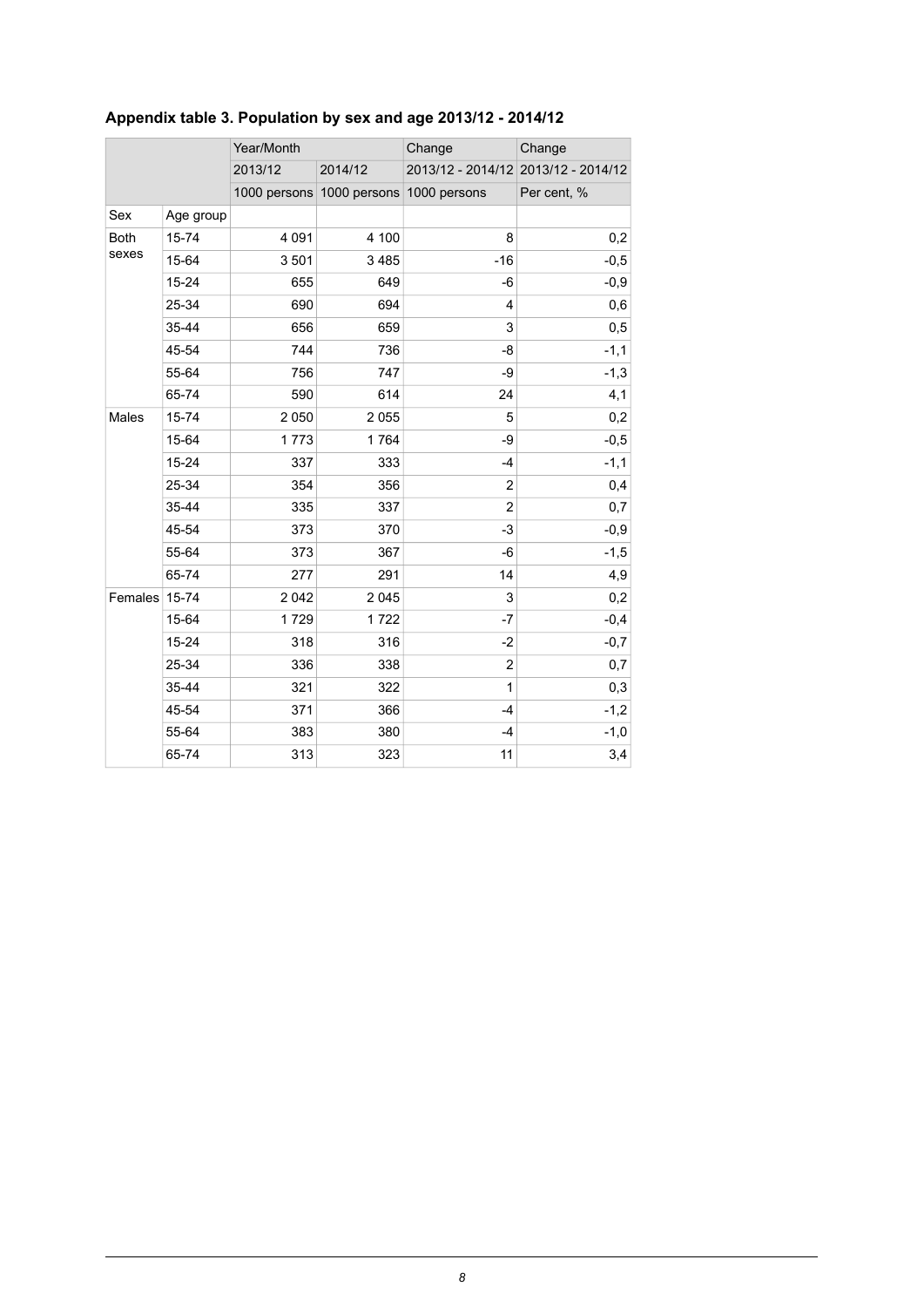|               |           | Year/Month |                                        | Change         | Change                              |
|---------------|-----------|------------|----------------------------------------|----------------|-------------------------------------|
|               |           | 2013/12    | 2014/12                                |                | 2013/12 - 2014/12 2013/12 - 2014/12 |
|               |           |            | 1000 persons 1000 persons 1000 persons |                | Per cent, %                         |
| Sex           | Age group |            |                                        |                |                                     |
| <b>Both</b>   | 15-74     | 2615       | 2645                                   | 30             | 1,1                                 |
| sexes         | 15-64     | 2 5 4 8    | 2 5 8 0                                | 32             | 1,2                                 |
|               | $15 - 24$ | 280        | 297                                    | 17             | 6,0                                 |
|               | 25-34     | 563        | 560                                    | -3             | $-0,5$                              |
|               | 35-44     | 571        | 585                                    | 13             | 2,3                                 |
|               | 45-54     | 657        | 656                                    | $-2$           | $-0,3$                              |
|               | 55-64     | 475        | 482                                    | 6              | 1,3                                 |
|               | 65-74     | 67         | 65                                     | $-2$           | $-2,8$                              |
| Males         | $15 - 74$ | 1 3 4 3    | 1 3 7 1                                | 28             | 2,1                                 |
|               | 15-64     | 1 3 0 3    | 1 3 2 7                                | 24             | 1,8                                 |
|               | 15-24     | 138        | 148                                    | 10             | 7,2                                 |
|               | 25-34     | 315        | 309                                    | -5             | $-1,7$                              |
|               | 35-44     | 302        | 313                                    | 11             | 3,5                                 |
|               | 45-54     | 329        | 325                                    | $-4$           | $-1,1$                              |
|               | 55-64     | 219        | 231                                    | 12             | 5,6                                 |
|               | 65-74     | 40         | 44                                     | $\overline{4}$ | 10,4                                |
| Females 15-74 |           | 1 272      | 1 2 7 4                                | $\overline{2}$ | 0,1                                 |
|               | 15-64     | 1 2 4 5    | 1 2 5 3                                | 8              | 0,6                                 |
|               | $15 - 24$ | 142        | 149                                    | $\overline{7}$ | 4,9                                 |
|               | 25-34     | 249        | 251                                    | $\overline{2}$ | 0,9                                 |
|               | 35-44     | 269        | 272                                    | 3              | 1,0                                 |
|               | 45-54     | 329        | 331                                    | $\overline{c}$ | 0,6                                 |
|               | 55-64     | 256        | 250                                    | -6             | $-2,4$                              |
|               | 65-74     | 27         | 21                                     | -6             | $-22,0$                             |
|               |           |            |                                        |                |                                     |

## <span id="page-8-0"></span>**Appendix table 4. Active population by sex and age 2013/12 - 2014/12**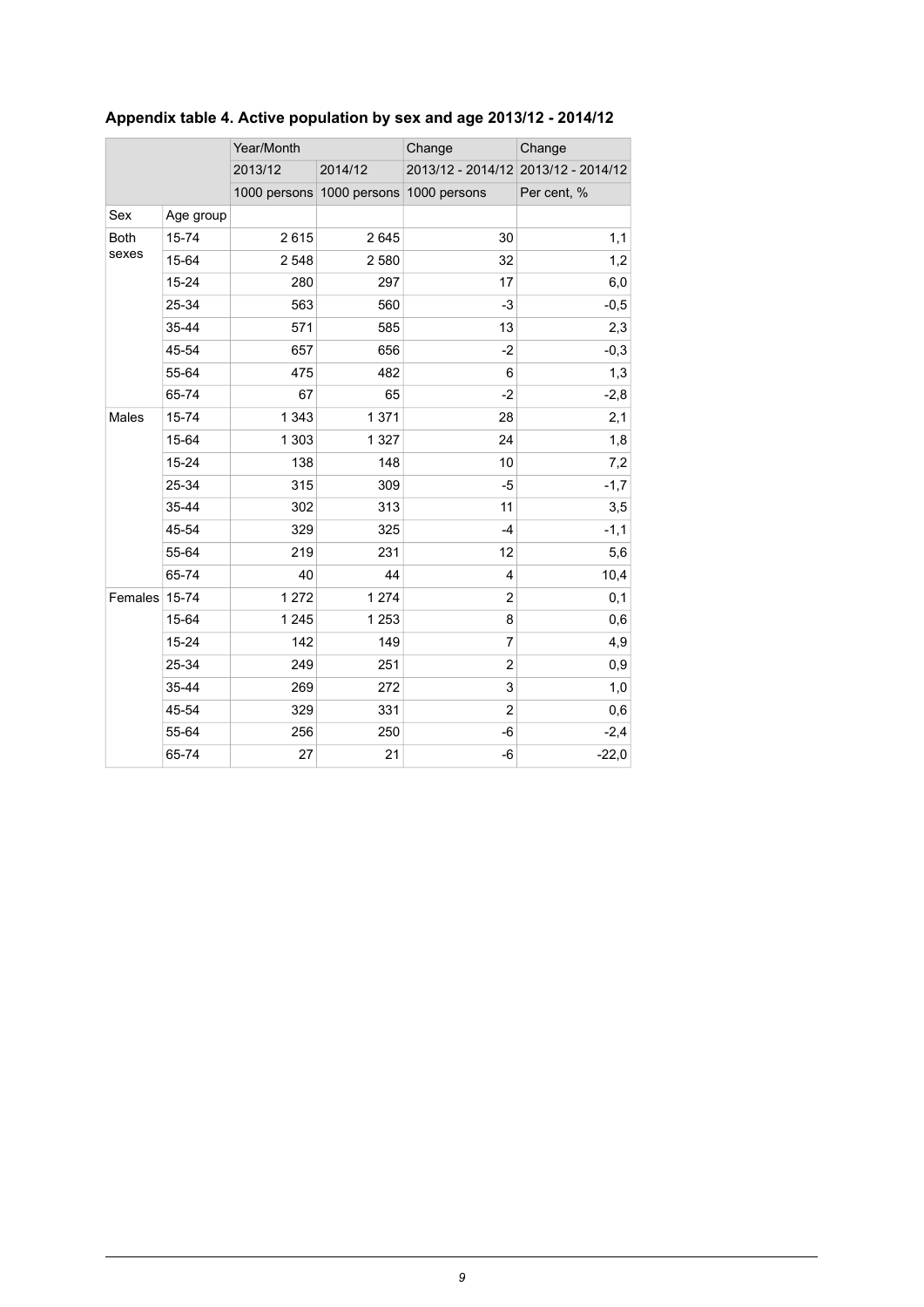## <span id="page-9-0"></span>**Appendix table 5. Activity rates by sex and age 2013/12 - 2014/12**

|             |           | Year/Month |         | Change                                    |  |
|-------------|-----------|------------|---------|-------------------------------------------|--|
|             |           | 2013/12    | 2014/12 | 2013/12 - 2014/12                         |  |
|             |           |            |         | Per cent, % Per cent, % Percentage points |  |
| Sex         | Age group |            |         |                                           |  |
| <b>Both</b> | 15-74     | 63,9       | 64,5    | 0,6                                       |  |
| sexes       | 15-64     | 72,8       | 74,0    | 1,2                                       |  |
|             | 15-24     | 42,8       | 45,8    | 3,0                                       |  |
|             | 25-34     | 81,6       | 80,7    | $-0,9$                                    |  |
|             | 35-44     | 87,1       | 88,7    | 1,6                                       |  |
|             | 45-54     | 88,3       | 89,1    | 0,7                                       |  |
|             | 55-64     | 62,9       | 64,5    | 1,6                                       |  |
|             | 65-74     | 11,3       | 10,6    | $-0,7$                                    |  |
| Males       | 15-74     | 65,5       | 66,7    | 1,2                                       |  |
|             | 15-64     | 73,5       | 75,2    | 1,7                                       |  |
|             | 15-24     | 41,0       | 44,5    | 3,4                                       |  |
|             | 25-34     | 88,8       | 86,9    | $-1,9$                                    |  |
|             | 35-44     | 90,2       | 92,7    | 2,5                                       |  |
|             | 45-54     | 88,0       | 87,8    | $-0,2$                                    |  |
|             | 55-64     | 58,7       | 63,0    | 4,3                                       |  |
|             | 65-74     | 14,4       | 15,1    | 0,7                                       |  |
| Females     | 15-74     | 62,3       | 62,3    | $_{0,0}$                                  |  |
|             | 15-64     | 72,0       | 72,8    | 0,8                                       |  |
|             | 15-24     | 44,6       | 47,1    | 2,5                                       |  |
|             | 25-34     | 74,1       | 74,2    | 0,1                                       |  |
|             | 35-44     | 83,9       | 84,5    | 0,6                                       |  |
|             | 45-54     | 88,7       | 90,3    | 1,7                                       |  |
|             | 55-64     | 66,9       | 65,9    | $-1,0$                                    |  |
|             | 65-74     | 8,7        | 6,5     | $-2,1$                                    |  |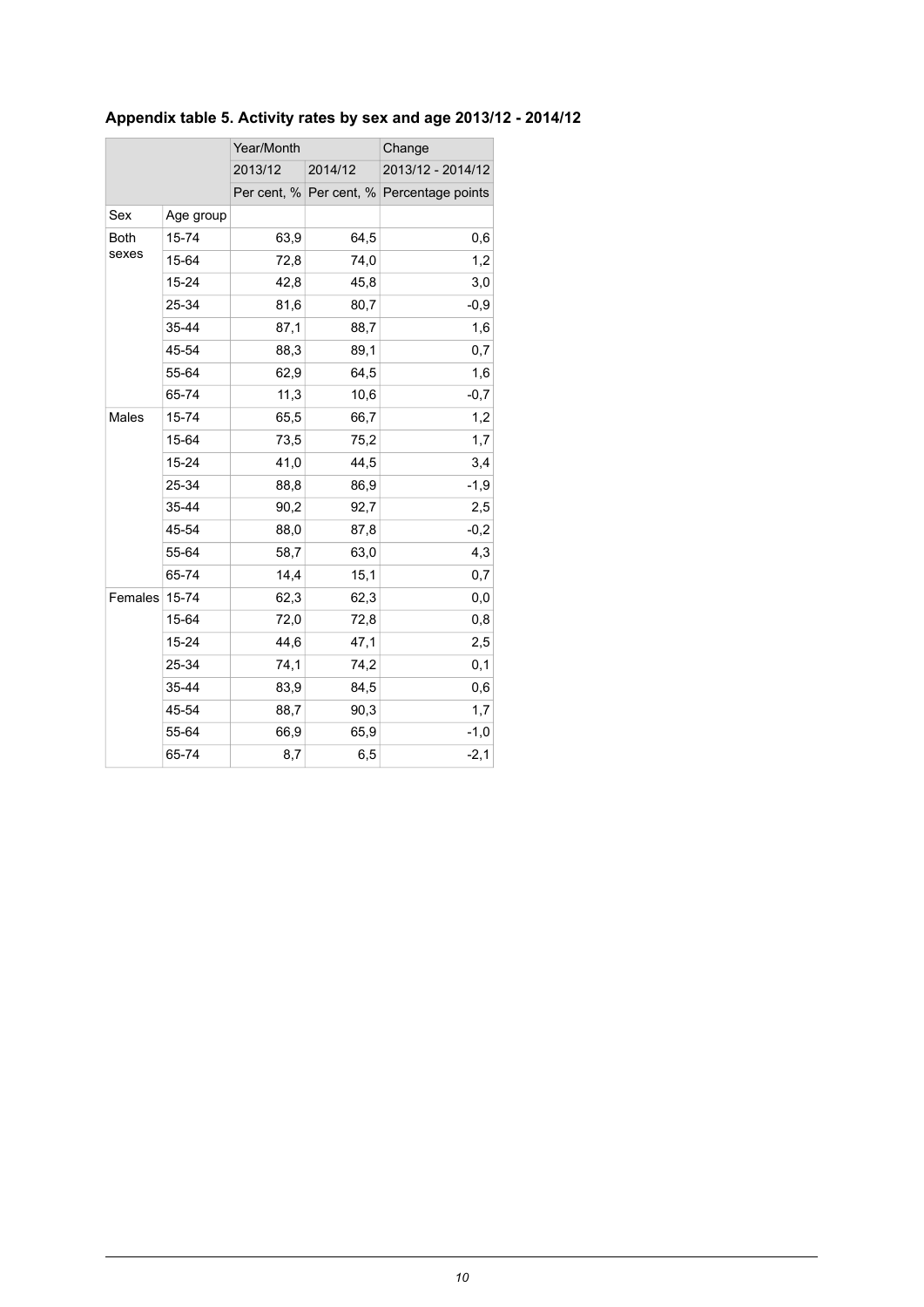|               |           | Year/Month |                           | Change                  | Change                              |
|---------------|-----------|------------|---------------------------|-------------------------|-------------------------------------|
|               |           | 2013/12    | 2014/12                   |                         | 2013/12 - 2014/12 2013/12 - 2014/12 |
|               |           |            | 1000 persons 1000 persons | 1000 persons            | Per cent, %                         |
| Sex           | Age group |            |                           |                         |                                     |
| <b>Both</b>   | 15-74     | 2 4 0 9    | 2413                      | 3                       | 0,1                                 |
| sexes         | 15-64     | 2 3 4 3    | 2 3 4 8                   | 6                       | 0,2                                 |
|               | $15 - 24$ | 234        | 238                       | 5                       | 2,0                                 |
|               | 25-34     | 510        | 507                       | $-3$                    | $-0,5$                              |
|               | 35-44     | 541        | 550                       | 9                       | 1,6                                 |
|               | 45-54     | 616        | 606                       | $-10$                   | $-1,6$                              |
|               | 55-64     | 442        | 446                       | 4                       | 1,0                                 |
|               | 65-74     | 67         | 64                        | $-2$                    | $-3,7$                              |
| Males         | 15-74     | 1 2 3 0    | 1 2 4 3                   | 12                      | 1,0                                 |
|               | 15-64     | 1 1 9 1    | 1 1 9 9                   | 8                       | 0,7                                 |
|               | 15-24     | 110        | 115                       | 5                       | 4,5                                 |
|               | 25-34     | 285        | 281                       | $-4$                    | $-1,5$                              |
|               | 35-44     | 285        | 292                       | $\overline{7}$          | 2,4                                 |
|               | 45-54     | 309        | 299                       | -9                      | $-3,1$                              |
|               | 55-64     | 202        | 212                       | 10                      | 5,0                                 |
|               | 65-74     | 40         | 44                        | 4                       | 10,2                                |
| Females 15-74 |           | 1 1 7 9    | 1 170                     | -9                      | $-0,8$                              |
|               | 15-64     | 1 1 5 2    | 1 1 4 9                   | -3                      | $-0,2$                              |
|               | $15 - 24$ | 124        | 124                       | 0                       | $-0,3$                              |
|               | 25-34     | 225        | 226                       | $\overline{\mathbf{c}}$ | 0,7                                 |
|               | 35-44     | 256        | 258                       | $\overline{2}$          | 0,8                                 |
|               | 45-54     | 307        | 307                       | 0                       | 0,0                                 |
|               | 55-64     | 240        | 234                       | -6                      | $-2,4$                              |
|               | 65-74     | 27         | 21                        | -6                      | $-23,9$                             |

## <span id="page-10-0"></span>**Appendix table 6. Employed persons by sex and age 2013/12 - 2014/12**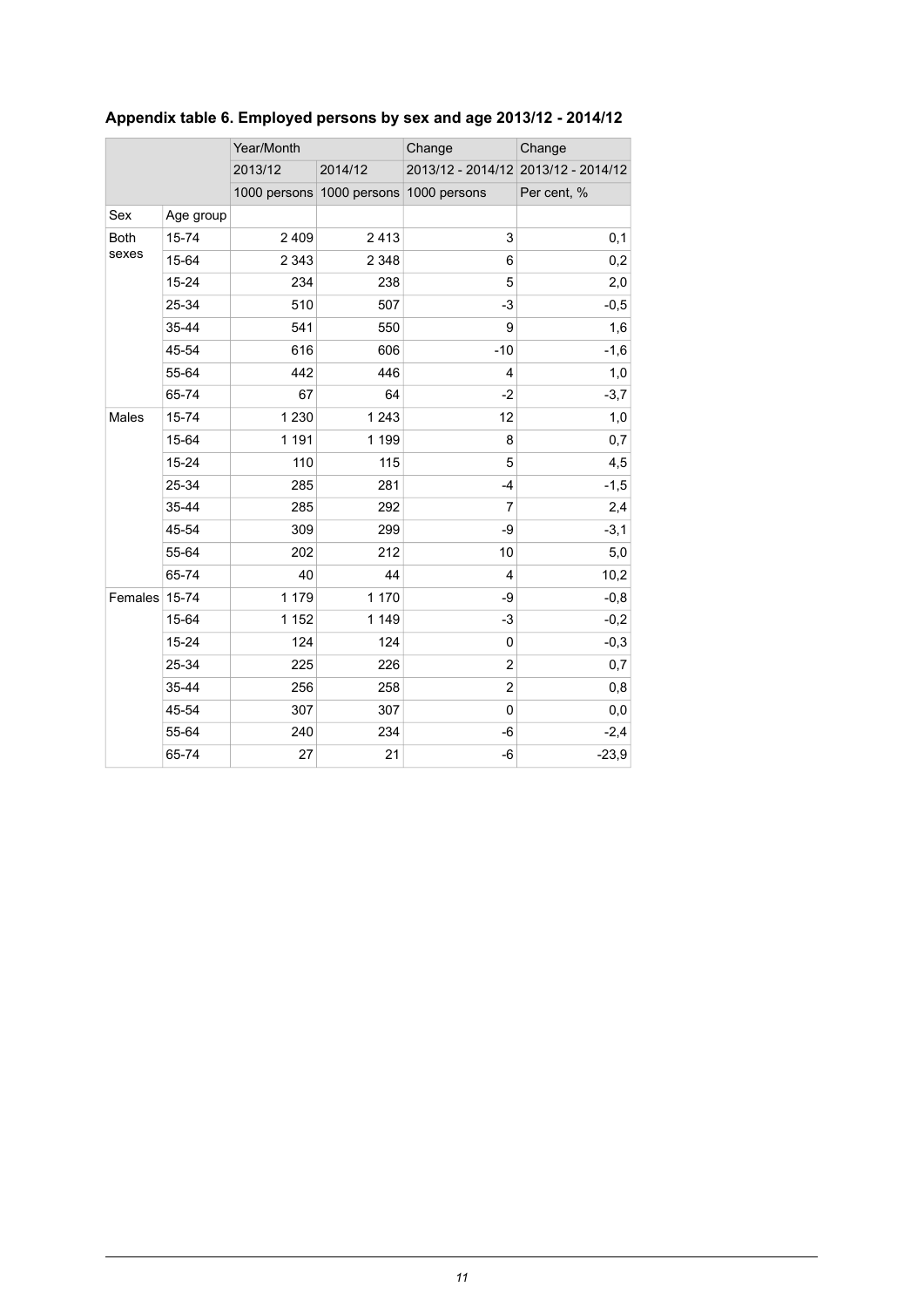|             |           | Year/Month |         | Change                                    |  |
|-------------|-----------|------------|---------|-------------------------------------------|--|
|             |           | 2013/12    | 2014/12 | 2013/12 - 2014/12                         |  |
|             |           |            |         | Per cent, % Per cent, % Percentage points |  |
| Sex         | Age group |            |         |                                           |  |
| <b>Both</b> | 15-74     | 58,9       | 58,8    | 0,0                                       |  |
| sexes       | 15-64     | 66,9       | 67,4    | 0,5                                       |  |
|             | 15-24     | 35,7       | 36,7    | 1,0                                       |  |
|             | 25-34     | 73,9       | 73,1    | $-0,8$                                    |  |
|             | 35-44     | 82,5       | 83,5    | 0,9                                       |  |
|             | 45-54     | 82,8       | 82,4    | $-0,4$                                    |  |
|             | 55-64     | 58,4       | 59,7    | 1,3                                       |  |
|             | 65-74     | 11,3       | 10,5    | $-0,8$                                    |  |
| Males       | 15-74     | 60,0       | 60,5    | 0,5                                       |  |
|             | 15-64     | 67,2       | 68,0    | 0,8                                       |  |
|             | 15-24     | 32,6       | 34,4    | 1,8                                       |  |
|             | 25-34     | 80,5       | 79,0    | -1,5                                      |  |
|             | 35-44     | 85,1       | 86,5    | 1,4                                       |  |
|             | 45-54     | 82,7       | 80,9    | $-1,8$                                    |  |
|             | 55-64     | 54,2       | 57,8    | 3,6                                       |  |
|             | 65-74     | 14,3       | 15,0    | 0,7                                       |  |
| Females     | 15-74     | 57,8       | 57,2    | $-0,5$                                    |  |
|             | 15-64     | 66,6       | 66,8    | 0,1                                       |  |
|             | 15-24     | 39,0       | 39,1    | 0,2                                       |  |
|             | 25-34     | 66,9       | 67,0    | 0,0                                       |  |
|             | 35-44     | 79,8       | 80,2    | 0,4                                       |  |
|             | 45-54     | 82,9       | 83,9    | 1,0                                       |  |
|             | 55-64     | 62,5       | 61,6    | $-0,9$                                    |  |
|             | 65-74     | 8,7        | 6,4     | $-2,3$                                    |  |

## <span id="page-11-0"></span>**Appendix table 7. Employment rates by sex and age 2013/12 - 2014/12**

### <span id="page-11-1"></span>**Appendix table 8. Employed persons aged 15-74 by status in employment 2013/12 - 2014/12**

|                                                 | Year/Month |                                        | Change | Change                              |
|-------------------------------------------------|------------|----------------------------------------|--------|-------------------------------------|
|                                                 | 2013/12    | 2014/12                                |        | 2013/12 - 2014/12 2013/12 - 2014/12 |
|                                                 |            | 1000 persons 1000 persons 1000 persons |        | Per cent, %                         |
| Status in employment                            |            |                                        |        |                                     |
| Employed persons total                          | 2409       | 2413                                   |        | 0,1                                 |
| Employees total                                 | 2 0 8 4    | 2 0 6 1                                | -23    | $-1.1$                              |
| Self-employed persons and unpaid family workers | 325        | 351                                    | 26     | 8,0                                 |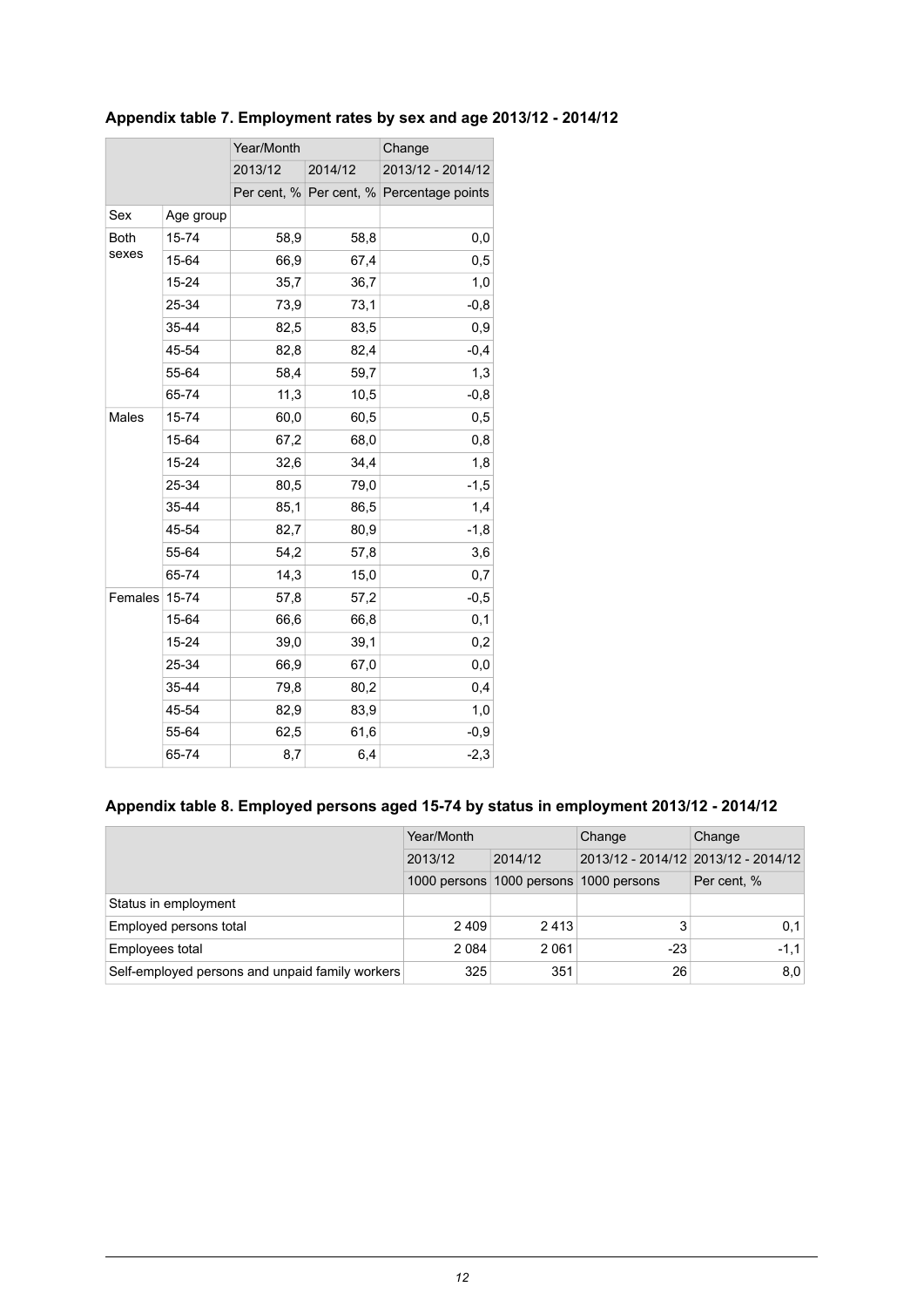|                                                       | Year/Month<br>2013/12<br>2014/12 |                                        | Change                              | Change      |
|-------------------------------------------------------|----------------------------------|----------------------------------------|-------------------------------------|-------------|
|                                                       |                                  |                                        | 2013/12 - 2014/12 2013/12 - 2014/12 |             |
|                                                       |                                  | 1000 persons 1000 persons 1000 persons |                                     | Per cent, % |
| Employer sector                                       |                                  |                                        |                                     |             |
| Employer sector total (incl. employer sector unknown) | 2 4 0 9                          | 2413                                   | 3                                   | 0,1         |
| Private sector                                        | 1 740                            | 1 7 3 4                                | -6                                  | $-0.3$      |
| Public sector                                         | 665                              | 669                                    | 5                                   | 0,7         |
| - central government                                  | 143                              | 138                                    | $-4$                                | $-3.1$      |
| - local government                                    | 522                              | 531                                    | 9                                   | 1,8         |

#### <span id="page-12-0"></span>**Appendix table 9. Employed persons aged 15-74 by employer sector 2013/12 - 2014/12**

#### <span id="page-12-1"></span>**Appendix table 10. Employed persons aged 15-74 by Regional State Administrative Agencies (AVI) 2013/12 - 2014/12**

|                                        | Year/Month   |              | Change       | Change                              |
|----------------------------------------|--------------|--------------|--------------|-------------------------------------|
|                                        | 2013/12      | 2014/12      |              | 2013/12 - 2014/12 2013/12 - 2014/12 |
|                                        | 1000 persons | 1000 persons | 1000 persons | Per cent, %                         |
| Regional State Administrative Agencies |              |              |              |                                     |
| Whole country (incl. Åland)            | 2409         | 2413         | 3            | 0.1                                 |
| Southern Finland AVI                   | 1081         | 1071         | $-10$        | $-0.9$                              |
| Southwestern Finland AVI               | 297          | 291          | -6           | $-2,1$                              |
| Eastern Finland AVI                    | 231          | 237          | 6            | 2,8                                 |
| Western and Inland Finland AVI         | 516          | 524          | 8            | 1,6                                 |
| Northern Finland AVI                   | 198          | 195          | -3           | $-1,4$                              |
| Lapland AVI                            | 72           | 78           | 6            | 8,7                                 |

#### <span id="page-12-2"></span>**Appendix table 11. Part-time employed persons aged 15-74 by sex 2013/12 - 2014/12**

|            | Year/Month |                                        | Change                              | Change      |
|------------|------------|----------------------------------------|-------------------------------------|-------------|
|            | 2013/12    | 2014/12                                | 2013/12 - 2014/12 2013/12 - 2014/12 |             |
|            |            | 1000 persons 1000 persons 1000 persons |                                     | Per cent, % |
| Sex        |            |                                        |                                     |             |
| Both sexes | 380        | 386                                    | 7                                   | 1,8         |
| Males      | 127        | 146                                    | 19                                  | 14.8        |
| Females    | 252        | 240                                    | $-12$                               | -4.7        |

#### <span id="page-12-3"></span>**Appendix table 12. Proportion of part-time employed persons in all employed persons aged 15-74 by sex 2013/12 - 2014/12, %**

|            | Year/Month | Change  |                                           |  |
|------------|------------|---------|-------------------------------------------|--|
|            | 2013/12    | 2014/12 | 2013/12 - 2014/12                         |  |
|            |            |         | Per cent, % Per cent, % Percentage points |  |
| Sex        |            |         |                                           |  |
| Both sexes | 15,8       | 16,0    | 0,3                                       |  |
| Males      | 10,4       | 11,8    | 1,4                                       |  |
| Females    | 21,4       | 20,5    | $-0.8$                                    |  |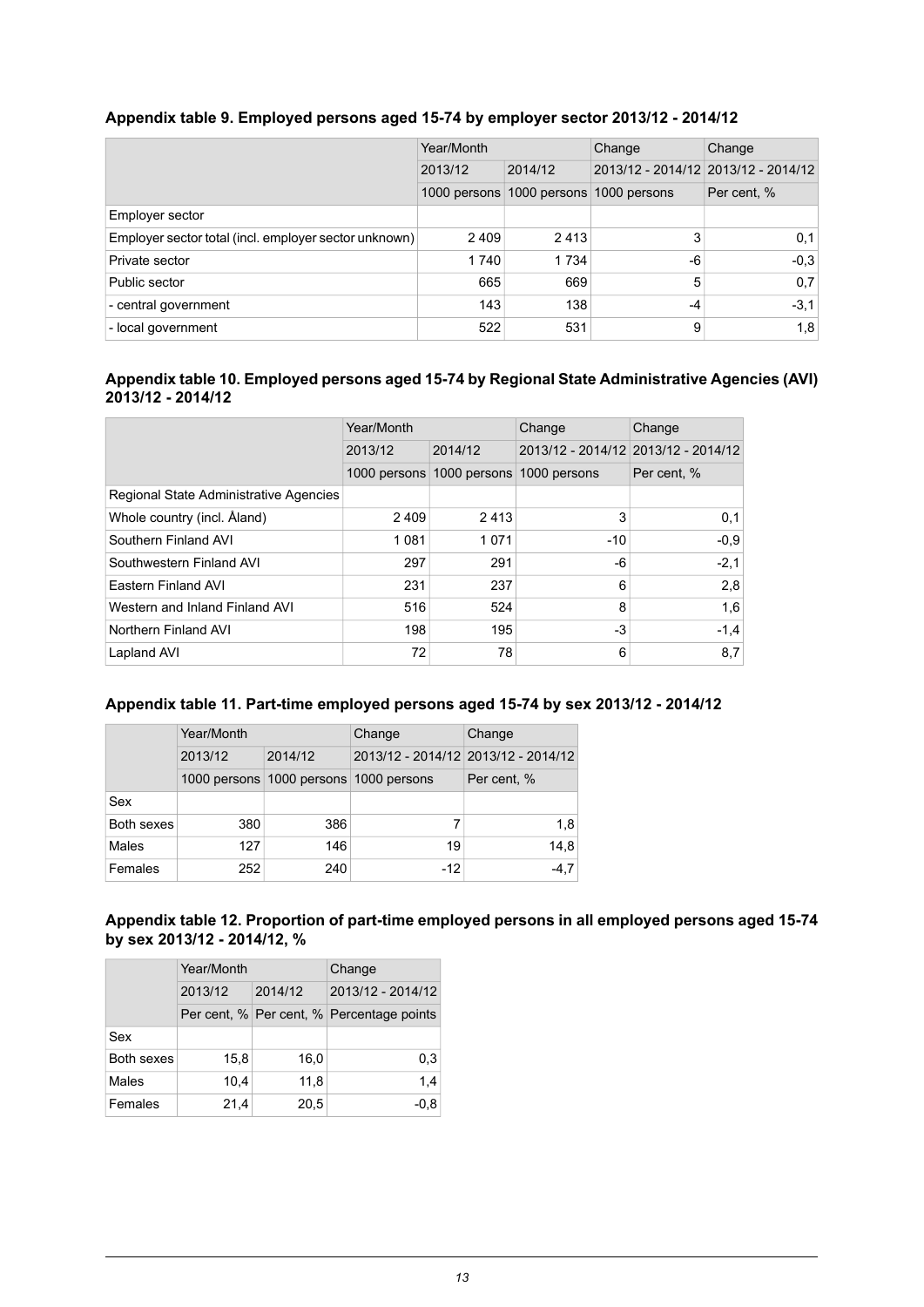#### <span id="page-13-0"></span>**Appendix table 13. Employees aged 15-74 by type of employment relationship 2013/12 - 2014/12**

|                                         | Year/Month   |              | Change       | Change                              |
|-----------------------------------------|--------------|--------------|--------------|-------------------------------------|
|                                         | 2013/12      | 2014/12      |              | 2013/12 - 2014/12 2013/12 - 2014/12 |
|                                         | 1000 persons | 1000 persons | 1000 persons | Per cent, %                         |
| Employment relationship                 |              |              |              |                                     |
| Employees total                         | 2 0 8 4      | 2061         | $-23$        | $-1,1$                              |
| - permanent full-time work              | 1 560        | 1557         | $-2$         | $-0.2$                              |
| - permanent part-time work              | 215          | 227          | 12           | 5,4                                 |
| - temporary (fixed-term) full-time work | 218          | 191          | $-27$        | $-12.3$                             |
| - temporary (fixed-term) part-time work | 92           | 86           | -6           | $-6,0$                              |
| Temporary (fixed-term) work total       | 310          | 277          | $-32$        | $-10.4$                             |
| Part-time work total                    | 307          | 313          | 6            | 2,0                                 |

<span id="page-13-1"></span>**Appendix table 14. Employees aged 15-74 by type of employment relationship 2013/12 - 2014/12, %**

|                                         | Year/Month |         | Change                                    |  |
|-----------------------------------------|------------|---------|-------------------------------------------|--|
|                                         | 2013/12    | 2014/12 | 2013/12 - 2014/12                         |  |
|                                         |            |         | Per cent, % Per cent, % Percentage points |  |
| Employees total                         | 100,0      | 100,0   | 0,0                                       |  |
| - permanent full-time work              | 74,8       | 75,6    | 0,7                                       |  |
| - permanent part-time work              | 10.3       | 11,0    | 0,7                                       |  |
| - temporary (fixed-term) full-time work | 10,4       | 9,3     | $-1,2$                                    |  |
| - temporary (fixed-term) part-time work | 4,4        | 4,2     | $-0,2$                                    |  |
| Temporary (fixed-term) work total       | 14,9       | 13.5    | $-1,4$                                    |  |
| Part-time work total                    | 14.7       | 15.2    | 0,5                                       |  |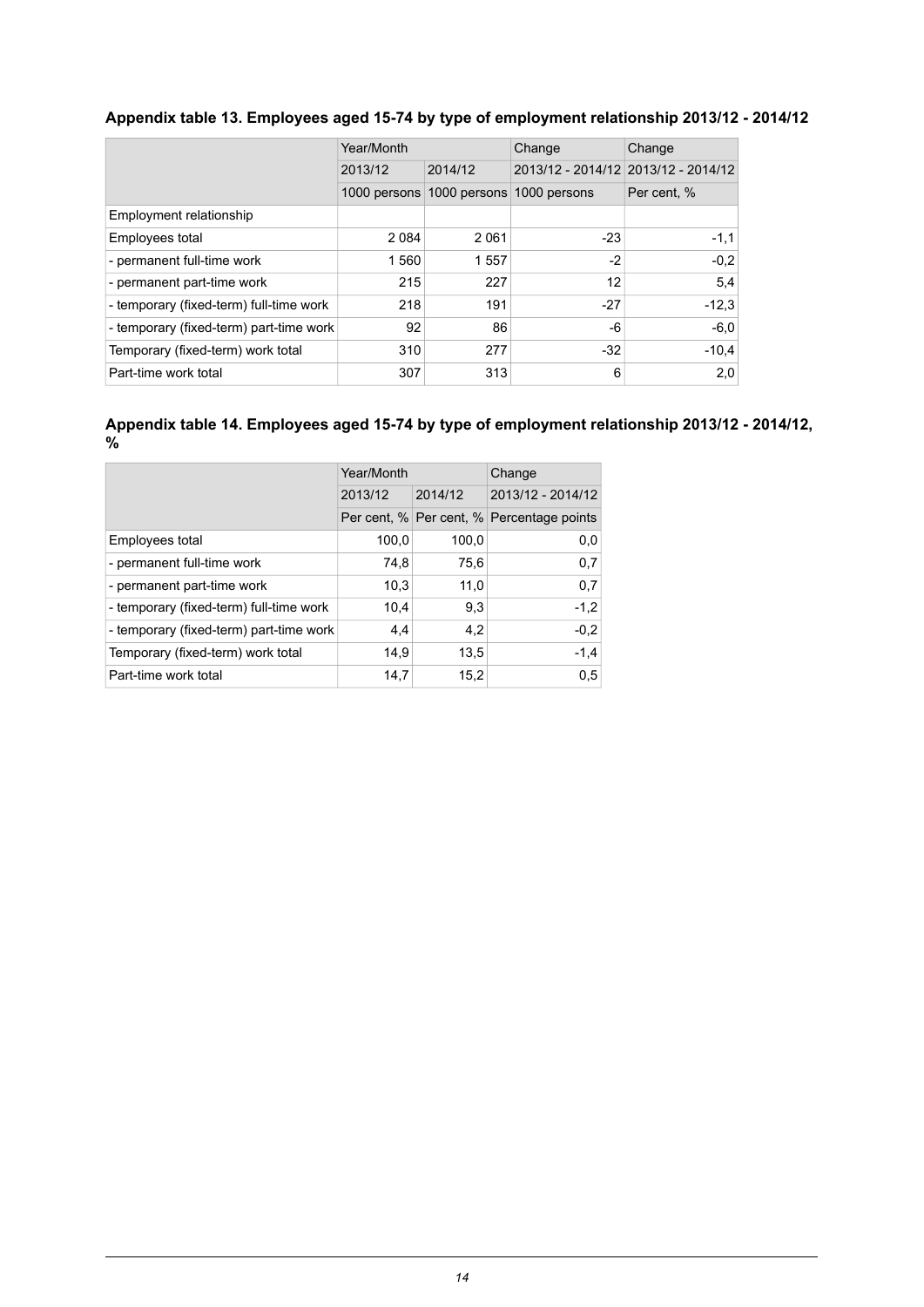|               |           | Year/Month |                                        | Change         | Change                              |  |
|---------------|-----------|------------|----------------------------------------|----------------|-------------------------------------|--|
|               |           | 2013/12    | 2014/12                                |                | 2013/12 - 2014/12 2013/12 - 2014/12 |  |
|               |           |            | 1000 persons 1000 persons 1000 persons |                | Per cent, %                         |  |
| Sex           | Age group |            |                                        |                |                                     |  |
| <b>Both</b>   | 15-74     | 205        | 232                                    | 27             | 13,0                                |  |
| sexes         | 15-64     | 205        | 231                                    | 26             | 12,7                                |  |
|               | $15 - 24$ | 47         | 59                                     | 12             | 26,2                                |  |
|               | 25-34     | 53         | 53                                     | 0              | $-0,7$                              |  |
|               | 35-44     | 30         | 35                                     | 5              | 15,0                                |  |
|               | 45-54     | 41         | 49                                     | 8              | 19,2                                |  |
|               | 55-64     | 34         | 36                                     | $\overline{2}$ | 5,5                                 |  |
| Males         | 15-74     | 112        | 128                                    | 16             | 14,0                                |  |
|               | 15-64     | 112        | 128                                    | 16             | 13,9                                |  |
|               | $15 - 24$ | 29         | 33                                     | 5              | 17,2                                |  |
|               | 25-34     | 29         | 28                                     | $-1$           | $-3,4$                              |  |
|               | 35-44     | 17         | 21                                     | 4              | 21,6                                |  |
|               | 45-54     | 20         | 26                                     | 6              | 28,4                                |  |
|               | 55-64     | 17         | 19                                     | $\overline{2}$ | 13,4                                |  |
| Females 15-74 |           | 93         | 104                                    | 11             | 11,8                                |  |
|               | 15-64     | 93         | 104                                    | 10             | 11,3                                |  |
|               | $15 - 24$ | 18         | 25                                     | 7              | 40,5                                |  |
|               | 25-34     | 24         | 25                                     | 1              | 2,5                                 |  |
|               | 35-44     | 13         | 14                                     | 1              | 6,1                                 |  |
|               | 45-54     | 21         | 23                                     | 2              | 10,4                                |  |
|               | 55-64     | 17         | 16                                     | 0              | $-2,4$                              |  |

## <span id="page-14-0"></span>**Appendix table 15. Unemployed persons by sex and age 2013/12 - 2014/12**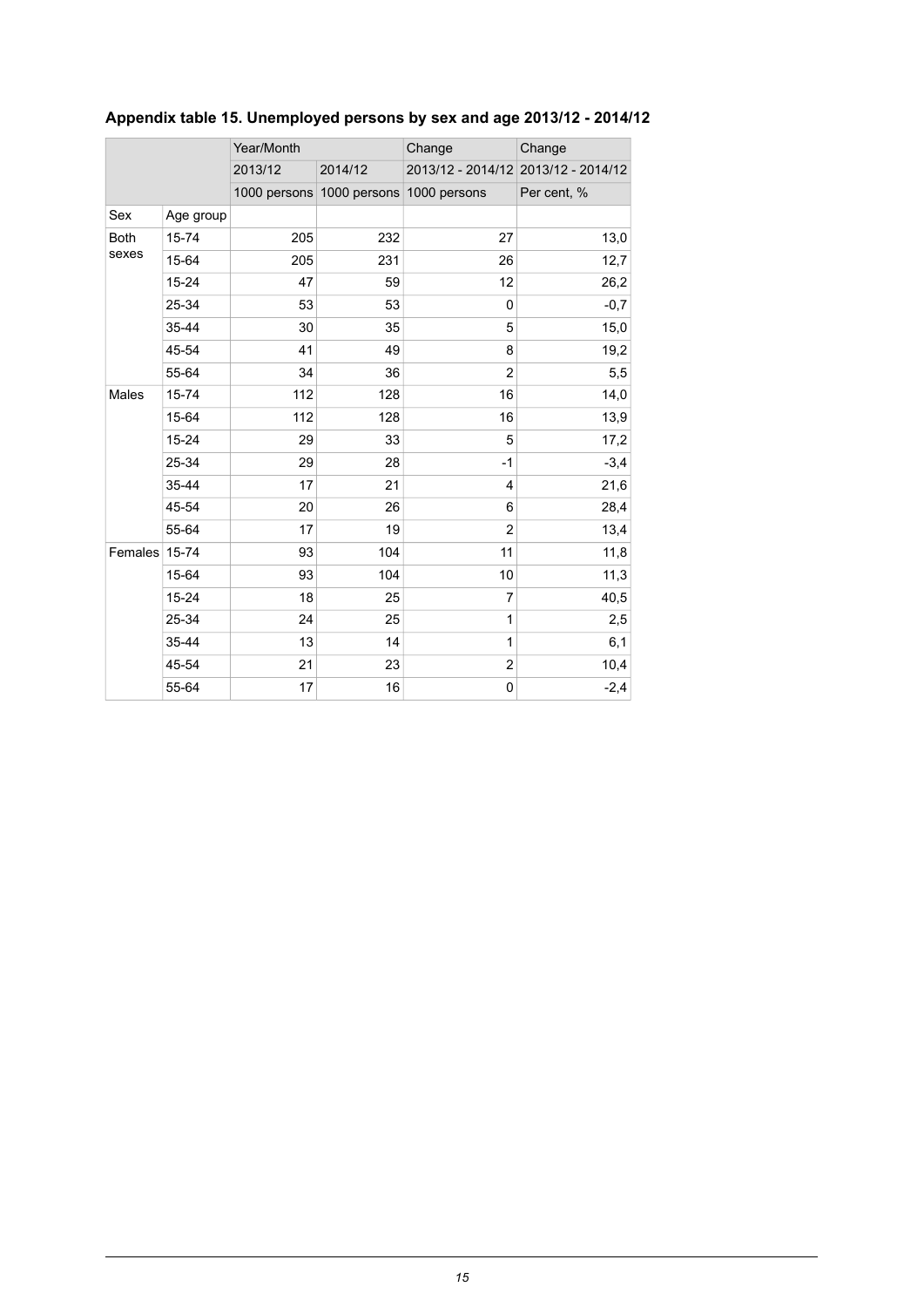|             |           | Year/Month |         | Change                                    |  |
|-------------|-----------|------------|---------|-------------------------------------------|--|
|             |           | 2013/12    | 2014/12 | 2013/12 - 2014/12                         |  |
|             |           |            |         | Per cent, % Per cent, % Percentage points |  |
| Sex         | Age group |            |         |                                           |  |
| <b>Both</b> | 15-74     | 7,9        | 8,8     | 0,9                                       |  |
| sexes       | 15-64     | 8,1        | 9,0     | 0,9                                       |  |
|             | 15-24     | 16,6       | 19,8    | 3,2                                       |  |
|             | 25-34     | 9,5        | 9,4     | 0,0                                       |  |
|             | 35-44     | 5,3        | 6,0     | 0,7                                       |  |
|             | 45-54     | 6,3        | 7,5     | 1,2                                       |  |
|             | 55-64     | 7,1        | 7,4     | 0,3                                       |  |
| Males       | 15-74     | 8,4        | 9,4     | 1,0                                       |  |
|             | 15-64     | 8,6        | 9,6     | 1,0                                       |  |
|             | 15-24     | 20,7       | 22,6    | 1,9                                       |  |
|             | 25-34     | 9,3        | 9,1     | $-0,2$                                    |  |
|             | 35-44     | 5,7        | 6,7     | 1,0                                       |  |
|             | 45-54     | 6,1        | 7,9     | 1,8                                       |  |
|             | 55-64     | 7,7        | 8,3     | 0,6                                       |  |
| Females     | $15 - 74$ | 7,3        | 8,2     | 0,9                                       |  |
|             | 15-64     | 7,5        | 8,3     | 0,8                                       |  |
|             | 15-24     | 12,7       | 17,0    | 4,3                                       |  |
|             | 25-34     | 9,7        | 9,8     | 0,2                                       |  |
|             | 35-44     | 4,8        | 5,1     | 0,2                                       |  |
|             | 45-54     | 6,5        | 7,1     | 0,6                                       |  |
|             | 55-64     | 6,5        | 6,5     | 0,0                                       |  |

### <span id="page-15-0"></span>**Appendix table 16. Unemployment rates by sex and age 2013/12 - 2014/12**

#### <span id="page-15-1"></span>**Appendix table 17. Unemployment rates by Regional State Administrative Agencies (AVI) 2013/12 - 2014/12, persons aged 15-74**

|                                        | Year/Month |         | Change                                    |  |
|----------------------------------------|------------|---------|-------------------------------------------|--|
|                                        | 2013/12    | 2014/12 | 2013/12 - 2014/12                         |  |
|                                        |            |         | Per cent, % Per cent, % Percentage points |  |
| Regional State Administrative Agencies |            |         |                                           |  |
| Whole country (incl. Åland)            | 7,9        | 8,8     | 0.9                                       |  |
| Southern Finland AVI                   | 6,6        | 8,0     | 1,4                                       |  |
| Southwestern Finland AVI               | 7,7        | 9,8     | 2,1                                       |  |
| Eastern Finland AVI                    | 9,0        | 8,8     | $-0,2$                                    |  |
| Western and Inland Finland AVI         | 8,2        | 9,2     | 1,0                                       |  |
| Northern Finland AVI                   | 11,0       | 10,3    | $-0,6$                                    |  |
| Lapland AVI                            | ٠          | ٠       | ٠                                         |  |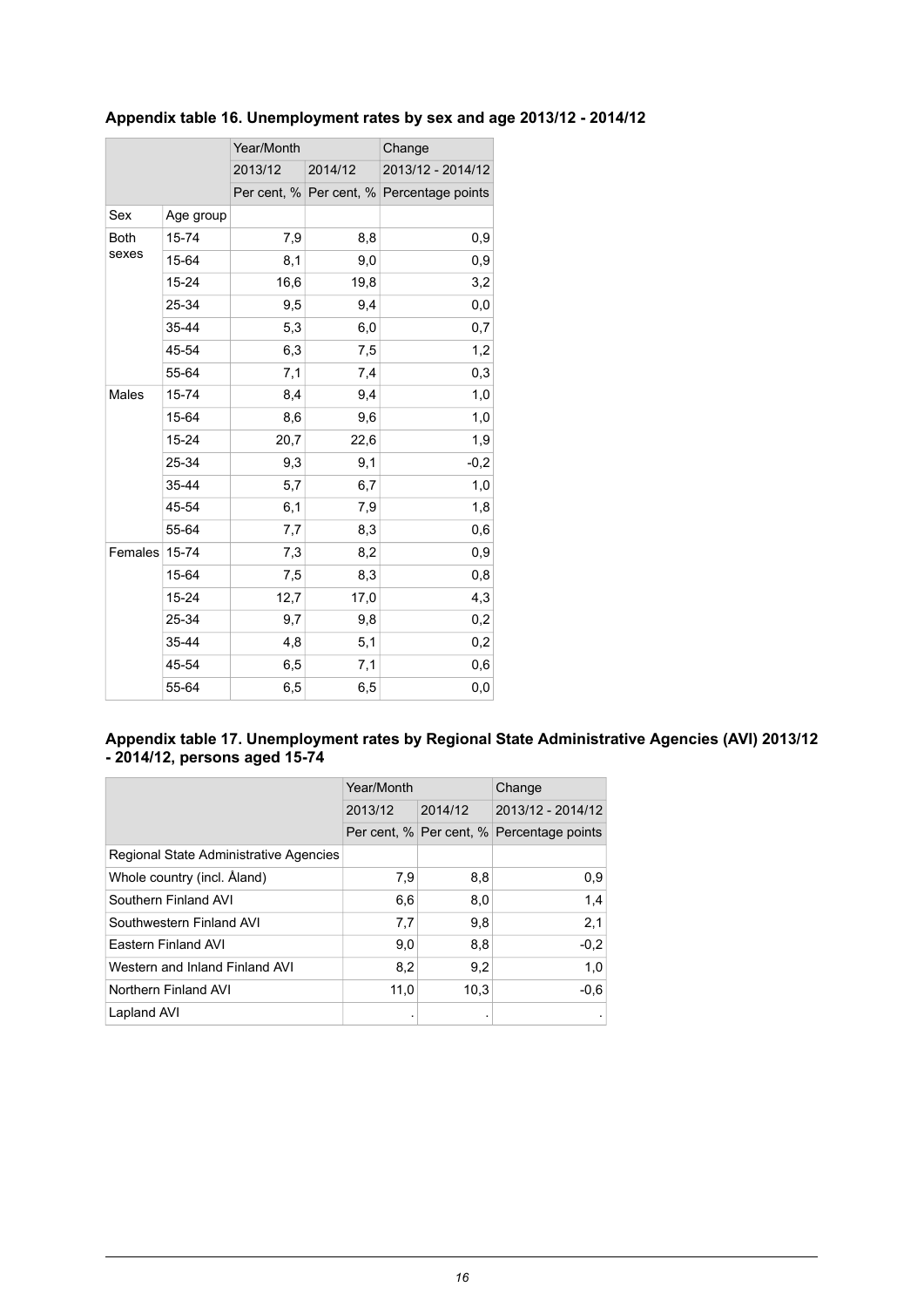<span id="page-16-0"></span>

| Appendix table 18. Seasonally adjusted trends 2014/12 |  |  |  |
|-------------------------------------------------------|--|--|--|
|                                                       |  |  |  |

|         | Employed                 | Employment rate,<br>persons aged 15-64 | Unemployed | Unemployed job<br>seekers (MEE) | Unemployment<br>$15 - 74$ | Unemployment rate,<br>rate, persons aged persons aged 15-24 |
|---------|--------------------------|----------------------------------------|------------|---------------------------------|---------------------------|-------------------------------------------------------------|
|         | 1000 persons Per cent, % |                                        |            | 1000 persons 1000 persons       | Per cent, %               | Per cent, %                                                 |
| 2012/12 | 2 4 7 1                  | 68,8                                   | 212        | 272                             | 7,9                       | 19,3                                                        |
| 2013/01 | 2 4 6 7                  | 68,7                                   | 215        | 276                             | 8,1                       | 19,4                                                        |
| 2013/02 | 2 4 6 4                  | 68,7                                   | 218        | 280                             | 8,2                       | 19,5                                                        |
| 2013/03 | 2 4 6 2                  | 68,6                                   | 219        | 284                             | 8,3                       | 19,8                                                        |
| 2013/04 | 2461                     | 68,6                                   | 219        | 287                             | 8,3                       | 20,1                                                        |
| 2013/05 | 2 4 6 0                  | 68,6                                   | 217        | 289                             | 8,4                       | 20,2                                                        |
| 2013/06 | 2 4 5 9                  | 68,6                                   | 213        | 292                             | 8,5                       | 20,0                                                        |
| 2013/07 | 2 4 5 6                  | 68,5                                   | 212        | 296                             | 8,5                       | 19,7                                                        |
| 2013/08 | 2 4 5 2                  | 68,4                                   | 215        | 300                             | 8,6                       | 19,8                                                        |
| 2013/09 | 2 4 4 8                  | 68,4                                   | 219        | 302                             | 8,6                       | 19,8                                                        |
| 2013/10 | 2 4 4 8                  | 68,4                                   | 222        | 305                             | 8,6                       | 19,6                                                        |
| 2013/11 | 2 4 4 9                  | 68,4                                   | 224        | 307                             | 8,6                       | 19,5                                                        |
| 2013/12 | 2 4 5 0                  | 68,4                                   | 224        | 310                             | 8,6                       | 19,6                                                        |
| 2014/01 | 2 4 5 0                  | 68,4                                   | 224        | 311                             | 8,5                       | 19,9                                                        |
| 2014/02 | 2 4 4 9                  | 68,4                                   | 226        | 313                             | 8,6                       | 20,2                                                        |
| 2014/03 | 2 4 4 9                  | 68,4                                   | 227        | 315                             | 8,6                       | 20,3                                                        |
| 2014/04 | 2 4 4 8                  | 68,4                                   | 227        | 317                             | 8,6                       | 20,1                                                        |
| 2014/05 | 2446                     | 68,3                                   | 229        | 321                             | 8,5                       | 19,8                                                        |
| 2014/06 | 2 4 4 4                  | 68,3                                   | 229        | 325                             | 8,5                       | 19,8                                                        |
| 2014/07 | 2 4 4 4                  | 68,3                                   | 229        | 327                             | 8,5                       | 19,8                                                        |
| 2014/08 | 2 4 4 5                  | 68,3                                   | 231        | 329                             | 8,6                       | 19,9                                                        |
| 2014/09 | 2 4 4 7                  | 68,3                                   | 236        | 332                             | 8,8                       | 20,4                                                        |
| 2014/10 | 2 4 4 7                  | 68,3                                   | 240        | 335                             | 8,9                       | 21,0                                                        |
| 2014/11 | 2447                     | 68,3                                   | 243        | 339                             | 9,1                       | 21,6                                                        |
| 2014/12 | 2 4 4 8                  | 68,3                                   | 247        | 343                             | 9,2                       | 21,9                                                        |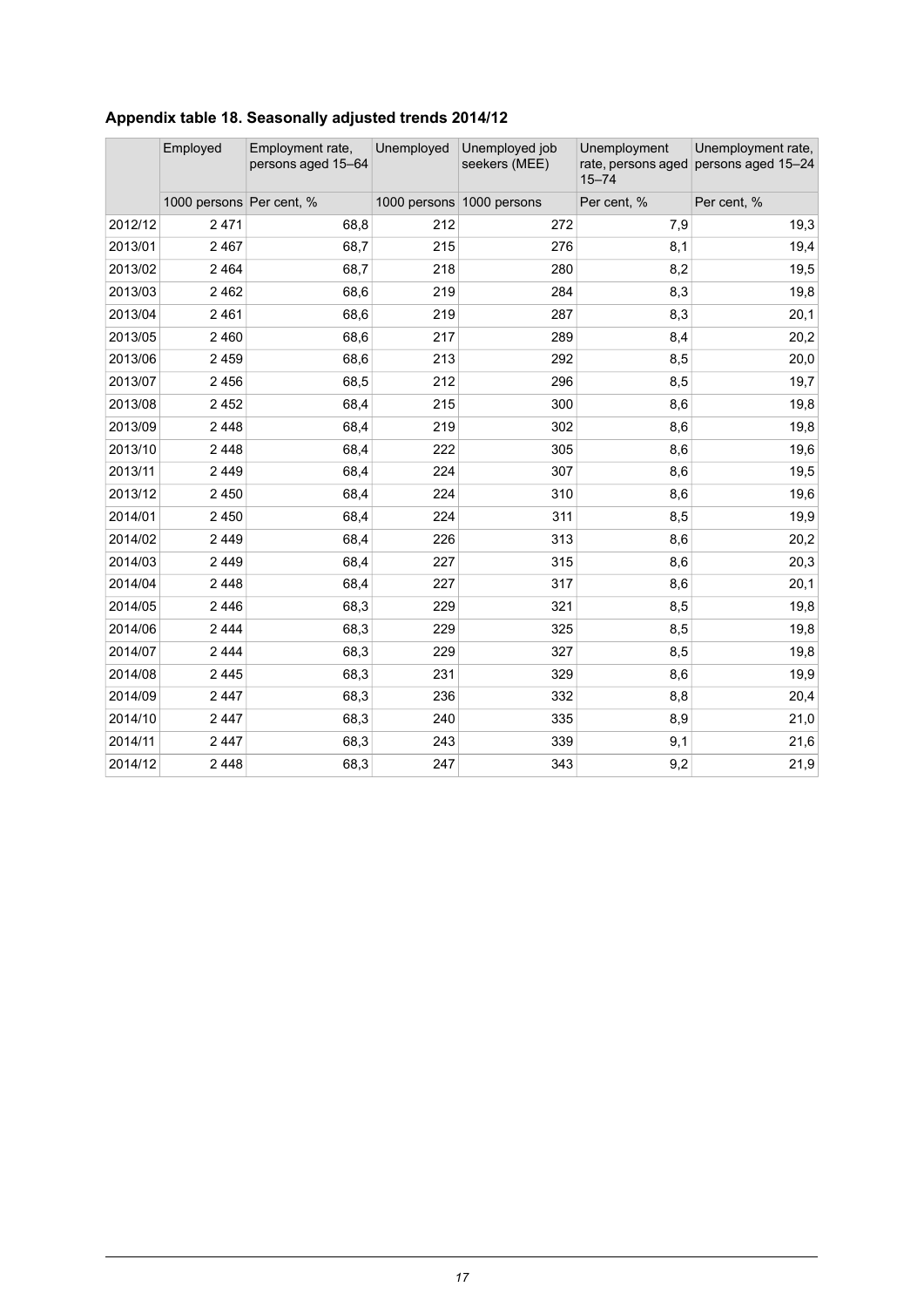## *Appendix tables 2014, 4th quarter*

|                                       |            | Year/Quarter |         | Change                                    |  |
|---------------------------------------|------------|--------------|---------|-------------------------------------------|--|
|                                       |            | 2013/IV      | 2014/IV | 2013/IV - 2014/IV                         |  |
|                                       |            |              |         | Per cent, % Per cent, % Percentage points |  |
| Indicator                             | Sex        |              |         |                                           |  |
| Employment rate, persons aged 15–64   | Both sexes | 67,6         | 67,4    | $-0,2$                                    |  |
|                                       | Males      | 68,1         | 68,0    | $-0,1$                                    |  |
|                                       | Females    | 67,0         | 66,8    | $-0,2$                                    |  |
| Unemployment rate, persons aged 15-74 | Both sexes | 7,7          | 8,4     | 0,7                                       |  |
|                                       | Males      | 8,1          | 9,2     | 1,1                                       |  |
|                                       | Females    | 7,3          | 7,6     | 0,2                                       |  |
| Activity rate, persons aged 15-74     | Both sexes | 64,2         | 64,4    | 0,2                                       |  |
|                                       | Males      | 66,0         | 66,7    | 0,7                                       |  |
|                                       | Females    | 62,3         | 62,1    | $-0,2$                                    |  |

#### <span id="page-17-0"></span>**Appendix table 19. Key indicators in the Labour Force Survey by sex 2013/IV - 2014/IV**

#### <span id="page-17-1"></span>**Appendix table 20. Population aged 15-74 by labour force status and sex 2013/IV - 2014/IV**

|              |                          | Year/Quarter |              | Change       | Change                              |
|--------------|--------------------------|--------------|--------------|--------------|-------------------------------------|
|              |                          | 2013/IV      | 2014/IV      |              | 2013/IV - 2014/IV 2013/IV - 2014/IV |
|              |                          | 1000 persons | 1000 persons | 1000 persons | Per cent, %                         |
| Sex          | Labour force status      |              |              |              |                                     |
| <b>Both</b>  | Population total         | 4 0 9 1      | 4 0 9 9      | 8            | 0,2                                 |
| sexes        | Active population total  | 2625         | 2640         | 15           | 0,6                                 |
|              | - employed               | 2422         | 2418         | -5           | $-0,2$                              |
|              | - unemployed             | 203          | 223          | 20           | 9,7                                 |
|              | Inactive population      | 1466         | 1459         | $-7$         | $-0,5$                              |
| <b>Males</b> | Population total         | 2 0 5 0      | 2054         | 5            | 0,2                                 |
|              | Active population total  | 1 353        | 1 3 7 0      | 18           | 1,3                                 |
|              | - employed               | 1 2 4 3      | 1 2 4 4      | 1            | 0,1                                 |
|              | - unemployed             | 110          | 126          | 17           | 15,2                                |
|              | Inactive population      | 697          | 684          | -13          | $-1,8$                              |
|              | Females Population total | 2 0 4 1      | 2045         | 3            | 0,2                                 |
|              | Active population total  | 1 2 7 3      | 1 2 7 0      | $-2$         | $-0,2$                              |
|              | - employed               | 1 1 7 9      | 1 1 7 4      | -5           | $-0,5$                              |
|              | - unemployed             | 93           | 96           | 3            | 3,1                                 |
|              | Inactive population      | 769          | 775          | 6            | 0,8                                 |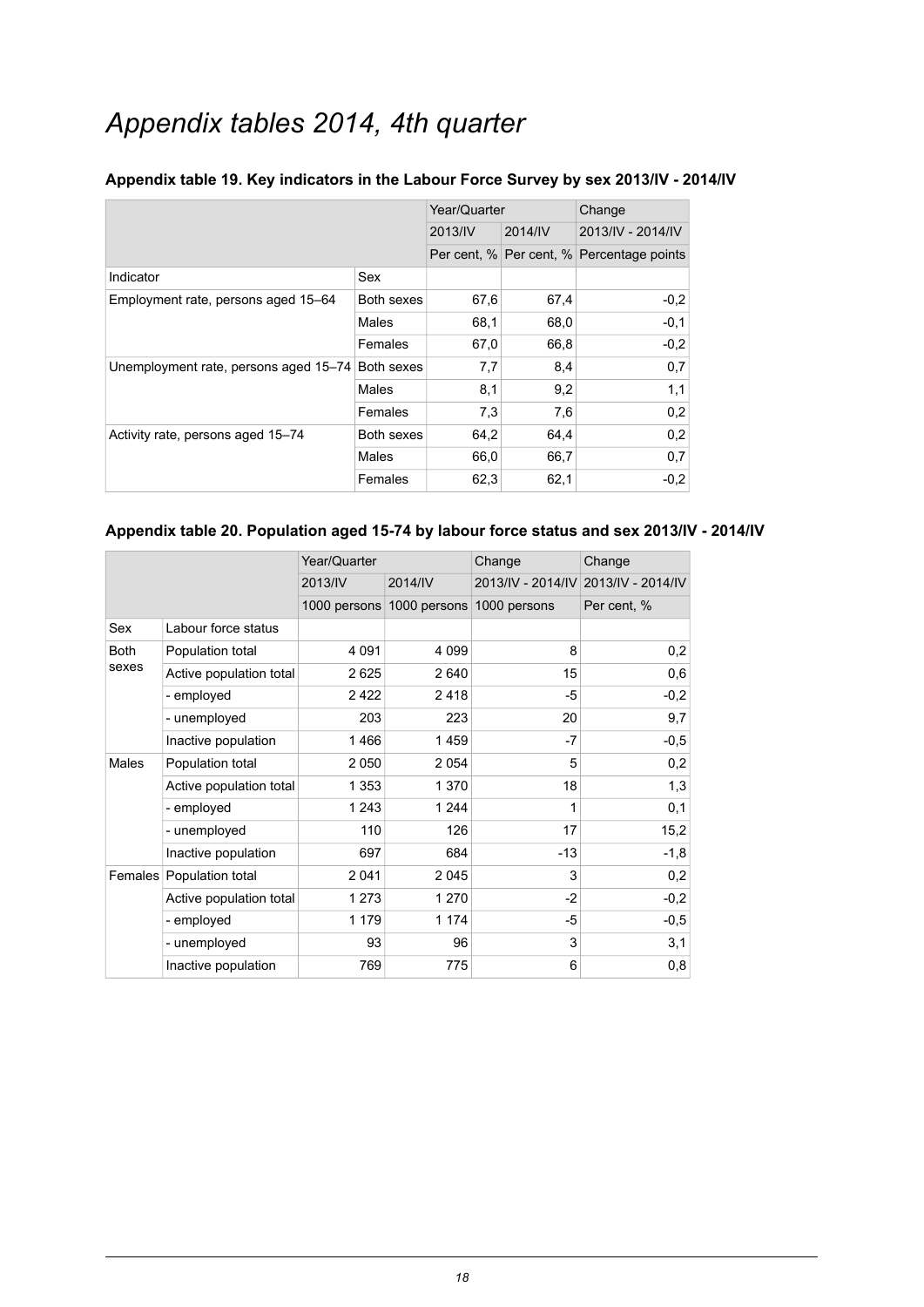|             |           | Year/Quarter |                                        | Change         | Change                              |  |
|-------------|-----------|--------------|----------------------------------------|----------------|-------------------------------------|--|
|             |           | 2013/IV      | 2014/IV                                |                | 2013/IV - 2014/IV 2013/IV - 2014/IV |  |
|             |           |              | 1000 persons 1000 persons 1000 persons |                | Per cent, %                         |  |
| Sex         | Age group |              |                                        |                |                                     |  |
| <b>Both</b> | 15-74     | 4 0 9 1      | 4 0 9 9                                | 8              | 0,2                                 |  |
| sexes       | 15-64     | 3 5 0 2      | 3 4 8 6                                | $-16$          | $-0,5$                              |  |
|             | 15-24     | 655          | 650                                    | -5             | $-0,8$                              |  |
|             | 25-34     | 690          | 694                                    | 4              | 0,6                                 |  |
|             | 35-44     | 656          | 658                                    | 3              | 0,4                                 |  |
|             | 45-54     | 744          | 737                                    | -8             | $-1,0$                              |  |
|             | 55-64     | 757          | 747                                    | $-10$          | $-1,3$                              |  |
|             | 65-74     | 589          | 613                                    | 24             | 4,1                                 |  |
| Males       | 15-74     | 2 0 5 0      | 2 0 5 4                                | 5              | 0,2                                 |  |
|             | 15-64     | 1773         | 1764                                   | -8             | $-0,5$                              |  |
|             | 15-24     | 336          | 333                                    | -3             | $-0,8$                              |  |
|             | 25-34     | 354          | 356                                    | 2              | 0,5                                 |  |
|             | 35-44     | 335          | 337                                    | $\overline{c}$ | 0,5                                 |  |
|             | 45-54     | 374          | 371                                    | $-4$           | $-1,0$                              |  |
|             | 55-64     | 373          | 368                                    | $-5$           | $-1,3$                              |  |
|             | 65-74     | 277          | 290                                    | 13             | 4,7                                 |  |
| Females     | 15-74     | 2 0 4 1      | 2 0 4 5                                | 3              | 0,2                                 |  |
|             | 15-64     | 1730         | 1722                                   | -8             | $-0,5$                              |  |
|             | 15-24     | 320          | 317                                    | $-3$           | $-0,8$                              |  |
|             | 25-34     | 336          | 338                                    | $\overline{c}$ | 0,7                                 |  |
|             | 35-44     | 321          | 322                                    | 1              | 0,3                                 |  |
|             | 45-54     | 370          | 366                                    | $-4$           | $-1,0$                              |  |
|             | 55-64     | 384          | 379                                    | -5             | $-1,2$                              |  |
|             | 65-74     | 312          | 323                                    | 11             | 3,6                                 |  |

## <span id="page-18-0"></span>**Appendix table 21. Population by sex and age 2013/IV - 2014/IV**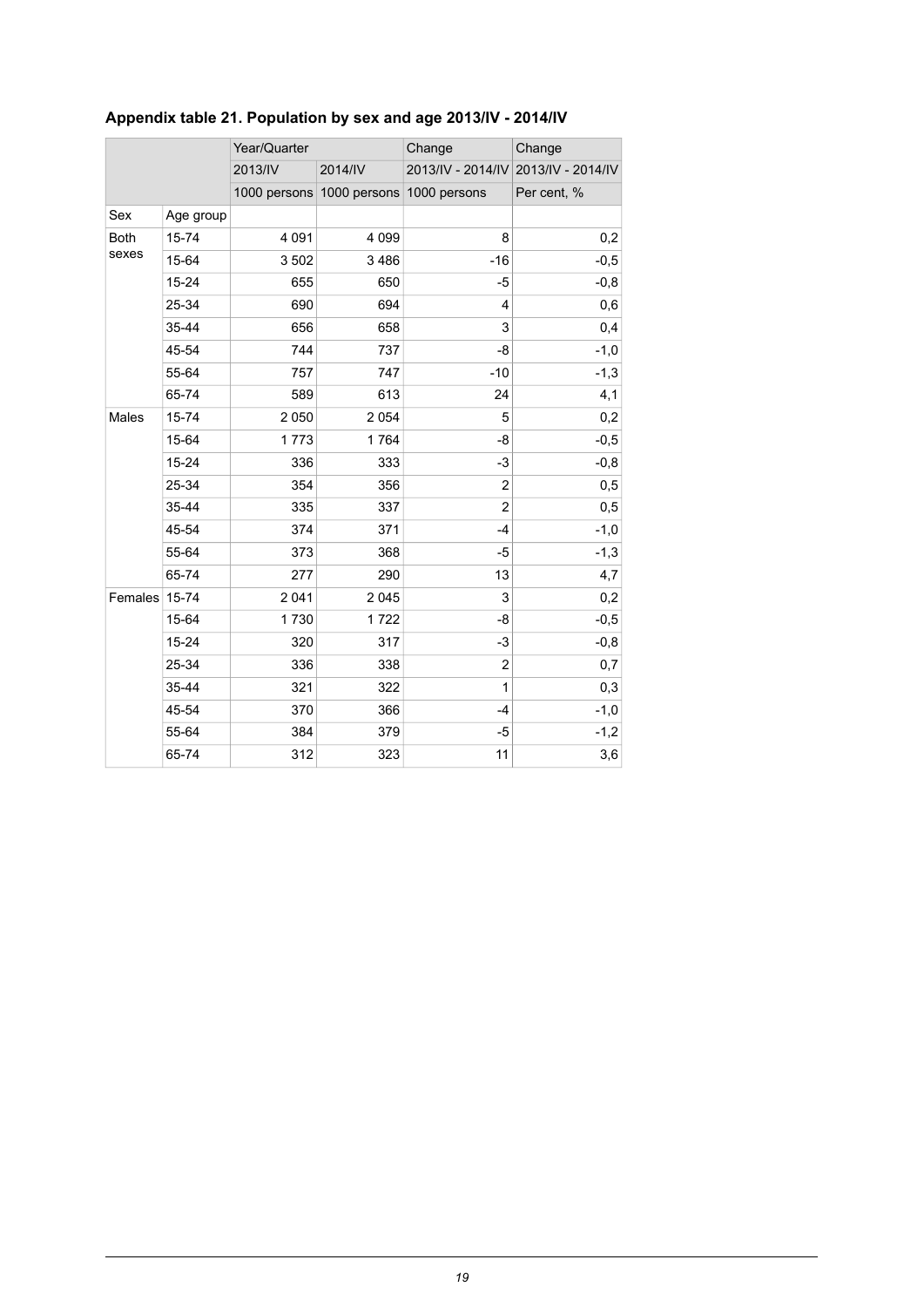|                      |           | Year/Quarter |         | Change                                 | Change                              |  |
|----------------------|-----------|--------------|---------|----------------------------------------|-------------------------------------|--|
|                      |           | 2013/IV      | 2014/IV |                                        | 2013/IV - 2014/IV 2013/IV - 2014/IV |  |
|                      |           |              |         |                                        |                                     |  |
|                      |           |              |         | 1000 persons 1000 persons 1000 persons | Per cent, %                         |  |
| Sex                  | Age group |              |         |                                        |                                     |  |
| <b>Both</b><br>sexes | 15-74     | 2625         | 2 6 4 0 | 15                                     | 0,6                                 |  |
|                      | 15-64     | 2 5 7 0      | 2 5 7 3 | 3                                      | 0,1                                 |  |
|                      | $15 - 24$ | 292          | 292     | -0                                     | 0,0                                 |  |
|                      | 25-34     | 568          | 563     | $-5$                                   | $-1,0$                              |  |
|                      | 35-44     | 577          | 580     | 3                                      | 0,5                                 |  |
|                      | 45-54     | 658          | 655     | $-3$                                   | $-0,4$                              |  |
|                      | 55-64     | 474          | 482     | 8                                      | 1,7                                 |  |
|                      | 65-74     | 56           | 68      | 12                                     | 21,9                                |  |
| Males                | 15-74     | 1 3 5 3      | 1 370   | 18                                     | 1,3                                 |  |
|                      | 15-64     | 1 3 1 7      | 1 3 2 7 | 9                                      | 0,7                                 |  |
|                      | 15-24     | 140          | 147     | $\overline{7}$                         | 4,9                                 |  |
|                      | 25-34     | 313          | 310     | -3                                     | $-1,1$                              |  |
|                      | 35-44     | 306          | 309     | 3                                      | 0,9                                 |  |
|                      | 45-54     | 332          | 328     | $-4$                                   | $-1,1$                              |  |
|                      | 55-64     | 226          | 233     | 7                                      | 3,0                                 |  |
|                      | 65-74     | 35           | 44      | 8                                      | 23,3                                |  |
| Females              | 15-74     | 1 2 7 3      | 1 270   | $-2$                                   | $-0,2$                              |  |
|                      | 15-64     | 1 2 5 2      | 1 2 4 6 | -6                                     | $-0,5$                              |  |
|                      | 15-24     | 152          | 145     | $-7$                                   | $-4,5$                              |  |
|                      | 25-34     | 255          | 253     | $-2$                                   | $-0,8$                              |  |
|                      | 35-44     | 271          | 272     | 0                                      | 0,1                                 |  |
|                      | 45-54     | 326          | 327     | 1                                      | 0,3                                 |  |
|                      | 55-64     | 248          | 249     | 1                                      | 0,5                                 |  |
|                      | 65-74     | 20           | 24      | 4                                      | 19,5                                |  |
|                      |           |              |         |                                        |                                     |  |

## <span id="page-19-0"></span>**Appendix table 22. Active population by sex and age 2013/IV - 2014/IV**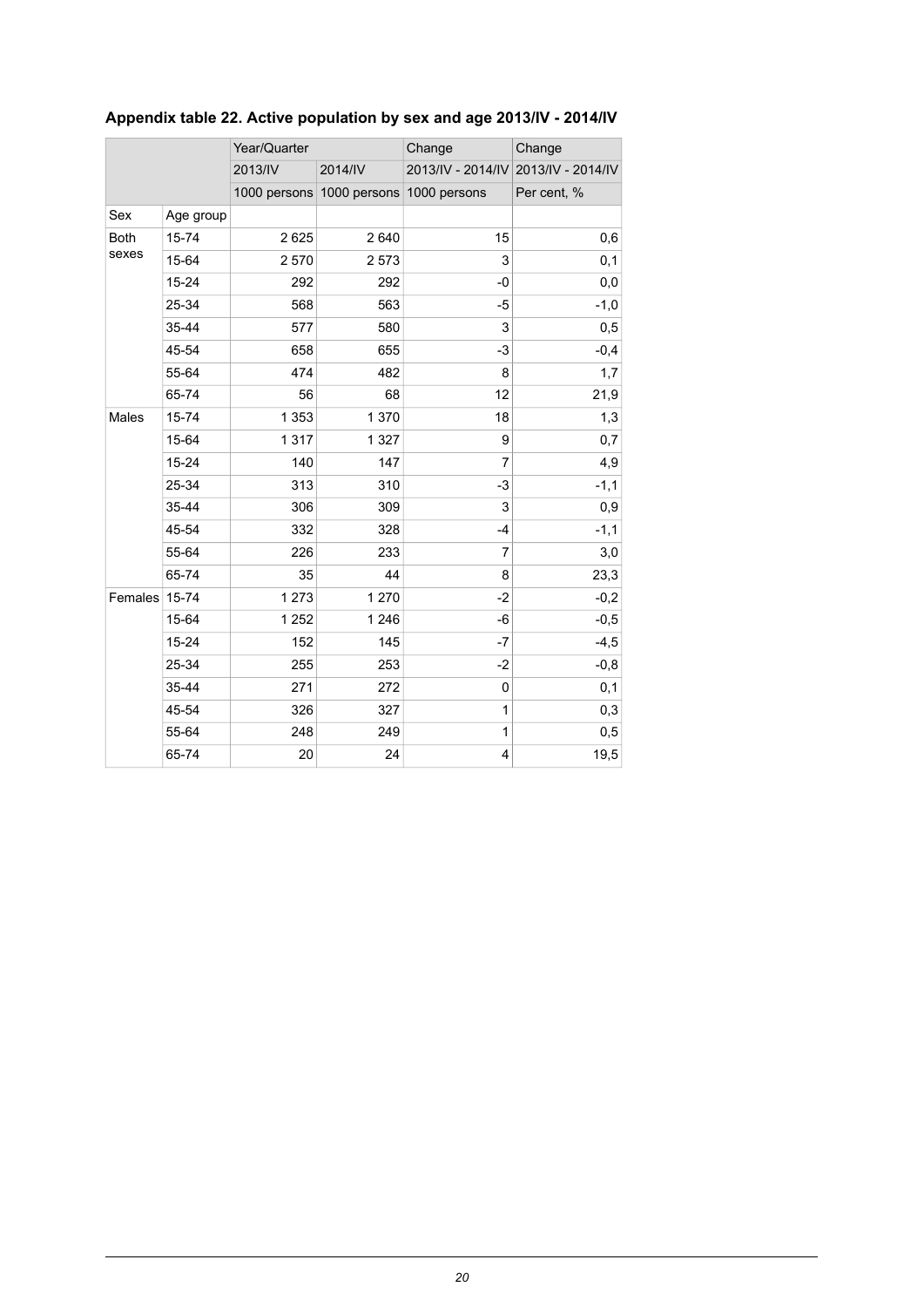| Sex<br>Age group     | 2013/IV | 2014/IV | 2013/IV - 2014/IV                         |
|----------------------|---------|---------|-------------------------------------------|
|                      |         |         |                                           |
|                      |         |         | Per cent, % Per cent, % Percentage points |
|                      |         |         |                                           |
| <b>Both</b><br>15-74 | 64,2    | 64,4    | 0,2                                       |
| sexes<br>15-64       | 73,4    | 73,8    | 0,4                                       |
| $15 - 24$            | 44,6    | 45,0    | 0,4                                       |
| 25-34                | 82,4    | 81,1    | $-1,2$                                    |
| 35-44                | 88,0    | 88,1    | 0,1                                       |
| 45-54                | 88,4    | 88,9    | 0,5                                       |
| 55-64                | 62,6    | 64,5    | 1,9                                       |
| 65-74                | 9,5     | 11,1    | 1,6                                       |
| Males<br>15-74       | 66,0    | 66,7    | 0,7                                       |
| 15-64                | 74,3    | 75,2    | 0,9                                       |
| 15-24                | 41,8    | 44,2    | 2,4                                       |
| 25-34                | 88,4    | 87,1    | $-1,3$                                    |
| 35-44                | 91,3    | 91,6    | 0,3                                       |
| 45-54                | 88,6    | 88,5    | $-0,1$                                    |
| 55-64                | 60,6    | 63,2    | 2,7                                       |
| 65-74                | 12,8    | 15,0    | 2,3                                       |
| Females<br>15-74     | 62,3    | 62,1    | $-0,2$                                    |
| 15-64                | 72,4    | 72,4    | 0,0                                       |
| 15-24                | 47,6    | 45,8    | $-1,8$                                    |
| 25-34                | 76,0    | 74,9    | $-1,1$                                    |
| 35-44                | 84,6    | 84,4    | $-0,2$                                    |
| 45-54                | 88,2    | 89,3    | 1,1                                       |
| 55-64                | 64,6    | 65,7    | 1,1                                       |
|                      | 6,5     | 7,5     | 1,0                                       |

## <span id="page-20-0"></span>**Appendix table 23. Activity rates by sex and age 2013/IV - 2014/IV**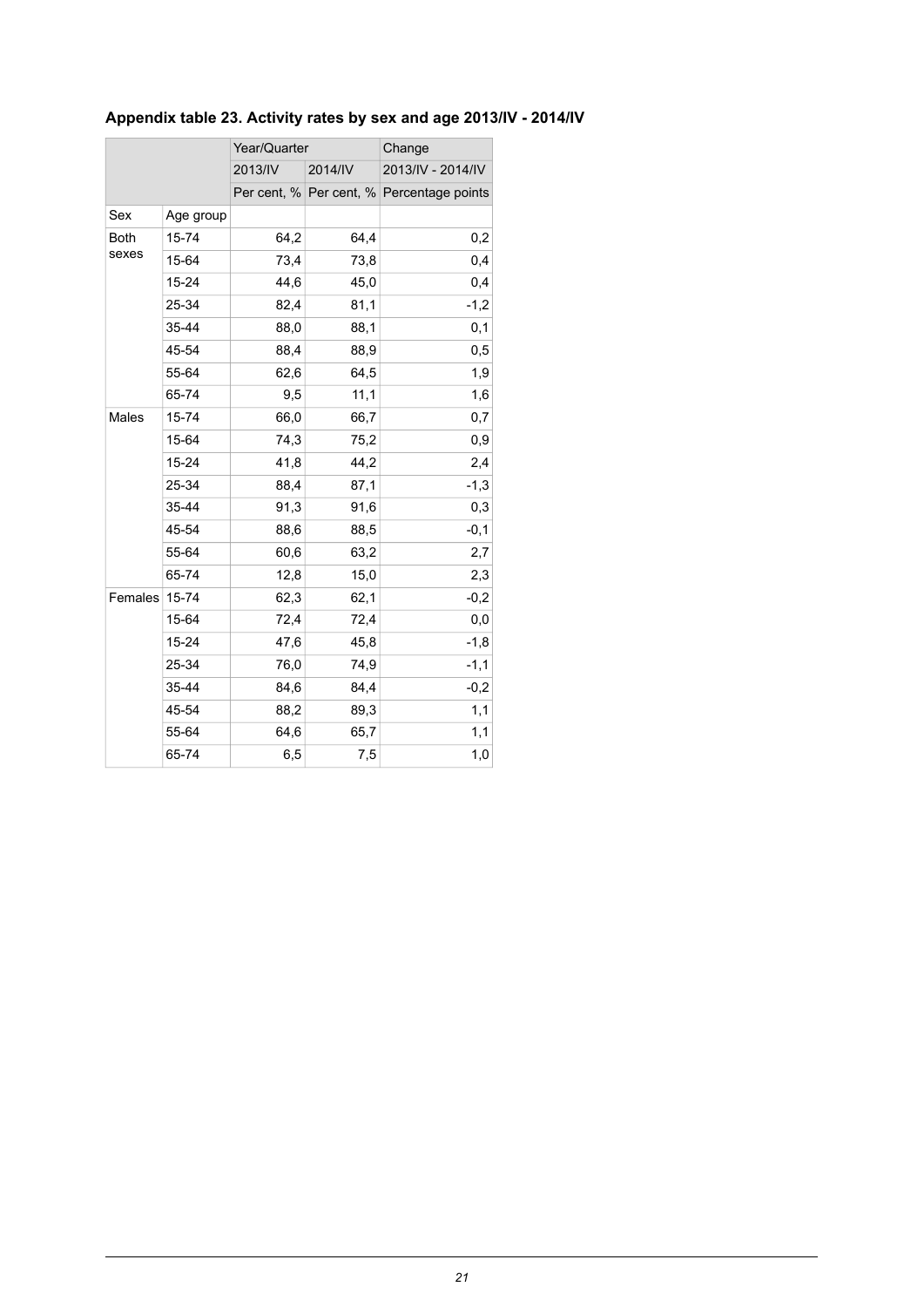|             |           | Year/Quarter |                                        | Change         | Change                              |  |
|-------------|-----------|--------------|----------------------------------------|----------------|-------------------------------------|--|
|             |           | 2013/IV      | 2014/IV                                |                | 2013/IV - 2014/IV 2013/IV - 2014/IV |  |
|             |           |              | 1000 persons 1000 persons 1000 persons |                | Per cent, %                         |  |
| Sex         | Age group |              |                                        |                |                                     |  |
| <b>Both</b> | 15-74     | 2422         | 2418                                   | $-5$           | $-0,2$                              |  |
| sexes       | 15-64     | 2 3 6 7      | 2 3 5 1                                | $-17$          | $-0,7$                              |  |
|             | $15 - 24$ | 245          | 237                                    | -8             | $-3,2$                              |  |
|             | 25-34     | 518          | 512                                    | -6             | $-1,2$                              |  |
|             | 35-44     | 543          | 545                                    | $\overline{c}$ | 0,4                                 |  |
|             | 45-54     | 619          | 612                                    | $-7$           | $-1,2$                              |  |
|             | 55-64     | 442          | 445                                    | 3              | 0,7                                 |  |
|             | 65-74     | 55           | 67                                     | 12             | 21,9                                |  |
| Males       | 15-74     | 1 2 4 3      | 1 2 4 4                                | 1              | 0,1                                 |  |
|             | 15-64     | 1 2 0 8      | 1 200                                  | -8             | $-0,6$                              |  |
|             | 15-24     | 115          | 117                                    | $\overline{c}$ | 1,5                                 |  |
|             | 25-34     | 287          | 281                                    | -6             | $-2,1$                              |  |
|             | 35-44     | 288          | 288                                    | 0              | 0,1                                 |  |
|             | 45-54     | 309          | 303                                    | $-7$           | $-2,1$                              |  |
|             | 55-64     | 209          | 212                                    | 3              | 1,5                                 |  |
|             | 65-74     | 35           | 43                                     | 8              | 23,9                                |  |
| Females     | 15-74     | 1 1 7 9      | 1 174                                  | -5             | $-0,5$                              |  |
|             | 15-64     | 1 1 5 9      | 1 150                                  | -9             | $-0,8$                              |  |
|             | 15-24     | 130          | 120                                    | $-10$          | $-7,4$                              |  |
|             | 25-34     | 231          | 231                                    | $-0$           | $-0,2$                              |  |
|             | 35-44     | 256          | 257                                    | 2              | 0,7                                 |  |
|             | 45-54     | 310          | 309                                    | $-1$           | $-0,2$                              |  |
|             | 55-64     | 233          | 233                                    | -0             | $-0,1$                              |  |
|             | 65-74     | 20           | 24                                     | 4              | 18,4                                |  |

## <span id="page-21-0"></span>**Appendix table 24. Employed persons by sex and age 2013/IV - 2014/IV**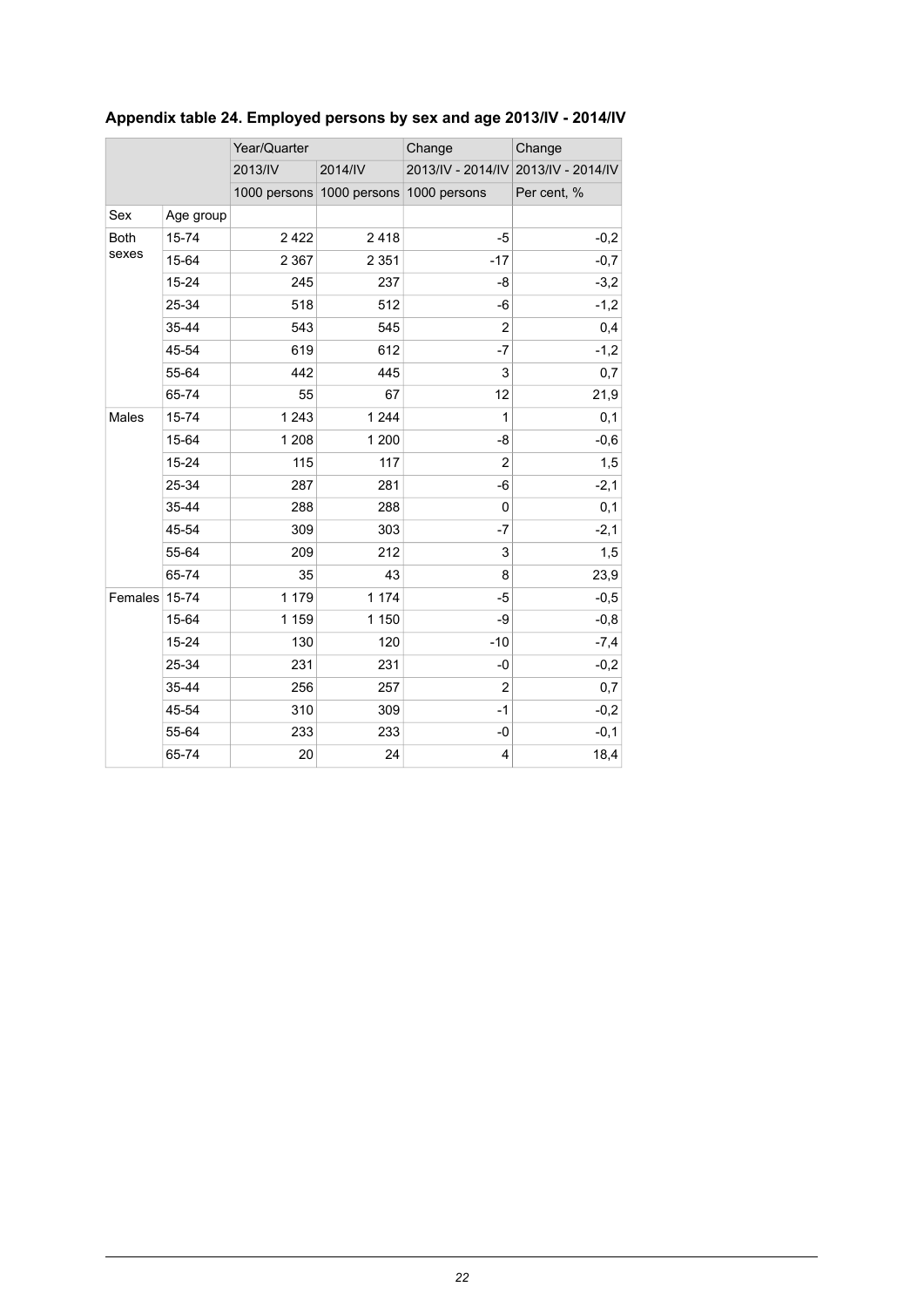|         |           | Year/Quarter |         | Change                                    |  |
|---------|-----------|--------------|---------|-------------------------------------------|--|
|         |           | 2013/IV      | 2014/IV | 2013/IV - 2014/IV                         |  |
|         |           |              |         | Per cent, % Per cent, % Percentage points |  |
| Sex     | Age group |              |         |                                           |  |
| Both    | 15-74     | 59,2         | 59,0    | $-0,2$                                    |  |
| sexes   | 15-64     | 67,6         | 67,4    | $-0,2$                                    |  |
|         | 15-24     | 37,4         | 36,5    | $-0,9$                                    |  |
|         | 25-34     | 75,1         | 73,7    | $-1,3$                                    |  |
|         | 35-44     | 82,8         | 82,8    | 0,0                                       |  |
|         | 45-54     | 83,2         | 83,0    | $-0,1$                                    |  |
|         | 55-64     | 58,4         | 59,5    | 1,1                                       |  |
|         | 65-74     | 9,4          | 11,0    | 1,6                                       |  |
| Males   | 15-74     | 60,6         | 60,5    | $-0,1$                                    |  |
|         | 15-64     | 68,1         | 68,0    | $-0,1$                                    |  |
|         | 15-24     | 34,3         | 35,1    | 0,8                                       |  |
|         | 25-34     | 81,0         | 78,9    | $-2,0$                                    |  |
|         | 35-44     | 85,8         | 85,5    | $-0,4$                                    |  |
|         | 45-54     | 82,6         | 81,7    | $-0,9$                                    |  |
|         | 55-64     | 56,0         | 57,6    | 1,6                                       |  |
|         | 65-74     | 12,6         | 14,9    | 2,3                                       |  |
| Females | 15-74     | 57,8         | 57,4    | $-0,4$                                    |  |
|         | 15-64     | 67,0         | 66,8    | $-0,2$                                    |  |
|         | 15-24     | 40,6         | 38,0    | $-2,7$                                    |  |
|         | 25-34     | 68,9         | 68,3    | $-0,6$                                    |  |
|         | 35-44     | 79,7         | 80,0    | 0,3                                       |  |
|         | 45-54     | 83,7         | 84,4    | 0,7                                       |  |
|         | 55-64     | 60,7         | 61,4    | 0,7                                       |  |
|         | 65-74     | 6,5          | 7,4     | 0,9                                       |  |

## <span id="page-22-0"></span>**Appendix table 25. Employment rates by sex and age 2013/IV - 2014/IV**

### <span id="page-22-1"></span>**Appendix table 26. Employed persons aged 15-74 by status in employment 2013/IV - 2014/IV**

|                                                 | Year/Quarter |                                        | Change                              | Change      |
|-------------------------------------------------|--------------|----------------------------------------|-------------------------------------|-------------|
|                                                 | 2013/IV      | 2014/IV                                | 2013/IV - 2014/IV 2013/IV - 2014/IV |             |
|                                                 |              | 1000 persons 1000 persons 1000 persons |                                     | Per cent, % |
| Status in employment                            |              |                                        |                                     |             |
| Employed persons total                          | 2422         | 2418                                   | -5                                  | $-0.2$      |
| Employees total                                 | 2 0 9 4      | 2072                                   | $-22$                               | $-1.0$      |
| Self-employed persons and unpaid family workers | 329          | 346                                    | 17                                  | 5.3         |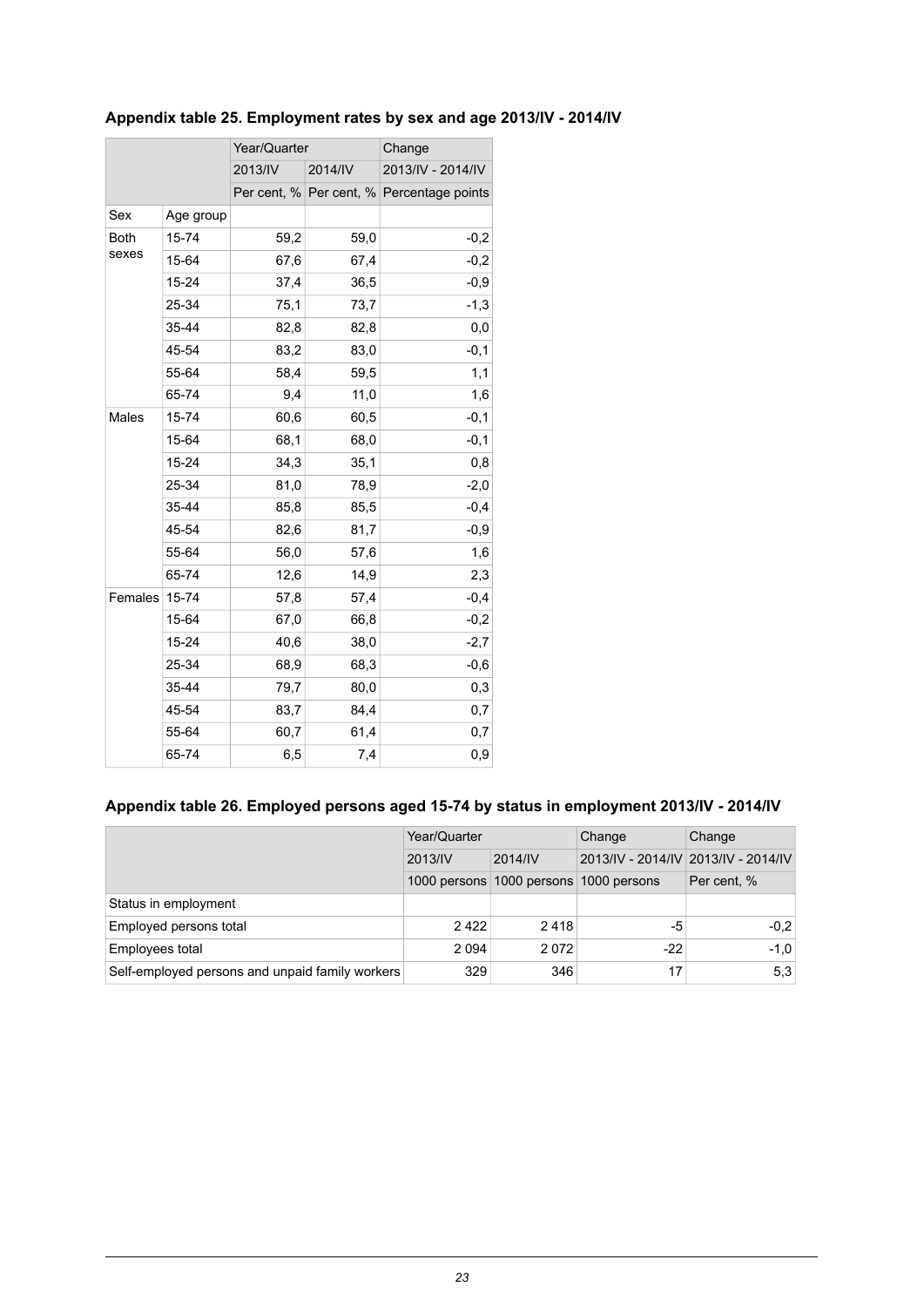## <span id="page-23-0"></span>**Appendix table 27. Employed persons aged 15-74 by employer sector 2013/IV - 2014/IV**

|                                                       | Year/Quarter |                           | Change       | Change                              |
|-------------------------------------------------------|--------------|---------------------------|--------------|-------------------------------------|
|                                                       | 2013/IV      | 2014/IV                   |              | 2013/IV - 2014/IV 2013/IV - 2014/IV |
|                                                       |              | 1000 persons 1000 persons | 1000 persons | Per cent, %                         |
| Employer sector                                       |              |                           |              |                                     |
| Employer sector total (incl. employer sector unknown) | 2422         | 2418                      | -5           | $-0.2$                              |
| Private sector                                        | 1747         | 1 7 3 3                   | -14          | $-0.8$                              |
| Public sector                                         | 668          | 676                       | 8            | 1,1                                 |
| - central government                                  | 137          | 135                       | -3           | $-2,0$                              |
| - local government                                    | 531          | 541                       | 10           | 1,9                                 |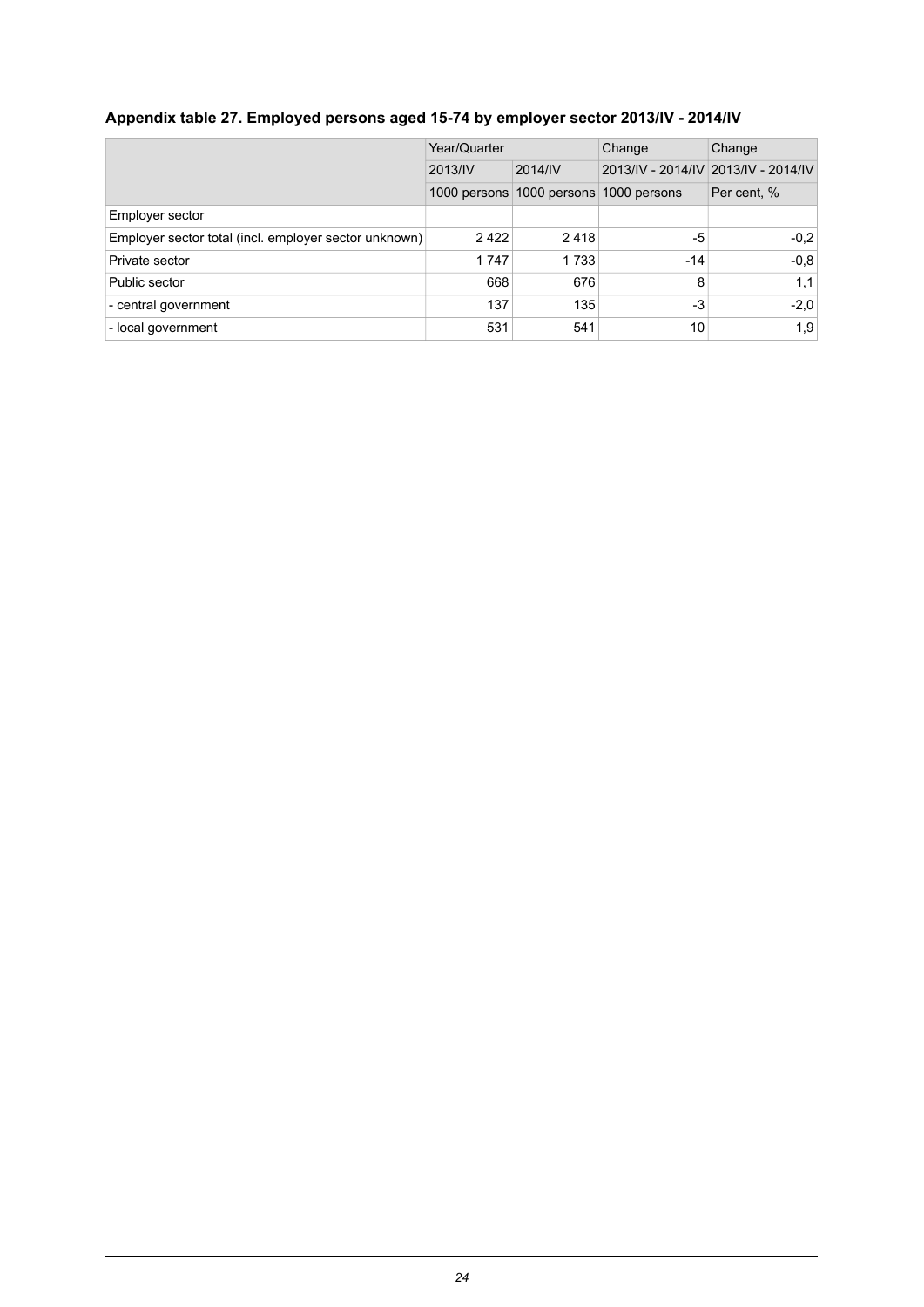## <span id="page-24-0"></span>**Appendix table 28. Employed persons aged 15-74 by industry (TOL 2008) 2013/IV - 2014/IV**

|                                                                                                            |                 | Year/Quarter |                           | Change               | Change               |
|------------------------------------------------------------------------------------------------------------|-----------------|--------------|---------------------------|----------------------|----------------------|
|                                                                                                            |                 | 2013/IV      | 2014/IV                   | 2013/IV -<br>2014/IV | 2013/IV -<br>2014/IV |
|                                                                                                            |                 |              | 1000 persons 1000 persons | 1000<br>persons      | Per cent, %          |
| Industry                                                                                                   | <b>TOL 2008</b> |              |                           |                      |                      |
| Industries total                                                                                           | 00-99           | 2422         | 2418                      | -5                   | $-0,2$               |
| A, B Agriculture, forestry and fishing; mining and<br>quarrying                                            | $01 - 09$       | 104          | 106                       | 2                    | 1,5                  |
| Agriculture                                                                                                | 01              | 73           | 73                        | $-0$                 | $-0,4$               |
| C Manufacturing                                                                                            | 10-33           | 342          | 326                       | -16                  | $-4,8$               |
| Manufacture of food products, beverages and<br>textiles                                                    | $10 - 15$       | 48           | 45                        | $-3$                 | $-6,3$               |
| Manufacture of wood products, paper and paper<br>products; printing and reproduction of recorded<br>media  | $16 - 18$       | 48           | 48                        | 0                    | 0,9                  |
| Manufacture of chemicals and chemical products<br>and basic pharmaceutical products                        | 19-23           | 48           | 44                        | -4                   | $-8,0$               |
| Manufacture of basic metals and of fabricated metal 24-25<br>products, except machinery and equipment      |                 | 58           | 53                        | -6                   | $-9,4$               |
| Manufacture of electronic and optical products,<br>electrical equipment, machinery and vehicles            | 26-30           | 107          | 104                       | -4                   | $-3,5$               |
| Manufacture of furniture, other manufacturing; repair 31-33<br>and installation of machinery and equipment |                 | 33           | 32                        | $-1$                 | $-1,6$               |
| D, E Electricity, gas, steam and air conditioning and 35-39<br>water supply; sewerage and waste management |                 | 27           | 26                        | $-1$                 | $-4,7$               |
| F Construction                                                                                             | 41-43           | 174          | 166                       | -8                   | $-4,4$               |
| Construction of buildings                                                                                  | 41              | 64           | 61                        | $-3$                 | $-5,0$               |
| Specialised construction activities                                                                        | 43              | 89           | 87                        | $-2$                 | $-2,0$               |
| G Wholesale and retail trade; repair of motor<br>vehicles and motorcycles                                  | 45-47           | 282          | 276                       | -6                   | $-2,0$               |
| Wholesale and retail trade and repair of motor<br>vehicles and motorcycles                                 | 45              | 41           | 45                        | 4                    | 9,0                  |
| Wholesale trade, except of motor vehicles and<br>motorcycles                                               | 46              | 88           | 78                        | $-10$                | $-11,1$              |
| Retail trade, except of motor vehicles and<br>motorcycles                                                  | 47              | 153          | 153                       | 0                    | 0,2                  |
| H Transportation and storage                                                                               | 49-53           | 139          | 140                       | 0                    | 0,2                  |
| Land, water and air transport                                                                              | 49-51           | 90           | 91                        | 1                    | 0,7                  |
| Warehousing and support activities for<br>transportation; postal and courier activities                    | 52-53           | 49           | 49                        | -0                   | $-0,6$               |
| I Accommodation and food service activities                                                                | 55-56           | 80           | 81                        | 1                    | 0,9                  |
| J Information and communication                                                                            | 58-63           | 102          | 100                       | -2                   | $-2,3$               |
| K, L Financial, insurance and real estate activities                                                       | 64-68           | 75           | 71                        | -4                   | $-5,3$               |
| M Professional, scientific and technical activities                                                        | 69-75           | 166          | 172                       | 6                    | 3,8                  |
| Architectural and engineering activities; technical<br>testing and analysis                                | 71              | 62           | 62                        | -1                   | $-1,2$               |
| N Administrative and support service activities                                                            | 77-82           | 95           | 104                       | 9                    | 9,5                  |
| Services to buildings and landscape activities                                                             | 81              | 58           | 64                        | 6                    | 9,9                  |
| O Public administration and defence; compulsory<br>social security                                         | 84              | 107          | 104                       | -4                   | $-3,3$               |
| P Education                                                                                                | 85              | 183          | 188                       | 4                    | 2,4                  |
| Q Human health and social work activities                                                                  | 86-88           | 400          | 401                       | 1                    | 0,2                  |
| Human health activities                                                                                    | 86              | 183          | 179                       | -4                   | $-2,1$               |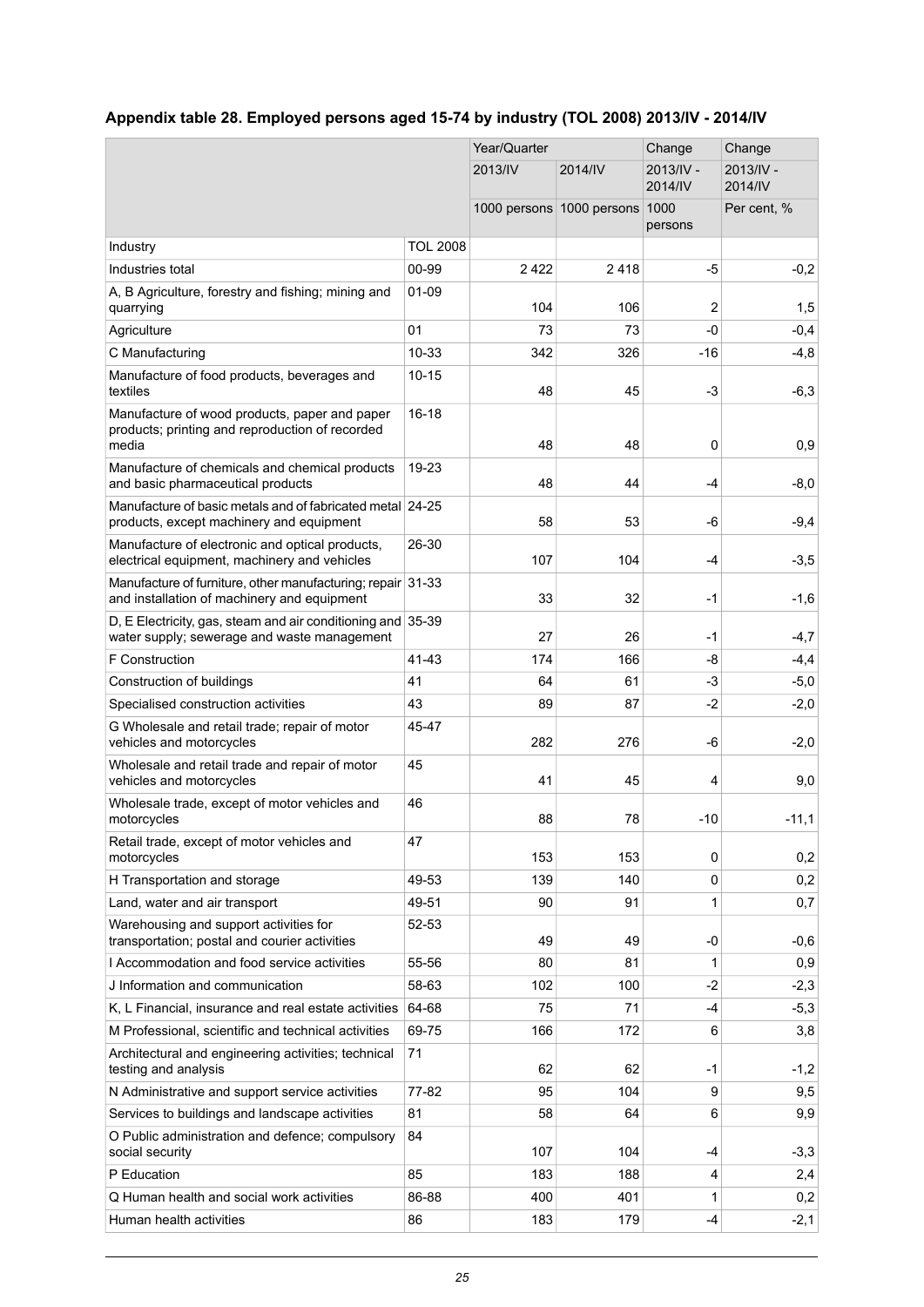|                                              | Year/Quarter |     | Change                    | Change               |                      |
|----------------------------------------------|--------------|-----|---------------------------|----------------------|----------------------|
|                                              | 2013/IV      |     | 2014/IV                   | 2013/IV -<br>2014/IV | 2013/IV -<br>2014/IV |
|                                              |              |     | 1000 persons 1000 persons | 1000<br>persons      | Per cent, %          |
| Residential care activities                  | 87           | 86  | 91                        | 6                    | 6,7                  |
| Social work activities without accommodation | 88           | 131 | 130                       | $-1$                 | $-0.9$               |
| R Arts, entertainment and recreation         | 90-93        | 59  | 64                        | 4                    | 7,3                  |
| S-U Other service activities                 | 94-99        | 77  | 85                        | 8                    | 9,7                  |
| X Industry unknown                           | 00           | 8   | 10                        |                      |                      |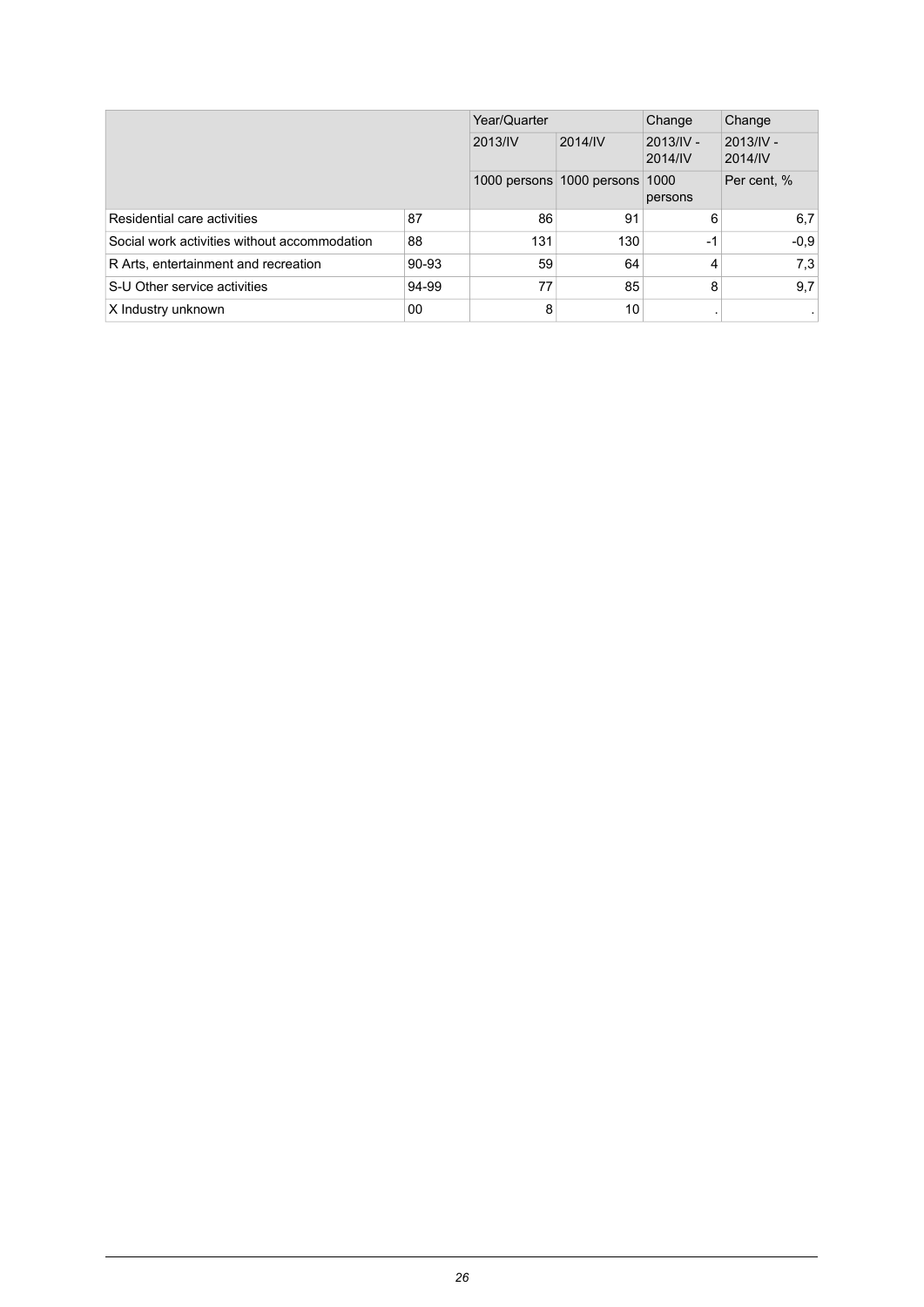#### <span id="page-26-0"></span>**Appendix table 29. Hours actually worked of employed persons aged 15-74 by industry (TOL 2008) 2013/IV - 2014/IV**

|                                                                                                           |                 | Year/Quarter |                                           | Change               | Change               |
|-----------------------------------------------------------------------------------------------------------|-----------------|--------------|-------------------------------------------|----------------------|----------------------|
|                                                                                                           |                 | 2013/IV      | 2014/IV                                   | 2013/IV -<br>2014/IV | 2013/IV -<br>2014/IV |
|                                                                                                           |                 |              | Million hours Million hours Million hours |                      | Per cent, %          |
| Industry                                                                                                  | <b>TOL 2008</b> |              |                                           |                      |                      |
| Industries total                                                                                          | 00-99           | 1010,8       | 1027,0                                    | 16,2                 | 1,6                  |
| A, B Agriculture, forestry and fishing; mining and<br>quarrying                                           | $01 - 09$       | 50,0         | 49,7                                      | $-0,2$               | $-0,5$               |
| Agriculture                                                                                               | 01              | 36,4         | 35.1                                      | $-1,3$               | $-3,5$               |
| C Manufacturing                                                                                           | 10-33           | 151,9        | 148,8                                     | $-3,1$               | $-2,1$               |
| Manufacture of food products, beverages and<br>textiles                                                   | $10 - 15$       | 20,7         | 19,7                                      | $-1,0$               | $-5,0$               |
| Manufacture of wood products, paper and paper<br>products; printing and reproduction of recorded<br>media | $16 - 18$       | 21,1         | 21,6                                      | 0,5                  | 2,5                  |
| Manufacture of chemicals and chemical products<br>and basic pharmaceutical products                       | 19-23           | 21,2         | 19,8                                      | $-1,4$               | $-6,5$               |
| Manufacture of basic metals and of fabricated metal 24-25                                                 |                 |              |                                           |                      |                      |
| products, except machinery and equipment                                                                  |                 | 26,2         | 24,9                                      | $-1,3$               | $-5,0$               |
| Manufacture of electronic and optical products,<br>electrical equipment, machinery and vehicles           | 26-30           | 48,8         | 47,9                                      | $-0,9$               | $-1,9$               |
| Manufacture of furniture, other manufacturing;<br>repair and installation of machinery and equipment      | $31 - 33$       | 13,9         | 14,9                                      | 1,0                  | 7,0                  |
| D, E Electricity, gas, steam and air conditioning<br>and water supply; sewerage and waste<br>management   | 35-39           | 12,0         | 11,8                                      | $-0,2$               | $-1,9$               |
| F Construction                                                                                            | 41-43           | 78,1         | 77,3                                      | $-0,8$               | $-1,0$               |
| Construction of buildings                                                                                 | 41              | 28,3         | 28,0                                      | $-0,4$               | $-1,3$               |
| Specialised construction activities                                                                       | 43              | 41,0         | 40,6                                      | $-0,3$               | $-0,8$               |
| G Wholesale and retail trade; repair of motor<br>vehicles and motorcycles                                 | 45-47           | 116,5        | 116,1                                     | $-0,4$               | $-0,4$               |
| Wholesale and retail trade and repair of motor<br>vehicles and motorcycles                                | 45              | 18,9         | 19,8                                      | 1,0                  | 5,1                  |
| Wholesale trade, except of motor vehicles and<br>motorcycles                                              | 46              | 39,4         | 37,2                                      | $-2,2$               | $-5,5$               |
| Retail trade, except of motor vehicles and<br>motorcycles                                                 | 47              | 58,3         | 59,1                                      | 0,8                  | 1,3                  |
| H Transportation and storage                                                                              | 49-53           | 61,3         | 61,7                                      | 0,5                  | 0,8                  |
| Land, water and air transport                                                                             | 49-51           | 41,5         | 42,6                                      | 1,1                  | 2,7                  |
| Warehousing and support activities for<br>transportation; postal and courier activities                   | 52-53           | 19,8         | 19,1                                      | $-0,6$               | $-3,2$               |
| I Accommodation and food service activities                                                               | 55-56           | 32,5         | 31,0                                      | $-1,5$               | $-4,6$               |
| J Information and communication                                                                           | 58-63           | 45,6         | 46,2                                      | 0,6                  | 1,3                  |
| K, L Financial, insurance and real estate activities 64-68                                                |                 | 32,3         | 30,6                                      | $-1,6$               | $-5,1$               |
| M Professional, scientific and technical activities                                                       | 69-75           | 68,2         | 73,9                                      | 5,7                  | 8,3                  |
| Architectural and engineering activities; technical<br>testing and analysis                               | 71              | 26,0         | 26,2                                      | 0,3                  | 1,1                  |
| N Administrative and support service activities                                                           | 77-82           | 37,6         | 43,4                                      | 5,8                  | 15,5                 |
| Services to buildings and landscape activities                                                            | 81              | 21,9         | 26,3                                      | 4,4                  | 20,3                 |
| O Public administration and defence; compulsory<br>social security                                        | 84              | 44,6         | 43,4                                      | $-1,2$               | $-2,8$               |
| P Education                                                                                               | 85              | 71,3         | 71,4                                      | 0,1                  | 0,2                  |
| Q Human health and social work activities                                                                 | 86-88           | 157,3        | 163,0                                     | 5,7                  | 3,6                  |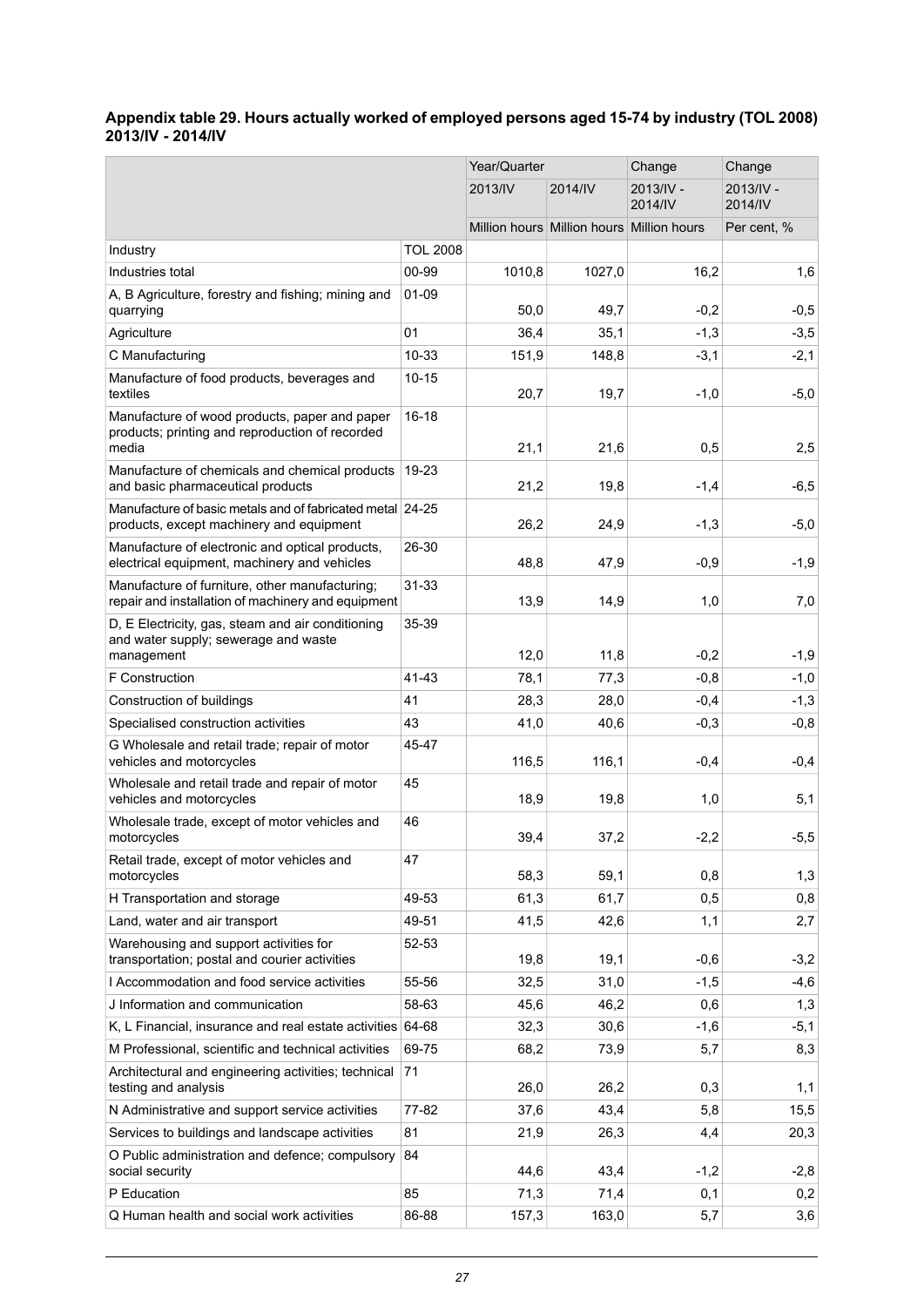|                                              |       | Year/Quarter |                                           | Change               | Change                 |
|----------------------------------------------|-------|--------------|-------------------------------------------|----------------------|------------------------|
|                                              |       | 2013/IV      | 2014/IV                                   | 2013/IV -<br>2014/IV | $2013/IV -$<br>2014/IV |
|                                              |       |              | Million hours Million hours Million hours |                      | Per cent, %            |
| Human health activities                      | 86    | 71.5         | 72.0                                      | 0,5                  | 0,7                    |
| Residential care activities                  | 87    | 35.2         | 39,3                                      | 4,0                  | 11.5                   |
| Social work activities without accommodation | 88    | 50,6         | 51,7                                      | 1,1                  | 2,2                    |
| R Arts, entertainment and recreation         | 90-93 | 20,2         | 22,7                                      | 2,5                  | 12,6                   |
| S-U Other service activities                 | 94-99 | 28.2         | 32.8                                      | 4,6                  | 16,3                   |
| X Industry unknown                           | 00    | 3,3          | 3,1                                       |                      |                        |

#### <span id="page-27-0"></span>**Appendix table 30. Employed persons aged 15-74 by Regional State Administrative Agencies (AVI) 2013/IV - 2014/IV**

|                                        | Year/Quarter |                           | Change       | Change                              |  |
|----------------------------------------|--------------|---------------------------|--------------|-------------------------------------|--|
|                                        | 2013/IV      | 2014/IV                   |              | 2013/IV - 2014/IV 2013/IV - 2014/IV |  |
|                                        |              | 1000 persons 1000 persons | 1000 persons | Per cent, %                         |  |
| Regional State Administrative Agencies |              |                           |              |                                     |  |
| Whole country (incl. Aland)            | 2422         | 2418                      | -5           | $-0.2$                              |  |
| Southern Finland AVI                   | 1076         | 1072                      | $-3$         | $-0.3$                              |  |
| Southwestern Finland AVI               | 304          | 295                       | -9           | $-3.0$                              |  |
| Eastern Finland AVI                    | 233          | 234                       |              | 0.6                                 |  |
| Western and Inland Finland AVI         | 526          | 531                       | 5            | 1,0                                 |  |
| Northern Finland AVI                   | 197          | 195                       | $-2$         | $-1,2$                              |  |
| Lapland AVI                            | 71           | 74                        | 3            | 4,1                                 |  |

### <span id="page-27-1"></span>**Appendix table 31. Employed persons aged 15-74 by region (2011) 2013/IV - 2014/IV**

|                             | Year/Quarter |                           | Change         | Change                              |  |
|-----------------------------|--------------|---------------------------|----------------|-------------------------------------|--|
|                             | 2013/IV      | 2014/IV                   |                | 2013/IV - 2014/IV 2013/IV - 2014/IV |  |
|                             |              | 1000 persons 1000 persons | 1000 persons   | Per cent, %                         |  |
| Region                      |              |                           |                |                                     |  |
| Whole country (incl. Åland) | 2422         | 2418                      | -5             | $-0,2$                              |  |
| Uusimaa                     | 788          | 789                       | 1              | 0,1                                 |  |
| Varsinais-Suomi             | 206          | 202                       | $-4$           | $-2,0$                              |  |
| Satakunta                   | 98           | 93                        | -5             | $-5,3$                              |  |
| Kanta-Häme                  | 75           | 77                        | 1              | 1,4                                 |  |
| Pirkanmaa                   | 218          | 220                       | $\overline{2}$ | 0,8                                 |  |
| Päijät-Häme                 | 85           | 83                        | $-3$           | $-3,2$                              |  |
| Kymenlaakso                 | 71           | 69                        | $-2$           | $-2,5$                              |  |
| South Karelia               | 56           | 55                        | $-1$           | $-1,1$                              |  |
| Etelä-Savo                  | 61           | 62                        | $\Omega$       | 0,6                                 |  |
| Pohjois-Savo                | 108          | 106                       | $-2$           | $-2,0$                              |  |
| North Karelia               | 64           | 67                        | 3              | 4,8                                 |  |
| <b>Central Finland</b>      | 110          | 116                       | 6              | 5,4                                 |  |
| South Ostrobothnia          | 83           | 86                        | 3              | 3,4                                 |  |
| Ostrobothnia                | 84           | 80                        | $-4$           | $-4,6$                              |  |
| Central Ostrobothnia        | 30           | 29                        | $-1$           | $-4,0$                              |  |
| North Ostrobothnia          | 167          | 167                       | $-1$           | $-0,4$                              |  |
| Kainuu                      | 30           | 28                        | $-2$           | $-5,3$                              |  |
| Lapland                     | 71           | 74                        | 3              | 4,1                                 |  |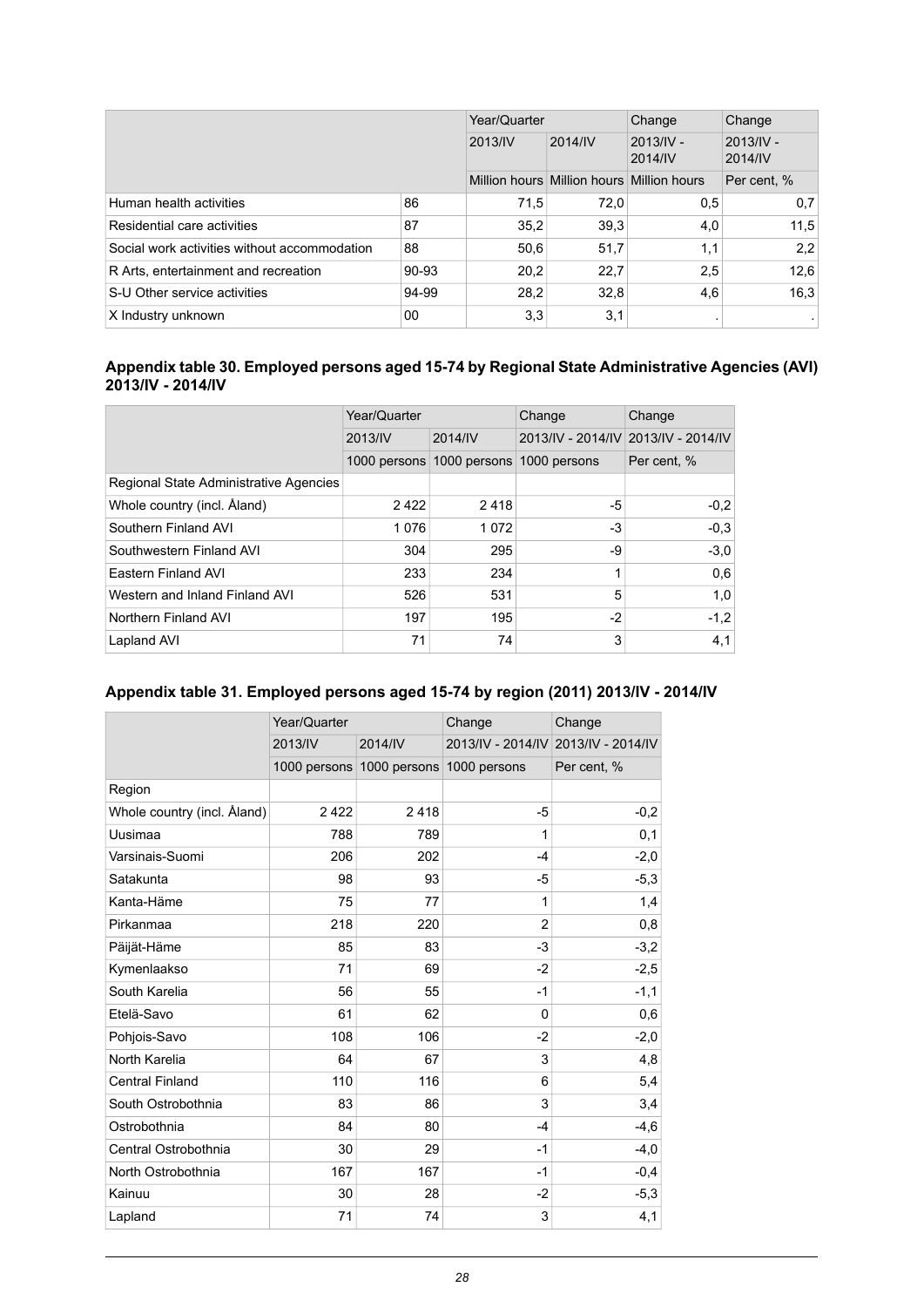|            | Year/Quarter |                                        | Change | Change                              |  |
|------------|--------------|----------------------------------------|--------|-------------------------------------|--|
|            | 2013/IV      | 2014/IV                                |        | 2013/IV - 2014/IV 2013/IV - 2014/IV |  |
|            |              | 1000 persons 1000 persons 1000 persons |        | Per cent, %                         |  |
| Sex        |              |                                        |        |                                     |  |
| Both sexes | 390          | 393                                    | 4      | 0,9                                 |  |
| Males      | 140          | 149                                    | 9      | 6,6                                 |  |
| Females    | 250          | 244                                    | -6     | $-2,2$                              |  |

## <span id="page-28-0"></span>**Appendix table 32. Part-time employed persons aged 15-74 by sex 2013/IV - 2014/IV**

#### <span id="page-28-1"></span>**Appendix table 33. Proportion of part-time employed persons in all employed persons aged 15-74 by sex 2013/IV - 2014/IV, %**

|            | Year/Quarter |         | Change                                    |  |
|------------|--------------|---------|-------------------------------------------|--|
|            | 2013/IV      | 2014/IV | 2013/IV - 2014/IV                         |  |
|            |              |         | Per cent, % Per cent, % Percentage points |  |
| Sex        |              |         |                                           |  |
| Both sexes | 16,1         | 16,3    | 0,2                                       |  |
| Males      | 11,3         | 12,0    | 0,7                                       |  |
| Females    | 21,2         | 20,8    | $-0,4$                                    |  |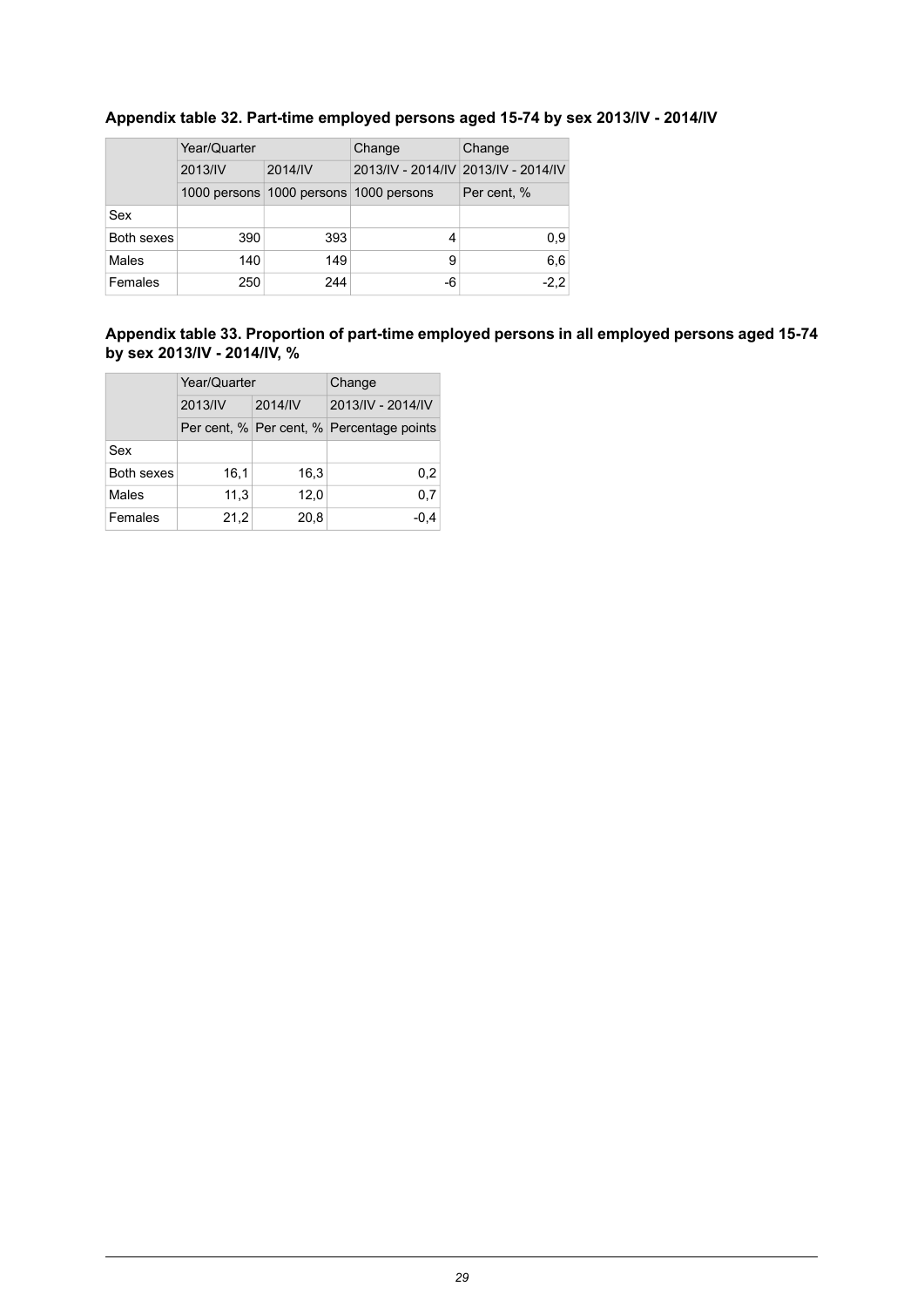## <span id="page-29-0"></span>**Appendix table 34. Employees aged 15-74 by industry (TOL 2008) 2013/IV - 2014/IV**

|                                                                                                                |                 | Year/Quarter |                                | Change               | Change               |
|----------------------------------------------------------------------------------------------------------------|-----------------|--------------|--------------------------------|----------------------|----------------------|
|                                                                                                                |                 | 2013/IV      | 2014/IV                        | 2013/IV -<br>2014/IV | 2013/IV -<br>2014/IV |
|                                                                                                                |                 |              | 1000 persons 1000 persons 1000 | persons              | Per cent, %          |
| Industry                                                                                                       | <b>TOL 2008</b> |              |                                |                      |                      |
| Industries total                                                                                               | 00-99           | 2 0 9 4      | 2072                           | -22                  | $-1,0$               |
| A, B Agriculture, forestry and fishing; mining and<br>quarrying                                                | 01-09           | 35           | 34                             | -1                   | $-3,3$               |
| Agriculture                                                                                                    | 01              | 15           | 15                             | 0                    | 2,0                  |
| C Manufacturing                                                                                                | 10-33           | 321          | 304                            | $-16$                | $-5,1$               |
| Manufacture of food products, beverages and<br>textiles                                                        | $10 - 15$       | 44           | 42                             | $-2$                 | $-4,6$               |
| Manufacture of wood products, paper and paper<br>products; printing and reproduction of recorded<br>media      | $16 - 18$       | 45           | 45                             | $\mathbf{0}$         | 0,3                  |
| Manufacture of chemicals and chemical products<br>and basic pharmaceutical products                            | 19-23           | 46           | 42                             | -4                   | $-9,2$               |
| Manufacture of basic metals and of fabricated metal 24-25<br>products, except machinery and equipment          |                 | 53           | 47                             | -6                   | $-12,0$              |
| Manufacture of electronic and optical products,<br>electrical equipment, machinery and vehicles                | 26-30           | 105          | 102                            | $-3$                 | $-2,7$               |
| Manufacture of furniture, other manufacturing; repair 31-33<br>and installation of machinery and equipment     |                 | 28           | 27                             | $-1$                 | $-4,1$               |
| D, E Electricity, gas, steam and air conditioning and $ 35-39 $<br>water supply; sewerage and waste management |                 | 26           | 25                             | $-1$                 | $-4,8$               |
| F Construction                                                                                                 | 41-43           | 133          | 123                            | -10                  | $-7,5$               |
| Construction of buildings                                                                                      | 41              | 47           | 42                             | $-4$                 | $-8,9$               |
| Specialised construction activities                                                                            | 43              | 67           | 64                             | -3                   | $-4,2$               |
| G Wholesale and retail trade; repair of motor<br>vehicles and motorcycles                                      | 45-47           | 247          | 238                            | -8                   | $-3,3$               |
| Wholesale and retail trade and repair of motor<br>vehicles and motorcycles                                     | 45              | 33           | 35                             | 2                    | 5,9                  |
| Wholesale trade, except of motor vehicles and<br>motorcycles                                                   | 46              | 76           | 69                             | -7                   | $-9,1$               |
| Retail trade, except of motor vehicles and<br>motorcycles                                                      | 47              | 137          | 134                            | -3                   | $-2,4$               |
| H Transportation and storage                                                                                   | 49-53           | 119          | 119                            | -0                   | $-0,1$               |
| Land, water and air transport                                                                                  | 49-51           | 71           | 71                             | 1                    | 0,9                  |
| Warehousing and support activities for<br>transportation; postal and courier activities                        | 52-53           | 48           | 47                             | -1                   | $-1,6$               |
| I Accommodation and food service activities                                                                    | 55-56           | 70           | 68                             | $-2$                 | $-2,8$               |
| J Information and communication                                                                                | 58-63           | 93           | 89                             | -3                   | $-3,6$               |
| K, L Financial, insurance and real estate activities                                                           | 64-68           | 68           | 64                             | $-4$                 | $-5,5$               |
| M Professional, scientific and technical activities                                                            | 69-75           | 126          | 132                            | 6                    | 4,8                  |
| Architectural and engineering activities; technical<br>testing and analysis                                    | 71              | 53           | 54                             | 1                    | 2,4                  |
| N Administrative and support service activities                                                                | 77-82           | 84           | 92                             | 8                    | 9,2                  |
| Services to buildings and landscape activities                                                                 | 81              | 51           | 55                             | 5                    | 9,1                  |
| O Public administration and defence; compulsory<br>social security                                             | 84              | 107          | 104                            | -4                   | $-3,3$               |
| P Education                                                                                                    | 85              | 180          | 184                            | 4                    | 2,2                  |
| Q Human health and social work activities                                                                      | 86-88           | 377          | 378                            | 1                    | 0,4                  |
| Human health activities                                                                                        | 86              | 168          | 164                            | -4                   | $-2,3$               |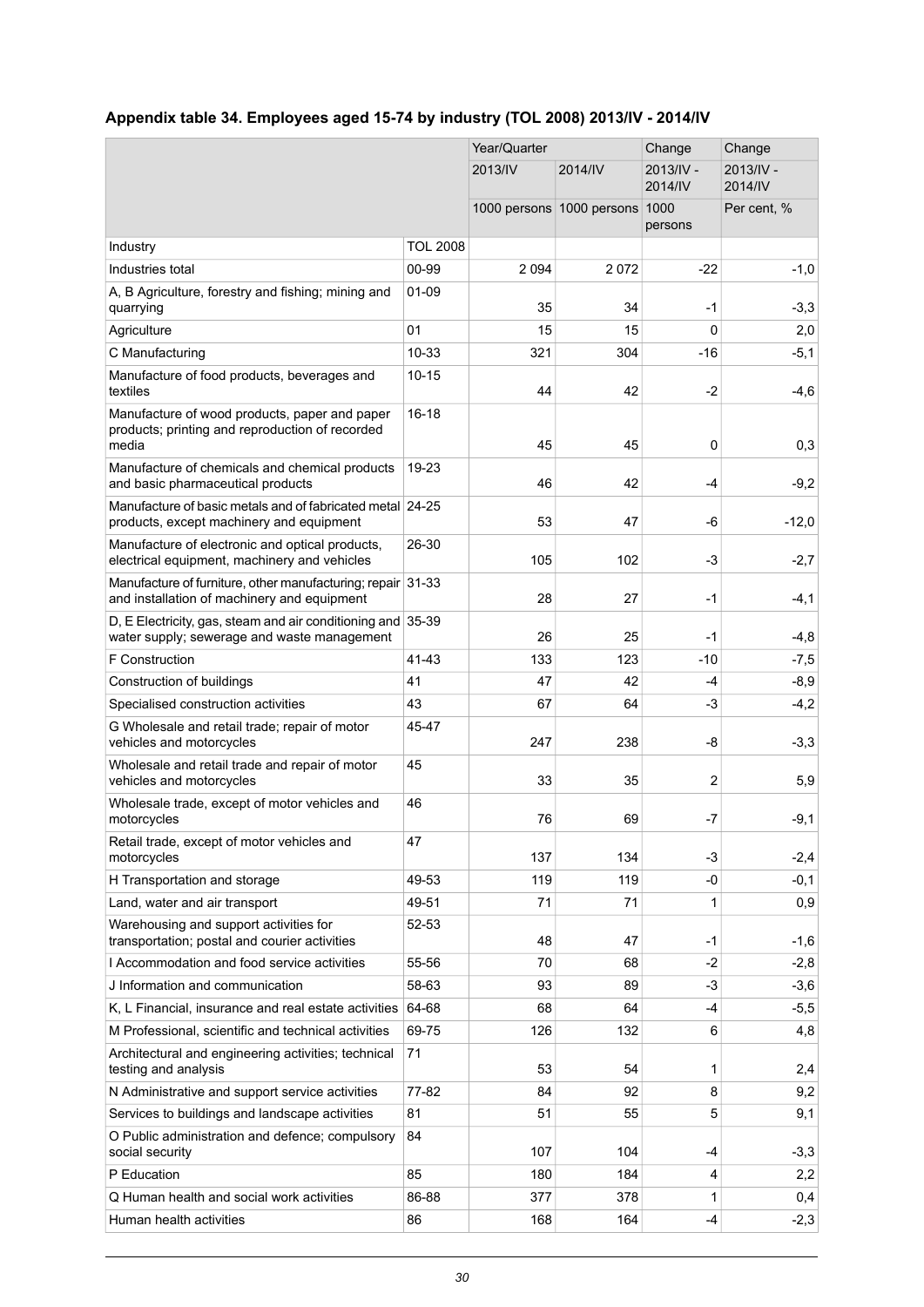|                                              |       | Year/Quarter |                                | Change                 | Change                 |
|----------------------------------------------|-------|--------------|--------------------------------|------------------------|------------------------|
|                                              |       | 2013/IV      | 2014/IV                        | $2013/IV -$<br>2014/IV | $2013/IV -$<br>2014/IV |
|                                              |       |              | 1000 persons 1000 persons 1000 | persons                | Per cent, %            |
| Residential care activities                  | 87    | 84           | 90                             | 6                      | 7,2                    |
| Social work activities without accommodation | 88    | 126          | 125                            | $-1$                   | $-0.6$                 |
| R Arts, entertainment and recreation         | 90-93 | 45           | 47                             | 3                      | 5,7                    |
| S-U Other service activities                 | 94-99 | 56           | 62                             | 6                      | 10,1                   |
| X Industry unknown                           | 00    | 8            | 8                              |                        |                        |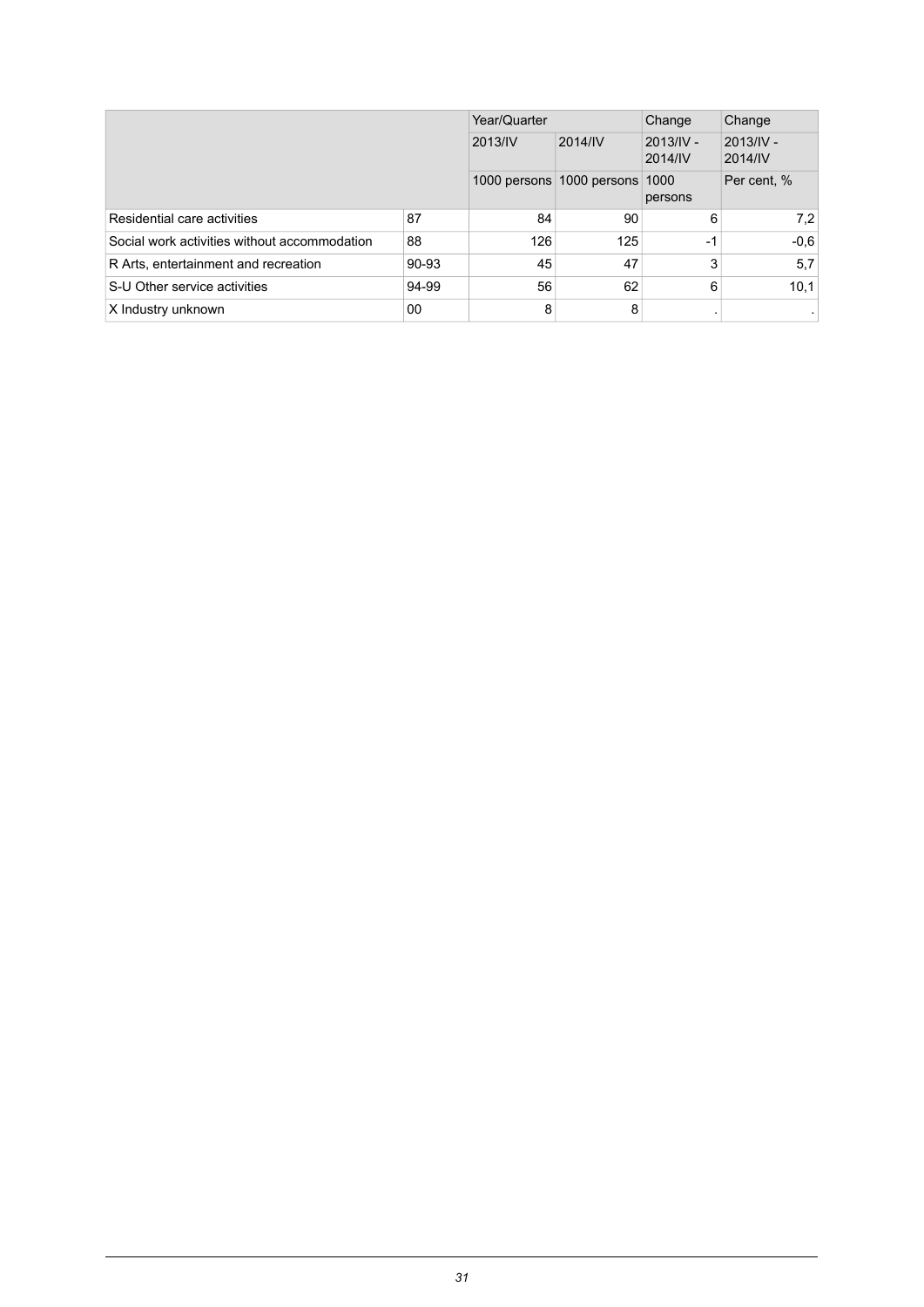#### <span id="page-31-0"></span>**Appendix table 35. Hours actually worked of employees aged 15-74 by industry (TOL 2008) 2013/IV - 2014/IV**

|                                                                                                           |                 | Year/Quarter |                                           | Change               | Change                 |
|-----------------------------------------------------------------------------------------------------------|-----------------|--------------|-------------------------------------------|----------------------|------------------------|
|                                                                                                           |                 | 2013/IV      | 2014/IV                                   | 2013/IV -<br>2014/IV | $2013/IV -$<br>2014/IV |
|                                                                                                           |                 |              | Million hours Million hours Million hours |                      | Per cent, %            |
| Industry                                                                                                  | <b>TOL 2008</b> |              |                                           |                      |                        |
| Industries total                                                                                          | 00-99           | 857,0        | 862.3                                     | 5,3                  | 0,6                    |
| A, B Agriculture, forestry and fishing; mining and<br>quarrying                                           | 01-09           | 17,0         | 16,2                                      | $-0,8$               | $-5,0$                 |
| Agriculture                                                                                               | 01              | 7,5          | 7,0                                       | $-0,6$               | $-7,7$                 |
| C Manufacturing                                                                                           | 10-33           | 141,0        | 137,4                                     | $-3,6$               | $-2,5$                 |
| Manufacture of food products, beverages and<br>textiles                                                   | $10 - 15$       | 18,8         | 18,1                                      | $-0,7$               | $-3,7$                 |
| Manufacture of wood products, paper and paper<br>products; printing and reproduction of recorded<br>media | $16 - 18$       | 19,8         | 20,1                                      | 0,3                  | 1,3                    |
| Manufacture of chemicals and chemical products<br>and basic pharmaceutical products                       | 19-23           | 20,1         | 18,3                                      | $-1,8$               | $-8,9$                 |
| Manufacture of basic metals and of fabricated metal 24-25                                                 |                 |              |                                           |                      |                        |
| products, except machinery and equipment                                                                  |                 | 23,5         | 21,8                                      | $-1,7$               | $-7,4$                 |
| Manufacture of electronic and optical products,<br>electrical equipment, machinery and vehicles           | 26-30           | 47,2         | 46,9                                      | $-0,4$               | $-0,8$                 |
| Manufacture of furniture, other manufacturing;<br>repair and installation of machinery and equipment      | $31 - 33$       | 11,4         | 12,2                                      | 0,8                  | 6,7                    |
| D, E Electricity, gas, steam and air conditioning<br>and water supply; sewerage and waste<br>management   | 35-39           | 11,4         | 11,1                                      | $-0,2$               | $-2,1$                 |
| F Construction                                                                                            | 41-43           | 58,8         | 56,6                                      | $-2,1$               | $-3,6$                 |
| Construction of buildings                                                                                 | 41              | 20,0         | 18,8                                      | $-1,3$               | $-6,3$                 |
| Specialised construction activities                                                                       | 43              | 30,5         | 29,9                                      | $-0,6$               | $-1,8$                 |
| G Wholesale and retail trade; repair of motor<br>vehicles and motorcycles                                 | 45-47           | 97,5         | 96,7                                      | $-0,8$               | $-0,9$                 |
| Wholesale and retail trade and repair of motor<br>vehicles and motorcycles                                | 45              | 15,0         | 15,3                                      | 0,3                  | 1,8                    |
| Wholesale trade, except of motor vehicles and<br>motorcycles                                              | 46              | 33,6         | 32,9                                      | $-0,6$               | $-1,9$                 |
| Retail trade, except of motor vehicles and<br>motorcycles                                                 | 47              | 48,9         | 48,4                                      | $-0,5$               | $-1,0$                 |
| H Transportation and storage                                                                              | 49-53           | 50,1         | 49,6                                      | $-0,5$               | $-1,0$                 |
| Land, water and air transport                                                                             | 49-51           | 31,0         | 31,3                                      | 0,3                  | 0,9                    |
| Warehousing and support activities for<br>transportation; postal and courier activities                   | 52-53           | 19,1         | 18,3                                      | $-0,8$               | $-4,0$                 |
| I Accommodation and food service activities                                                               | 55-56           | 27,1         | 23,7                                      | $-3,4$               | $-12,6$                |
| J Information and communication                                                                           | 58-63           | 40,9         | 41,1                                      | 0,2                  | 0,4                    |
| K, L Financial, insurance and real estate activities 64-68                                                |                 | 29,1         | 27,5                                      | $-1,6$               | $-5,6$                 |
| M Professional, scientific and technical activities                                                       | 69-75           | 52,4         | 56,6                                      | 4,2                  | 8,0                    |
| Architectural and engineering activities; technical<br>testing and analysis                               | 71              | 21,8         | 22,9                                      | 1,2                  | 5,4                    |
| N Administrative and support service activities                                                           | 77-82           | 32,7         | 37,2                                      | 4,5                  | 13,7                   |
| Services to buildings and landscape activities                                                            | 81              | 18,4         | 22,3                                      | 3,9                  | 21,0                   |
| O Public administration and defence; compulsory<br>social security                                        | 84              | 44,6         | 43,4                                      | $-1,2$               | $-2,7$                 |
| P Education                                                                                               | 85              | 69,3         | 69,7                                      | 0,4                  | 0,6                    |
| Q Human health and social work activities                                                                 | 86-88           | 147,6        | 153,6                                     | 6,0                  | 4,1                    |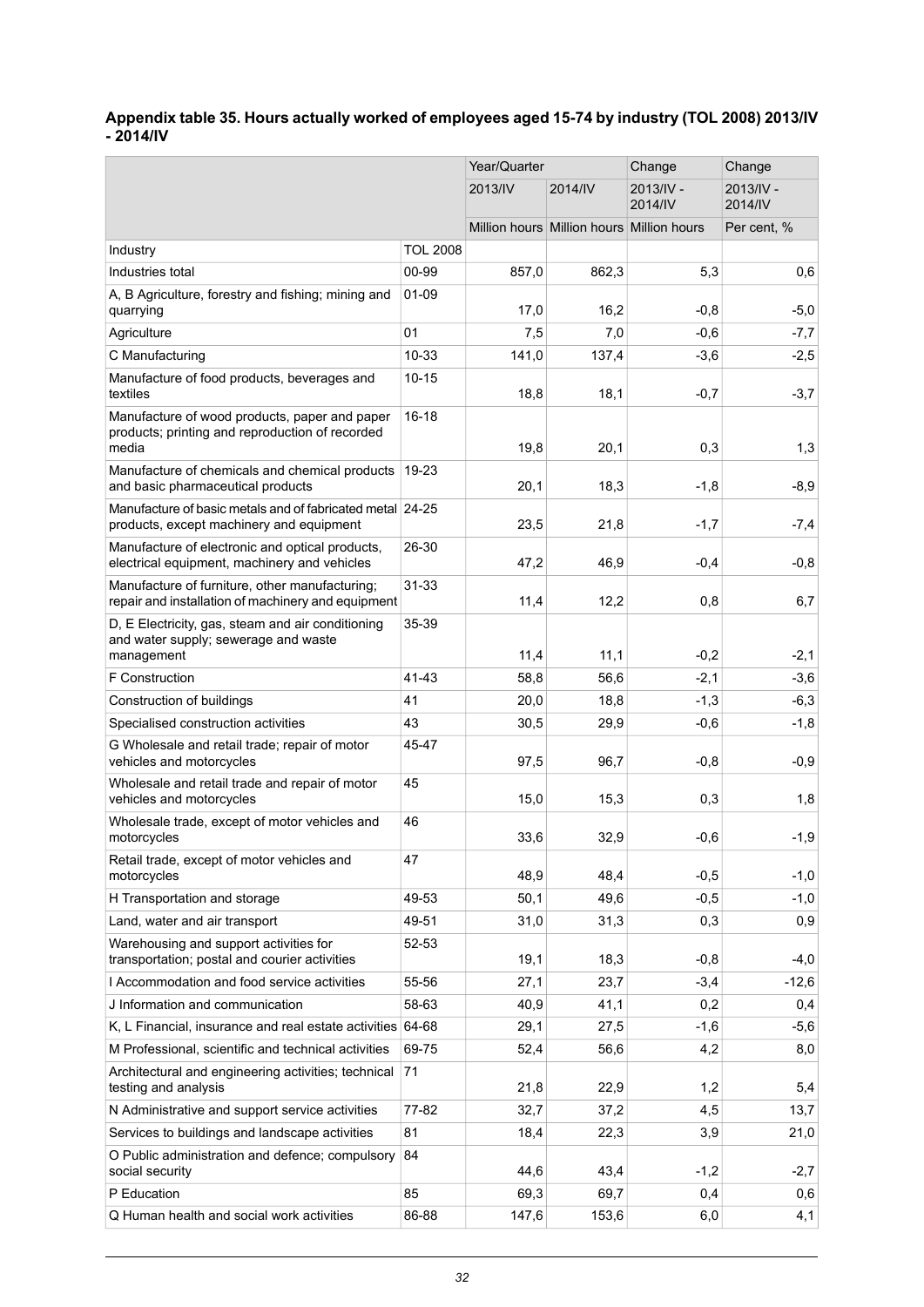|                                              |         | Year/Quarter |                                           | Change                 | Change                 |
|----------------------------------------------|---------|--------------|-------------------------------------------|------------------------|------------------------|
|                                              | 2013/IV |              | 2014/IV                                   | $2013/IV -$<br>2014/IV | $2013/IV -$<br>2014/IV |
|                                              |         |              | Million hours Million hours Million hours |                        | Per cent, %            |
| Human health activities                      | 86      | 66,0         | 67,0                                      | 1,0                    | 1,6                    |
| Residential care activities                  | 87      | 34.2         | 37,7                                      | 3,5                    | 10,3                   |
| Social work activities without accommodation | 88      | 47,5         | 48,9                                      | 1,4                    | 3,0                    |
| R Arts, entertainment and recreation         | 90-93   | 15,1         | 15,9                                      | 0,8                    | 5,3                    |
| S-U Other service activities                 | 94-99   | 19.6         | 23.4                                      | 3,8                    | 19.3                   |
| X Industry unknown                           | 00      | 2,9          | 2,7                                       |                        |                        |

#### <span id="page-32-0"></span>**Appendix table 36. Employees aged 15-74 by type of employment relationship 2013/IV - 2014/IV**

|                                         | Year/Quarter |         | Change                    | Change                              |  |
|-----------------------------------------|--------------|---------|---------------------------|-------------------------------------|--|
|                                         | 2013/IV      | 2014/IV |                           | 2013/IV - 2014/IV 2013/IV - 2014/IV |  |
|                                         | 1000 persons |         | 1000 persons 1000 persons | Per cent, %                         |  |
| Employment relationship                 |              |         |                           |                                     |  |
| Employees total                         | 2 0 9 4      | 2072    | $-22$                     | $-1,0$                              |  |
| - permanent full-time work              | 1 563        | 1545    | $-18$                     | $-1,1$                              |  |
| - permanent part-time work              | 224          | 233     | 9                         | 3,9                                 |  |
| - temporary (fixed-term) full-time work | 209          | 206     | $-3$                      | $-1,6$                              |  |
| - temporary (fixed-term) part-time work | 97           | 88      | -9                        | $-9,7$                              |  |
| Temporary (fixed-term) work total       | 307          | 294     | $-13$                     | $-4,2$                              |  |
| Part-time work total                    | 321          | 321     | -1                        | $-0.2$                              |  |

#### <span id="page-32-1"></span>**Appendix table 37. Employees aged 15-74 by type of employment relationship 2013/IV - 2014/IV, %**

|                                         | Year/Quarter |         | Change                                    |
|-----------------------------------------|--------------|---------|-------------------------------------------|
|                                         | 2013/IV      | 2014/IV | 2013/IV - 2014/IV                         |
|                                         |              |         | Per cent, % Per cent, % Percentage points |
| Employment relationship                 |              |         |                                           |
| Employees total                         | 100,0        | 100.0   | 0,0                                       |
| - permanent full-time work              | 74,7         | 74,6    | $-0,1$                                    |
| - permanent part-time work              | 10,7         | 11,2    | 0,5                                       |
| - temporary (fixed-term) full-time work | 10,0         | 9,9     | $-0,1$                                    |
| - temporary (fixed-term) part-time work | 4,6          | 4,2     | $-0.4$                                    |
| Temporary (fixed-term) work total       | 14,7         | 14,2    | $-0.5$                                    |
| Part-time work total                    | 15,3         | 15.5    | 0,1                                       |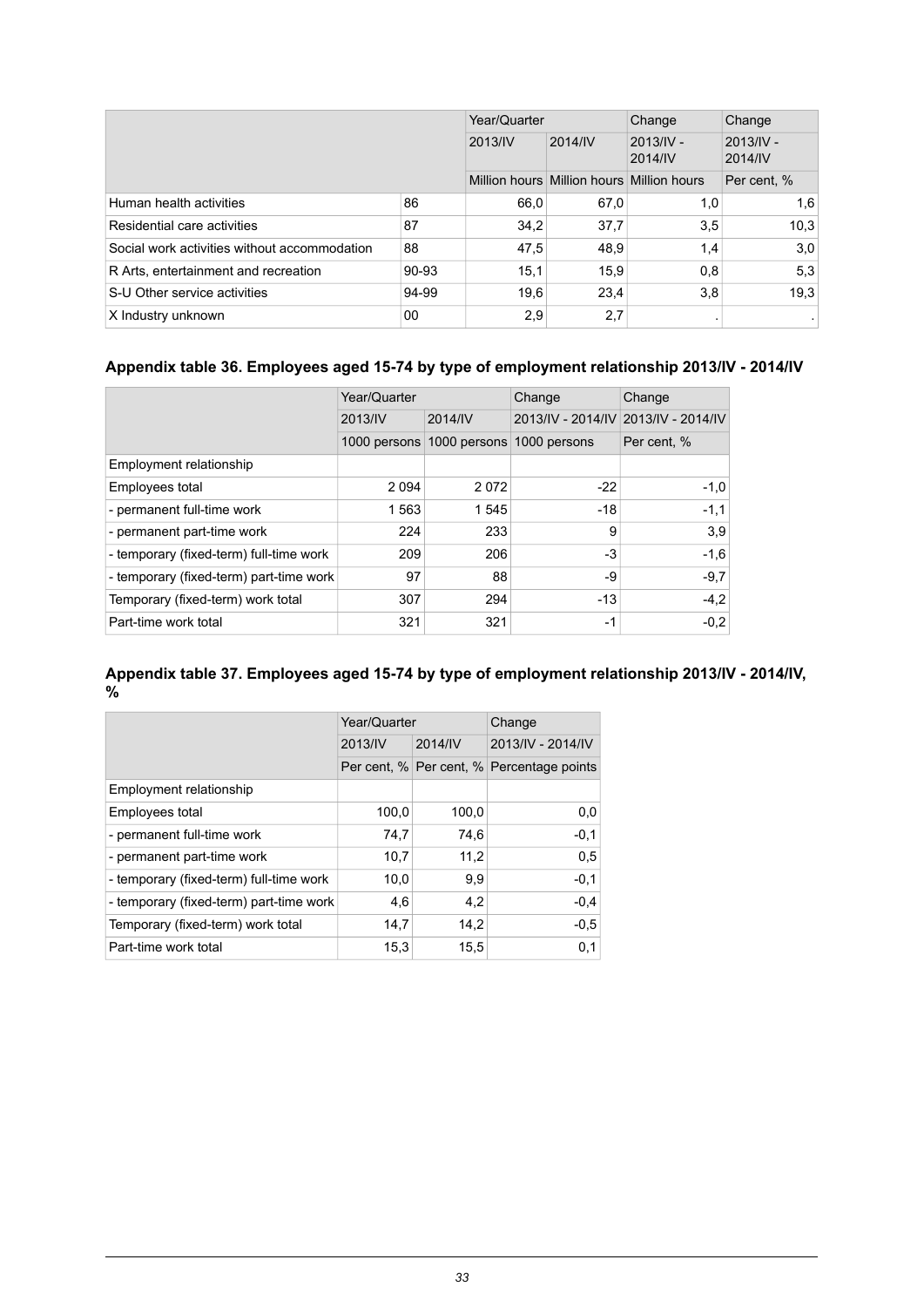#### <span id="page-33-0"></span>**Appendix table 38. Different types of employment relationships less than 12 month's duration 2013/IV - 2014/IV, persons aged 15-74**

|                                         | Year/Quarter |         | Change                    | Change                              |
|-----------------------------------------|--------------|---------|---------------------------|-------------------------------------|
|                                         | 2013/IV      | 2014/IV |                           | 2013/IV - 2014/IV 2013/IV - 2014/IV |
|                                         | 1000 persons |         | 1000 persons 1000 persons | Per cent, %                         |
| Employment relationship                 |              |         |                           |                                     |
| Employees total                         | 390          | 382     | -8                        | $-2,0$                              |
| - permanent full-time work              | 141          | 133     | -8                        | $-5,5$                              |
| - permanent part-time work              | 51           | 56      | 5                         | 9,2                                 |
| - temporary (fixed-term) full-time work | 128          | 131     | 3                         | 2.4                                 |
| - temporary (fixed-term) part-time work | 70           | 62      | -8                        | $-11,5$                             |
| Temporary (fixed-term) work total       | 198          | 193     | -5                        | $-2,5$                              |
| Part-time work total                    | 122          | 118     | -3                        | $-2,7$                              |

#### <span id="page-33-1"></span>**Appendix table 39. Different types of employment relationships less than 12 month's duration 2013/IV - 2014/IV, persons aged 15-74, %**

|                                         | Year/Quarter |         | Change                                    |
|-----------------------------------------|--------------|---------|-------------------------------------------|
|                                         | 2013/IV      | 2014/IV | 2013/IV - 2014/IV                         |
|                                         |              |         | Per cent, % Per cent, % Percentage points |
| Employment relationship                 |              |         |                                           |
| Employees total                         | 100,0        | 100.0   | 0,0                                       |
| - permanent full-time work              | 36,1         | 34.8    | $-1,3$                                    |
| - permanent part-time work              | 13,2         | 14.7    | 1,5                                       |
| - temporary (fixed-term) full-time work | 32,7         | 34,2    | 1,5                                       |
| - temporary (fixed-term) part-time work | 18,0         | 16,3    | $-1,7$                                    |
| Temporary (fixed-term) work total       | 50,8         | 50,5    | $-0,2$                                    |
| Part-time work total                    | 31,2         | 31,0    | $-0,2$                                    |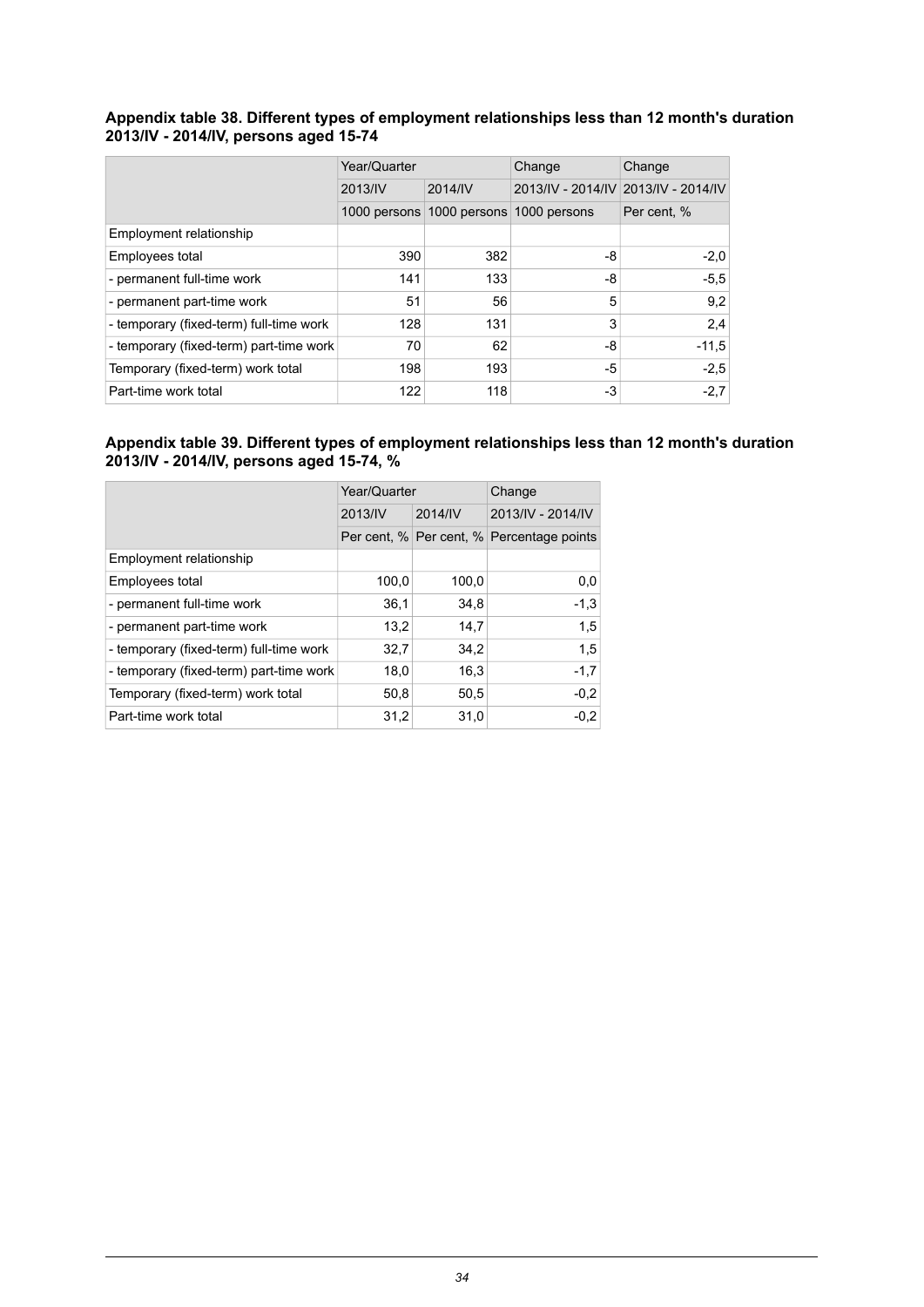|               |           | Year/Quarter |                                        | Change       | Change                              |
|---------------|-----------|--------------|----------------------------------------|--------------|-------------------------------------|
|               |           | 2013/IV      | 2014/IV                                |              | 2013/IV - 2014/IV 2013/IV - 2014/IV |
|               |           |              | 1000 persons 1000 persons 1000 persons |              | Per cent, %                         |
| Sex           | Age group |              |                                        |              |                                     |
| <b>Both</b>   | 15-74     | 203          | 223                                    | 20           | 9,7                                 |
| sexes         | 15-64     | 202          | 222                                    | 19           | 9,6                                 |
|               | $15 - 24$ | 47           | 55                                     | 8            | 16,6                                |
|               | 25-34     | 50           | 51                                     | $\mathbf{1}$ | 1,9                                 |
|               | 35-44     | 34           | 35                                     | 1            | 3,0                                 |
|               | 45-54     | 39           | 43                                     | 4            | 11,5                                |
|               | 55-64     | 32           | 37                                     | 5            | 16,2                                |
| Males         | 15-74     | 110          | 126                                    | 17           | 15,2                                |
|               | 15-64     | 109          | 126                                    | 17           | 15,4                                |
|               | $15 - 24$ | 25           | 30                                     | 5            | 20,5                                |
|               | 25-34     | 26           | 29                                     | 3            | 9,7                                 |
|               | 35-44     | 18           | 21                                     | 2            | 13,0                                |
|               | 45-54     | 22           | 25                                     | 3            | 13,3                                |
|               | 55-64     | 17           | 21                                     | 4            | 22,2                                |
| Females 15-74 |           | 93           | 96                                     | 3            | 3,1                                 |
|               | 15-64     | 93           | 96                                     | 3            | 2,8                                 |
|               | $15 - 24$ | 22           | 25                                     | 3            | 12,3                                |
|               | 25-34     | 24           | 22                                     | $-2$         | $-6,6$                              |
|               | 35-44     | 16           | 14                                     | $-1$         | $-8,7$                              |
|               | 45-54     | 16           | 18                                     | 1            | 9,0                                 |
|               | 55-64     | 15           | 16                                     | $\mathbf{1}$ | 9,4                                 |

## <span id="page-34-0"></span>**Appendix table 40. Unemployed persons by sex and age 2013/IV - 2014/IV**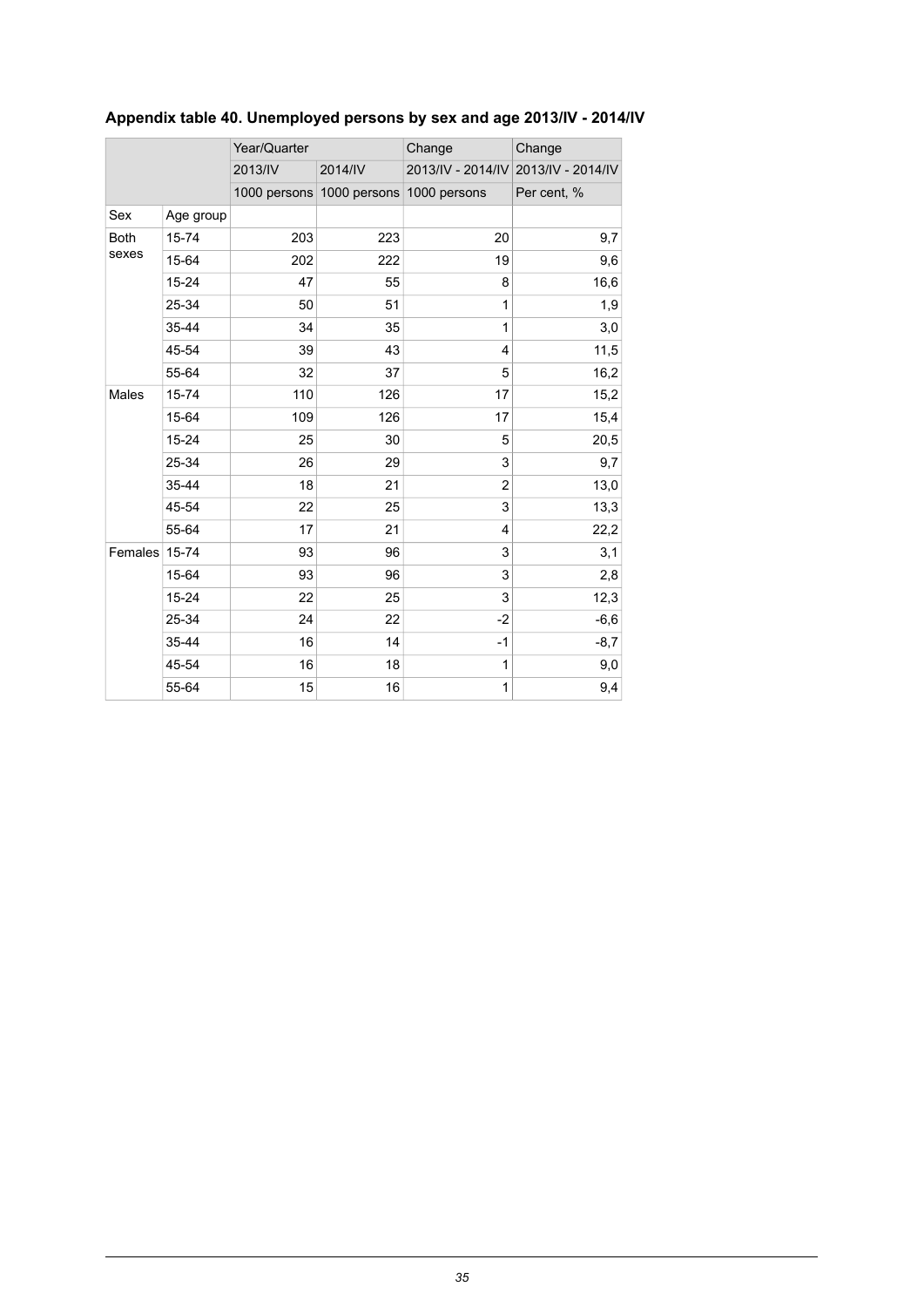|             |           | Year/Quarter |         | Change                                    |  |
|-------------|-----------|--------------|---------|-------------------------------------------|--|
|             |           | 2013/IV      | 2014/IV | 2013/IV - 2014/IV                         |  |
|             |           |              |         | Per cent, % Per cent, % Percentage points |  |
| Sex         | Age group |              |         |                                           |  |
| <b>Both</b> | 15-74     | 7,7          | 8,4     | 0,7                                       |  |
| sexes       | 15-64     | 7,9          | 8,6     | 0,7                                       |  |
|             | $15 - 24$ | 16,2         | 18,8    | 2,7                                       |  |
|             | 25-34     | 8,9          | 9,1     | 0,3                                       |  |
|             | 35-44     | 5,9          | 6,1     | 0,1                                       |  |
|             | 45-54     | 5,9          | 6,6     | 0,7                                       |  |
|             | 55-64     | 6,7          | 7,7     | 1,0                                       |  |
| Males       | 15-74     | 8,1          | 9,2     | 1,1                                       |  |
|             | 15-64     | 8,3          | 9,5     | 1,2                                       |  |
|             | 15-24     | 17,9         | 20,6    | 2,7                                       |  |
|             | 25-34     | 8,4          | 9,3     | 0,9                                       |  |
|             | 35-44     | 6,0          | 6,7     | 0,7                                       |  |
|             | 45-54     | 6,8          | 7,7     | 1,0                                       |  |
|             | 55-64     | 7,5          | 8,9     | 1,4                                       |  |
| Females     | $15 - 74$ | 7,3          | 7,6     | 0,2                                       |  |
|             | 15-64     | 7,4          | 7,7     | 0,2                                       |  |
|             | 15-24     | 14,5         | 17,1    | 2,6                                       |  |
|             | 25-34     | 9,4          | 8,8     | $-0,6$                                    |  |
|             | 35-44     | 5,8          | 5,3     | $-0,5$                                    |  |
|             | 45-54     | 5,1          | 5,5     | 0,4                                       |  |
|             | 55-64     | 6,0          | 6,5     | 0,5                                       |  |

### <span id="page-35-0"></span>**Appendix table 41. Unemployment rate by sex and age 2013/IV - 2014/IV**

#### <span id="page-35-1"></span>**Appendix table 42. Unemployment rates by Regional State Administrative Agencies (AVI) 2013/IV - 2014/IV**

|                                        | Year/Quarter |         | Change                                    |  |
|----------------------------------------|--------------|---------|-------------------------------------------|--|
|                                        | 2013/IV      | 2014/IV | 2013/IV - 2014/IV                         |  |
|                                        |              |         | Per cent, % Per cent, % Percentage points |  |
| Regional State Administrative Agencies |              |         |                                           |  |
| Whole country (incl. Aland)            | 7,7          | 8,4     | 0,7                                       |  |
| Southern Finland AVI                   | 6,9          | 7.8     | 1,0                                       |  |
| Southwestern Finland AVI               | 7,1          | 9.3     | 2,2                                       |  |
| Eastern Finland AVI                    | 9,3          | 9,1     | $-0,2$                                    |  |
| Western and Inland Finland AVI         | 8,1          | 8,1     | 0.0                                       |  |
| Northern Finland AVI                   | 10,1         | 10,5    | 0.4                                       |  |
| Lapland AVI                            | 10,0         | 9,0     | $-1,0$                                    |  |
|                                        |              |         |                                           |  |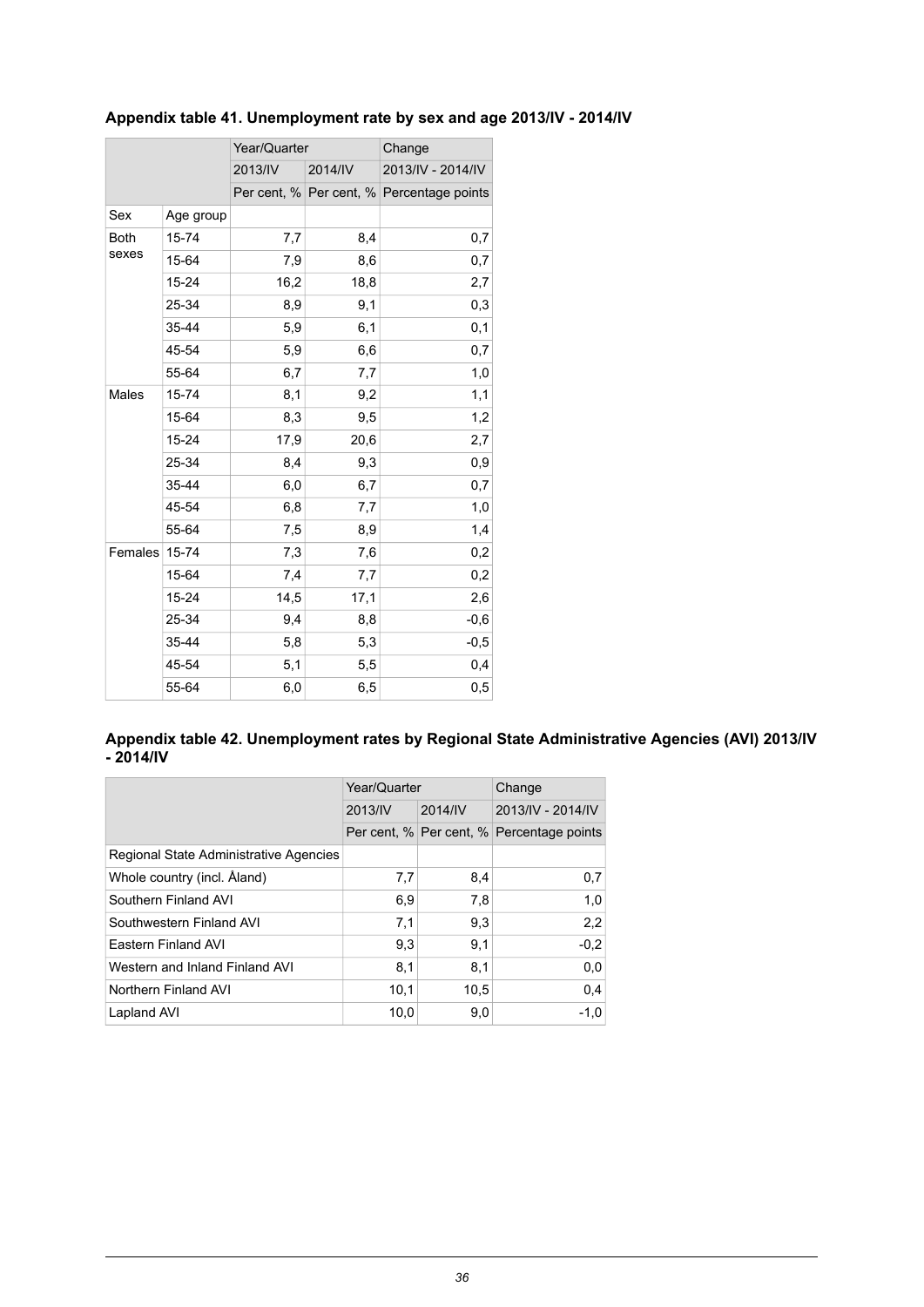## <span id="page-36-0"></span>**Appendix table 43. Unemployment rates by region (2011) 2013/IV - 2014/IV**

|                             | Year/Quarter |         | Change                                    |
|-----------------------------|--------------|---------|-------------------------------------------|
|                             | 2013/IV      | 2014/IV | 2013/IV - 2014/IV                         |
|                             |              |         | Per cent, % Per cent, % Percentage points |
| Region                      |              |         |                                           |
| Whole country (incl. Åland) | 7,7          | 8,4     | 0,7                                       |
| Uusimaa                     | 6,7          | 7,3     | 0,6                                       |
| Varsinais-Suomi             | 7,3          | 10,0    | 2,8                                       |
| Satakunta                   | 6,7          | 7,8     | 1,0                                       |
| Kanta-Häme                  | 6,1          | 7,1     | 1,1                                       |
| Pirkanmaa                   | 9,3          | 9,3     | 0,0                                       |
| Päijät-Häme                 | 7,8          | 10,2    | 2,4                                       |
| Kymenlaakso                 | 9,4          | 11,7    | 2,3                                       |
| South Karelia               | 5,6          | 7,4     | 1,9                                       |
| Etelä-Savo                  | 10,9         | 9,6     | $-1,2$                                    |
| Pohjois-Savo                | 7,8          | 8,1     | 0,3                                       |
| North Karelia               | 10,3         | 10,3    | 0,0                                       |
| <b>Central Finland</b>      | 10,4         | 8,3     | $-2,1$                                    |
| South Ostrobothnia          | 6,9          | 7,6     | 0,6                                       |
| Ostrobothnia                | 4,2          | 4,6     | 0,4                                       |
| Central Ostrobothnia        | 4,3          | 9,4     | 5,0                                       |
| North Ostrobothnia          | 9,9          | 9,2     | $-0,7$                                    |
| Kainuu                      | 11,3         | 17,6    | 6,3                                       |
| Lapland                     | 10,0         | 9,0     | $-1,0$                                    |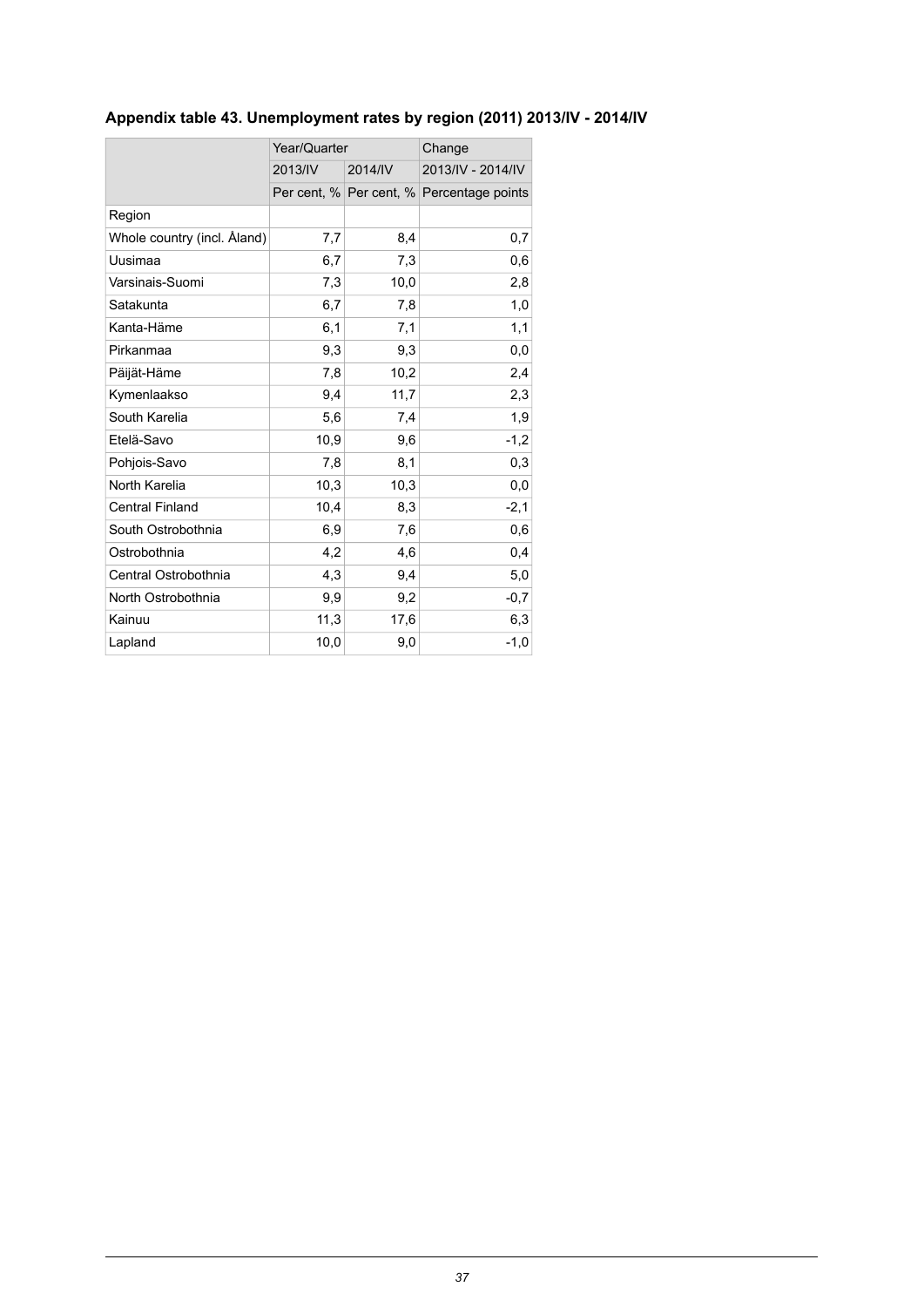## *Appendix tables 2014, year*

|                                       |            | Year |      | Change |                                                       |
|---------------------------------------|------------|------|------|--------|-------------------------------------------------------|
|                                       |            | 2012 | 2013 | 2014   | 2013/2014                                             |
|                                       |            |      |      |        | Per cent, % Per cent, % Per cent, % Percentage points |
| Indicator                             | Sex        |      |      |        |                                                       |
| Employment rate, persons aged 15–64   | Both sexes | 69,0 | 68,5 | 68,3   | $-0,2$                                                |
|                                       | Males      | 69,8 | 69,2 | 68,7   | $-0,4$                                                |
|                                       | Females    | 68,1 | 67,8 | 67,9   | 0,1                                                   |
| Unemployment rate, persons aged 15-74 | Both sexes | 7,7  | 8,2  | 8,7    | 0,5                                                   |
|                                       | Males      | 8,3  | 8,8  | 9,3    | 0,5                                                   |
|                                       | Females    | 7,1  | 7,5  | 8,0    | 0,4                                                   |
| Activity rate, persons aged 15-74     | Both sexes | 66,0 | 65.5 | 65,4   | $-0,1$                                                |
|                                       | Males      | 68,2 | 67,6 | 67,4   | $-0,2$                                                |
|                                       | Females    | 63,8 | 63,4 | 63,4   | 0,1                                                   |

#### <span id="page-37-0"></span>**Appendix table 44. Key indicators in the Labour Force Survey by sex in 2012 - 2014**

#### <span id="page-37-1"></span>**Appendix table 45. Population aged 15-74 by labour force status and sex in 2012 - 2014**

|              |                         | Year         |         |                           | Change                   | Change    |
|--------------|-------------------------|--------------|---------|---------------------------|--------------------------|-----------|
|              |                         | 2012         | 2013    | 2014                      | 2013/2014                | 2013/2014 |
|              |                         | 1000 persons |         | 1000 persons 1000 persons | 1000 persons Per cent, % |           |
| Sex          | Labour force status     |              |         |                           |                          |           |
| <b>Both</b>  | Population total        | 4 0 7 5      | 4 0 8 7 | 4 0 9 5                   | 9                        | 0,2       |
| sexes        | Active population total | 2690         | 2676    | 2679                      | 3                        | 0,1       |
|              | - employed              | 2 4 8 3      | 2457    | 2447                      | -9                       | $-0,4$    |
|              | - unemployed            | 207          | 219     | 232                       | 13                       | 5,9       |
|              | Inactive population     | 1 3 8 5      | 1411    | 1416                      | 5                        | 0,4       |
| <b>Males</b> | Population total        | 2 0 4 1      | 2047    | 2 0 5 2                   | 5                        | 0,2       |
|              | Active population total | 1 3 9 2      | 1 3 8 3 | 1 3 8 3                   | $\Omega$                 | 0,0       |
|              | - employed              | 1 277        | 1 2 6 1 | 1 2 5 4                   | -7                       | $-0,6$    |
|              | - unemployed            | 115          | 122     | 129                       | 7                        | 5,7       |
|              | Inactive population     | 648          | 664     | 669                       | 5                        | 0,8       |
| Females      | Population total        | 2 0 3 4      | 2 0 3 9 | 2 0 4 3                   | 4                        | 0,2       |
|              | Active population total | 1 2 9 8      | 1 2 9 3 | 1 2 9 6                   | 4                        | 0,3       |
|              | - employed              | 1 206        | 1 1 9 5 | 1 1 9 3                   | $-2$                     | $-0,2$    |
|              | - unemployed            | 92           | 97      | 103                       | 6                        | 6,1       |
|              | Inactive population     | 736          | 747     | 747                       | $\mathbf 0$              | 0,0       |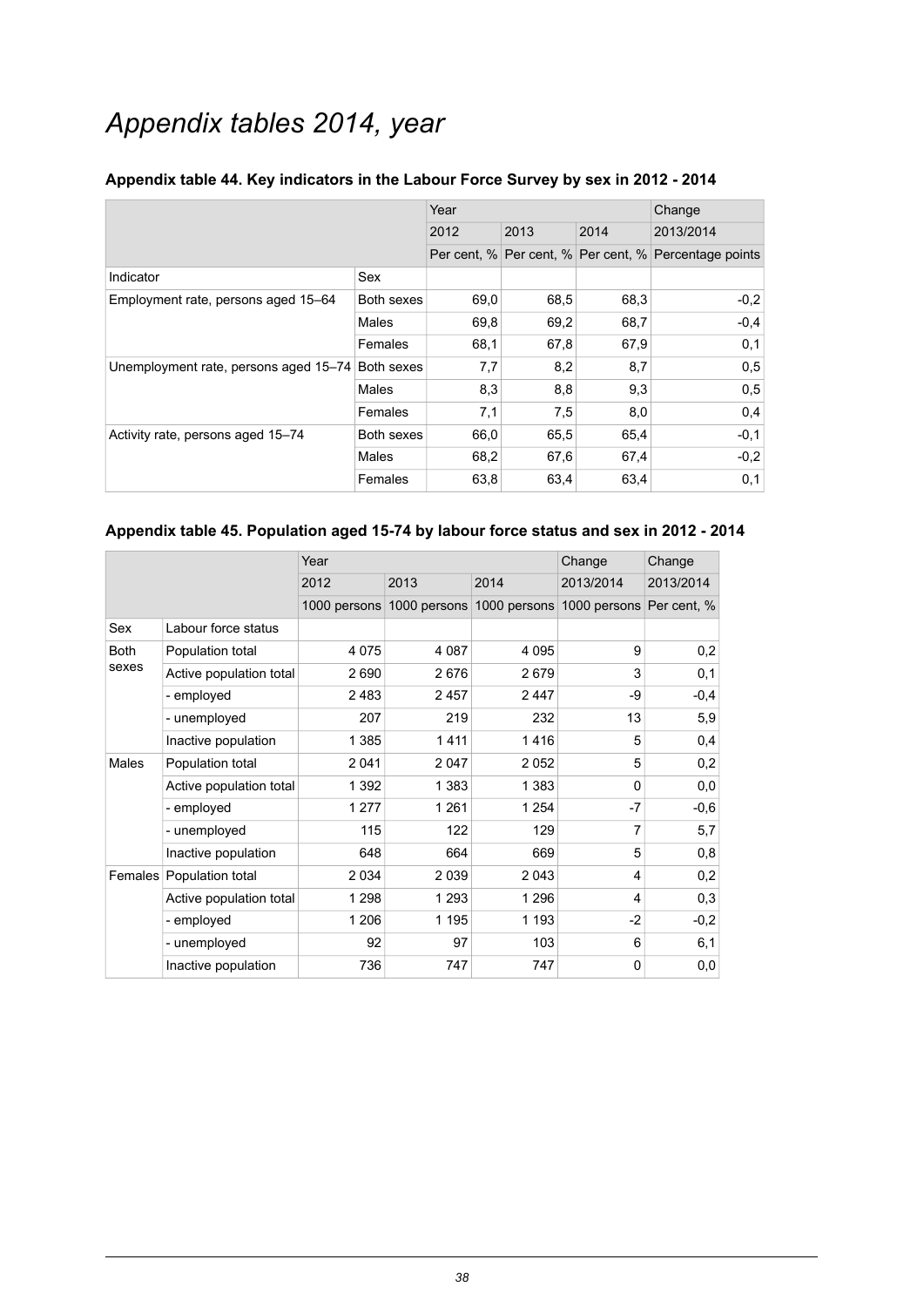|             |           | Year | Change |      |                                                       |
|-------------|-----------|------|--------|------|-------------------------------------------------------|
|             |           | 2012 | 2013   | 2014 | 2013/2014                                             |
|             |           |      |        |      | Per cent, % Per cent, % Per cent, % Percentage points |
| Sex         | Age group |      |        |      |                                                       |
| <b>Both</b> | 15-74     | 60,9 | 60,1   | 59,8 | $-0,4$                                                |
| sexes       | 15-64     | 69,0 | 68,5   | 68,3 | $-0,2$                                                |
|             | 15-24     | 40,6 | 40,3   | 40,2 | $-0,1$                                                |
|             | 25-34     | 76,8 | 76,3   | 75,1 | $-1,2$                                                |
|             | 35-44     | 84,8 | 83,0   | 82,8 | $-0,2$                                                |
|             | 45-54     | 84,2 | 83,6   | 83,3 | $-0,3$                                                |
|             | 55-64     | 58,2 | 58,5   | 59,1 | 0,6                                                   |
|             | 65-74     | 9,5  | 9,2    | 10,2 | 0,9                                                   |
| Males       | 15-74     | 62,6 | 61,6   | 61,1 | $-0,5$                                                |
|             | 15-64     | 69,8 | 69,2   | 68,7 | $-0,4$                                                |
|             | 15-24     | 38,7 | 36,9   | 37,6 | 0,7                                                   |
|             | 25-34     | 82,4 | 82,3   | 80,2 | $-2,0$                                                |
|             | 35-44     | 87,6 | 86,7   | 85,6 | $-1,1$                                                |
|             | 45-54     | 83,5 | 82,8   | 82,4 | $-0,4$                                                |
|             | 55-64     | 56,6 | 56,5   | 56,8 | 0,3                                                   |
|             | 65-74     | 12,8 | 12,3   | 13,7 | 1,4                                                   |
| Females     | 15-74     | 59,3 | 58,6   | 58,4 | $-0,2$                                                |
|             | 15-64     | 68,1 | 67,8   | 67,9 | 0,1                                                   |
|             | 15-24     | 42,6 | 43,8   | 42,8 | $-1,0$                                                |
|             | 25-34     | 70,8 | 70,0   | 69,7 | $-0,3$                                                |
|             | 35-44     | 81,9 | 79,2   | 79,9 | 0,7                                                   |
|             | 45-54     | 84,9 | 84,5   | 84,3 | $-0,2$                                                |
|             | 55-64     | 59,7 | 60,5   | 61,4 | 0,9                                                   |
|             | 65-74     | 6,6  | 6,5    | 7,0  | 0,5                                                   |

## <span id="page-38-0"></span>**Appendix table 46. Employment rates by sex and age in 2012 - 2014**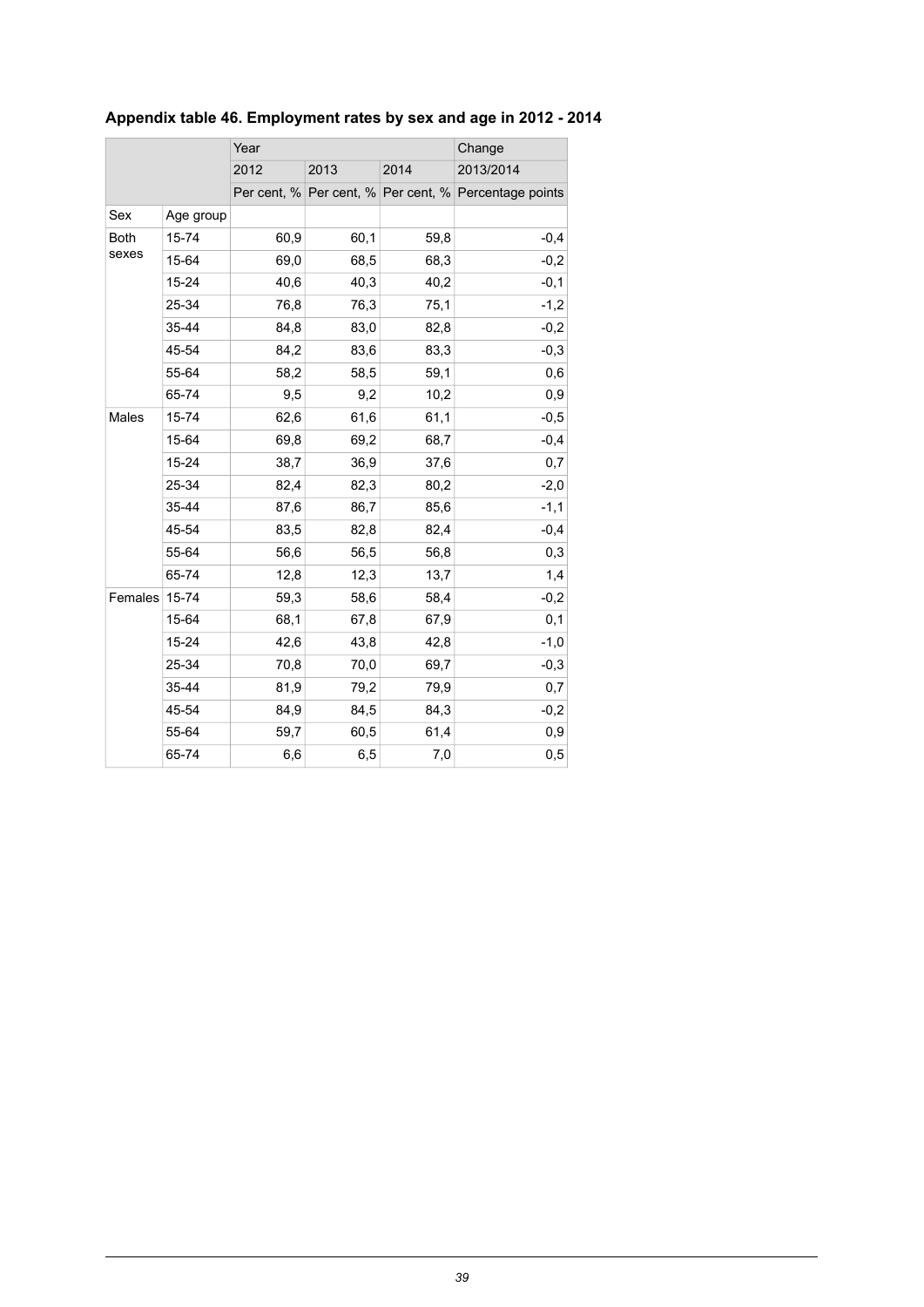|             |                                                                | Year    |         |         | Change                                                          | Change    |
|-------------|----------------------------------------------------------------|---------|---------|---------|-----------------------------------------------------------------|-----------|
|             |                                                                | 2011    | 2012    | 2013    | 2012/2013                                                       | 2012/2013 |
|             |                                                                |         |         |         | 1000 persons 1000 persons 1000 persons 1000 persons Per cent, % |           |
| Sex         | Level of education                                             |         |         |         |                                                                 |           |
| <b>Both</b> | Total                                                          | 2474    | 2 4 8 3 | 2 4 5 7 | $-27$                                                           | $-1,1$    |
| sexes       | Upper secondary education (3)                                  | 1 1 2 0 | 1 1 3 9 | 1 1 2 0 | $-19$                                                           | $-1,7$    |
|             | Tertiary education total (5,6,7,8)                             | 997     | 1 0 0 3 | 1 0 2 5 | 22                                                              | 2,2       |
|             | - lowest level tertiary education (5)                          | 351     | 326     | 308     | $-18$                                                           | $-5,5$    |
|             | - lower university level (6)                                   | 315     | 335     | 355     | 20                                                              | 6,0       |
|             | - higher university or doctorate level<br>(7,8)                | 331     | 342     | 362     | 19                                                              | 5,7       |
|             | No post-basic level education or level of<br>education unknown | 357     | 342     | 312     | $-29$                                                           | $-8,6$    |
| Males       | Total                                                          | 1 2 7 8 | 1 2 7 7 | 1 2 6 1 | $-16$                                                           | $-1,2$    |
|             | Upper secondary education (3)                                  | 622     | 632     | 623     | -9                                                              | $-1,4$    |
|             | Tertiary education total (5,6,7,8)                             | 438     | 438     | 449     | 11                                                              | 2,6       |
|             | - lowest level tertiary education (5)                          | 134     | 122     | 116     | $-6$                                                            | $-5,2$    |
|             | - lower university level (6)                                   | 147     | 157     | 165     | 8                                                               | 5,1       |
|             | - higher university or doctorate level<br>(7, 8)               | 157     | 158     | 168     | 10                                                              | 6,2       |
|             | No post-basic level education or level of<br>education unknown | 217     | 208     | 189     | $-18$                                                           | $-8,8$    |
| Females     | Total                                                          | 1 1 9 6 | 1 2 0 6 | 1 1 9 5 | $-11$                                                           | $-0,9$    |
|             | Upper secondary education (3)                                  | 498     | 507     | 497     | $-10$                                                           | $-2,0$    |
|             | Tertiary education total (5,6,7,8)                             | 558     | 565     | 575     | 10                                                              | 1,8       |
|             | - lowest level tertiary education (5)                          | 217     | 203     | 192     | $-12$                                                           | $-5,7$    |
|             | - lower university level (6)                                   | 168     | 178     | 190     | 12                                                              | 6,9       |
|             | - higher university or doctorate level<br>(7,8)                | 173     | 184     | 193     | 10                                                              | 5,2       |
|             | No post-basic level education or level of<br>education unknown | 139     | 134     | 123     | $-11$                                                           | $-8,2$    |

## <span id="page-39-0"></span>**Appendix table 47. Employed person aged 15-74 by educational level and sex in 2011 - 2013**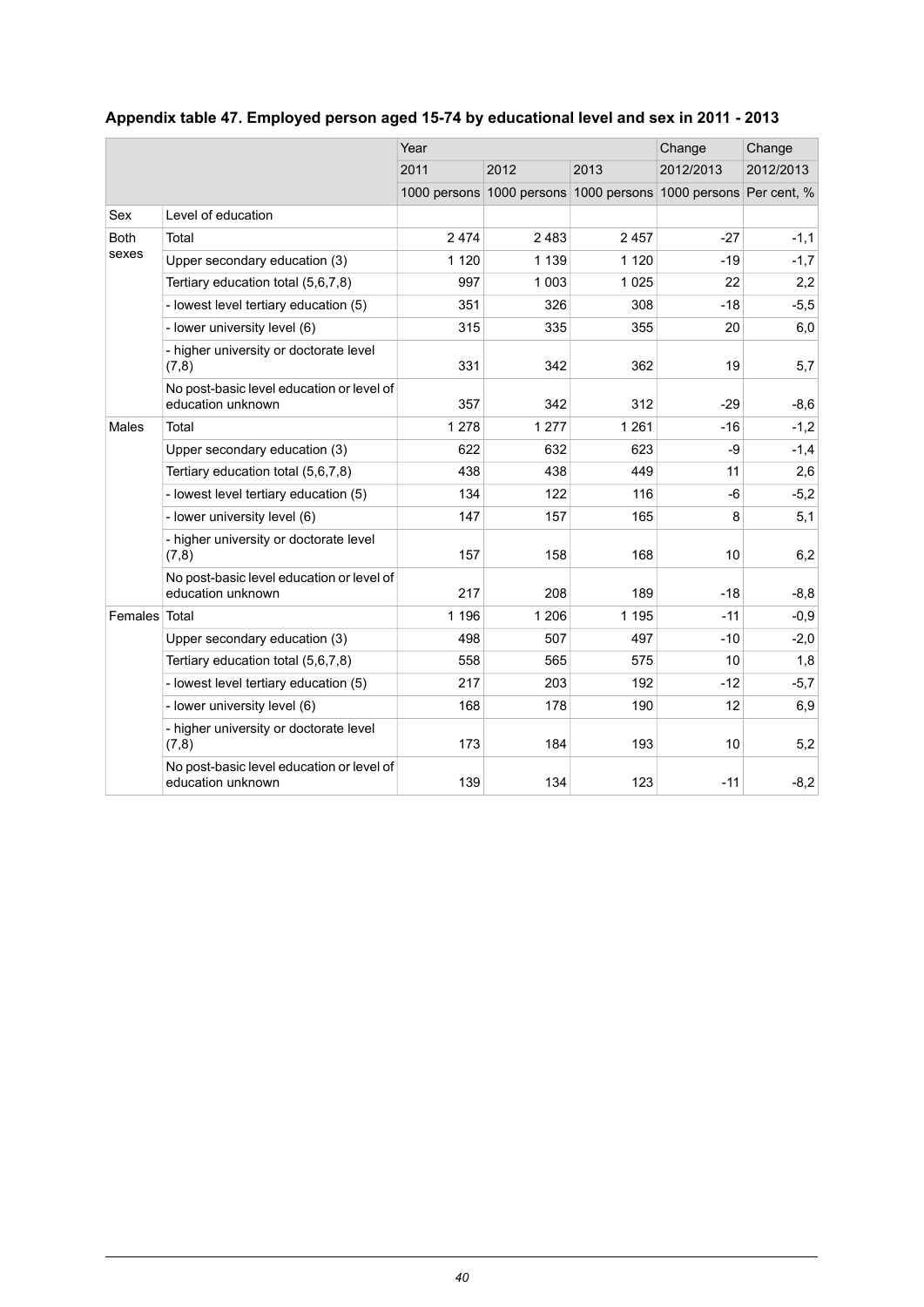## <span id="page-40-0"></span>**Appendix table 48. Employed persons aged 15-74 by industry (TOL 2008) in 2012 - 2014**

|                                                                                                           |                 | Year |                           |                                                                 | Change         | Change    |
|-----------------------------------------------------------------------------------------------------------|-----------------|------|---------------------------|-----------------------------------------------------------------|----------------|-----------|
|                                                                                                           |                 | 2012 | 2013<br>2014<br>2013/2014 |                                                                 |                | 2013/2014 |
|                                                                                                           |                 |      |                           | 1000 persons 1000 persons 1000 persons 1000 persons Per cent, % |                |           |
| Industry                                                                                                  | <b>TOL 2008</b> |      |                           |                                                                 |                |           |
| Industries total                                                                                          | 00-99           | 2483 | 2457                      | 2447                                                            | -9             | $-0,4$    |
| A, B Agriculture, forestry and fishing;<br>mining and quarrying                                           | $01 - 09$       | 109  | 107                       | 109                                                             | $\overline{2}$ | 1,6       |
| Agriculture                                                                                               | 01              | 78   | 76                        | 76                                                              | $\Omega$       | 0,6       |
| C Manufacturing                                                                                           | 10-33           | 357  | 350                       | 331                                                             | $-19$          | $-5,4$    |
| Manufacture of food products,<br>beverages and textiles                                                   | $10 - 15$       | 51   | 48                        | 47                                                              | $-1$           | $-2,1$    |
| Manufacture of wood products, paper<br>and paper products; printing and<br>reproduction of recorded media | $16 - 18$       | 52   | 52                        | 49                                                              | $-3$           | $-4,9$    |
| Manufacture of chemicals and<br>chemical products and basic<br>pharmaceutical products                    | 19-23           | 50   | 49                        | 45                                                              | $-4$           | $-8,8$    |
| Manufacture of basic metals and of<br>fabricated metal products, except<br>machinery and equipment        | 24-25           | 57   | 59                        | 54                                                              | -5             | $-7,7$    |
| Manufacture of electronic and optical<br>products, electrical equipment,<br>machinery and vehicles        | 26-30           | 113  | 109                       | 105                                                             | $-3$           | $-3,1$    |
| Manufacture of furniture, other<br>manufacturing; repair and installation<br>of machinery and equipment   | $31 - 33$       | 34   | 35                        | 31                                                              | $-3$           | $-9,0$    |
| D, E Electricity, gas, steam and air<br>conditioning and water supply;<br>sewerage and waste management   | 35-39           | 25   | 27                        | 28                                                              | 1              | 3,4       |
| <b>F</b> Construction                                                                                     | 41-43           | 175  | 176                       | 169                                                             | $-7$           | $-3,9$    |
| Construction of buildings                                                                                 | 41              | 66   | 65                        | 62                                                              | -3             | $-4,8$    |
| Specialised construction activities                                                                       | 43              | 89   | 91                        | 88                                                              | $-3$           | $-3,3$    |
| G Wholesale and retail trade; repair of 45-47<br>motor vehicles and motorcycles                           |                 | 300  | 296                       | 290                                                             | -6             | $-2,0$    |
| Wholesale and retail trade and repair<br>of motor vehicles and motorcycles                                | 45              | 46   | 42                        | 42                                                              | 0              | $-0,1$    |
| Wholesale trade, except of motor<br>vehicles and motorcycles                                              | 46              | 93   | 91                        | 87                                                              | $-4$           | $-4,0$    |
| Retail trade, except of motor vehicles<br>and motorcycles                                                 | 47              | 162  | 163                       | 161                                                             | -2             | $-1,3$    |
| H Transportation and storage                                                                              | 49-53           | 144  | 142                       | 140                                                             | $-2$           | $-1,7$    |
| Land, water and air transport                                                                             | 49-51           | 91   | 92                        | 90                                                              | $-2$           | $-1,7$    |
| Warehousing and support activities for 52-53<br>transportation; postal and courier<br>activities          |                 | 52   | 51                        | 50                                                              | $-1$           | $-1,6$    |
| I Accommodation and food service<br>activities                                                            | 55-56           | 86   | 86                        | 86                                                              | $-1$           | $-0,9$    |
| J Information and communication                                                                           | 58-63           | 101  | 100                       | 100                                                             | 1              | 0,5       |
| K, L Financial, insurance and real<br>estate activities                                                   | 64-68           | 74   | 71                        | 74                                                              | $\overline{2}$ | 3,4       |
| M Professional, scientific and technical 69-75<br>activities                                              |                 | 161  | 164                       | 169                                                             | 5              | 2,8       |
| Architectural and engineering activities; 71<br>technical testing and analysis                            |                 | 59   | 61                        | 62                                                              | 1              | 1,1       |
| N Administrative and support service<br>activities                                                        | 77-82           | 100  | 96                        | 101                                                             | 4              | 4,5       |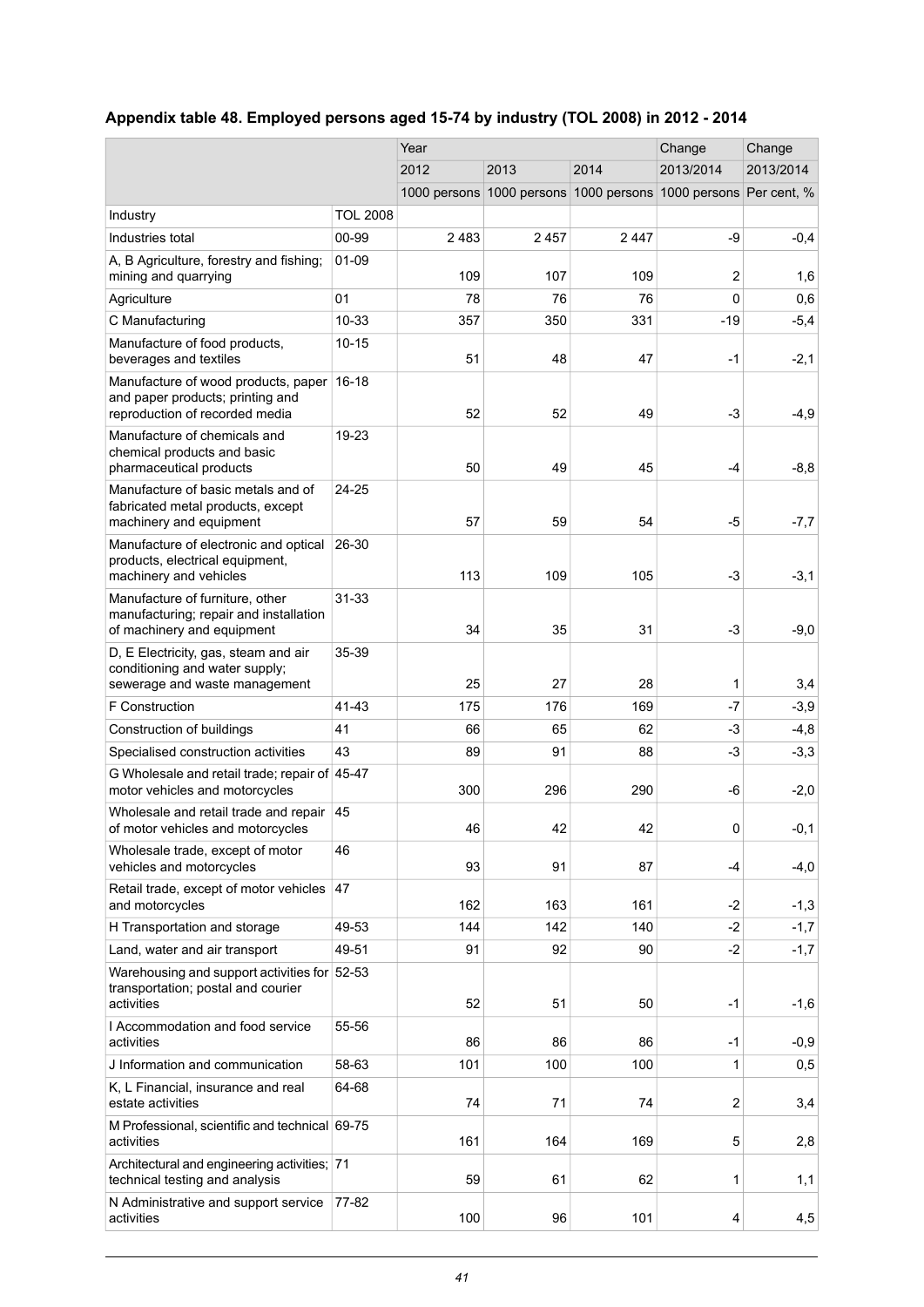|                                                                    |        | Year         |              | Change       | Change       |             |
|--------------------------------------------------------------------|--------|--------------|--------------|--------------|--------------|-------------|
|                                                                    |        | 2012         | 2013         | 2014         | 2013/2014    | 2013/2014   |
|                                                                    |        | 1000 persons | 1000 persons | 1000 persons | 1000 persons | Per cent, % |
| Services to buildings and landscape<br>activities                  | 81     | 61           | 59           | 61           | 3            | 5,0         |
| O Public administration and defence:<br>compulsory social security | 84     | 113          | 111          | 106          | -5           | $-4,7$      |
| P Education                                                        | 85     | 175          | 175          | 180          | 6            | 3,2         |
| Q Human health and social work<br>activities                       | 86-88  | 409          | 399          | 402          | 3            | 0,7         |
| Human health activities                                            | 86     | 193          | 184          | 180          | -5           | $-2,6$      |
| Residential care activities                                        | 87     | 86           | 88           | 96           | 7            | 8,3         |
| Social work activities without<br>accommodation                    | 88     | 129          | 127          | 127          | 0            | 0,4         |
| R Arts, entertainment and recreation                               | 90-93  | 59           | 62           | 64           | 2            | 3,1         |
| S-U Other service activities                                       | 94-99  | 83           | 83           | 87           | 4            | 5,3         |
| X Industry unknown                                                 | $00\,$ | 11           | 10           | 11           | 1            | 10,6        |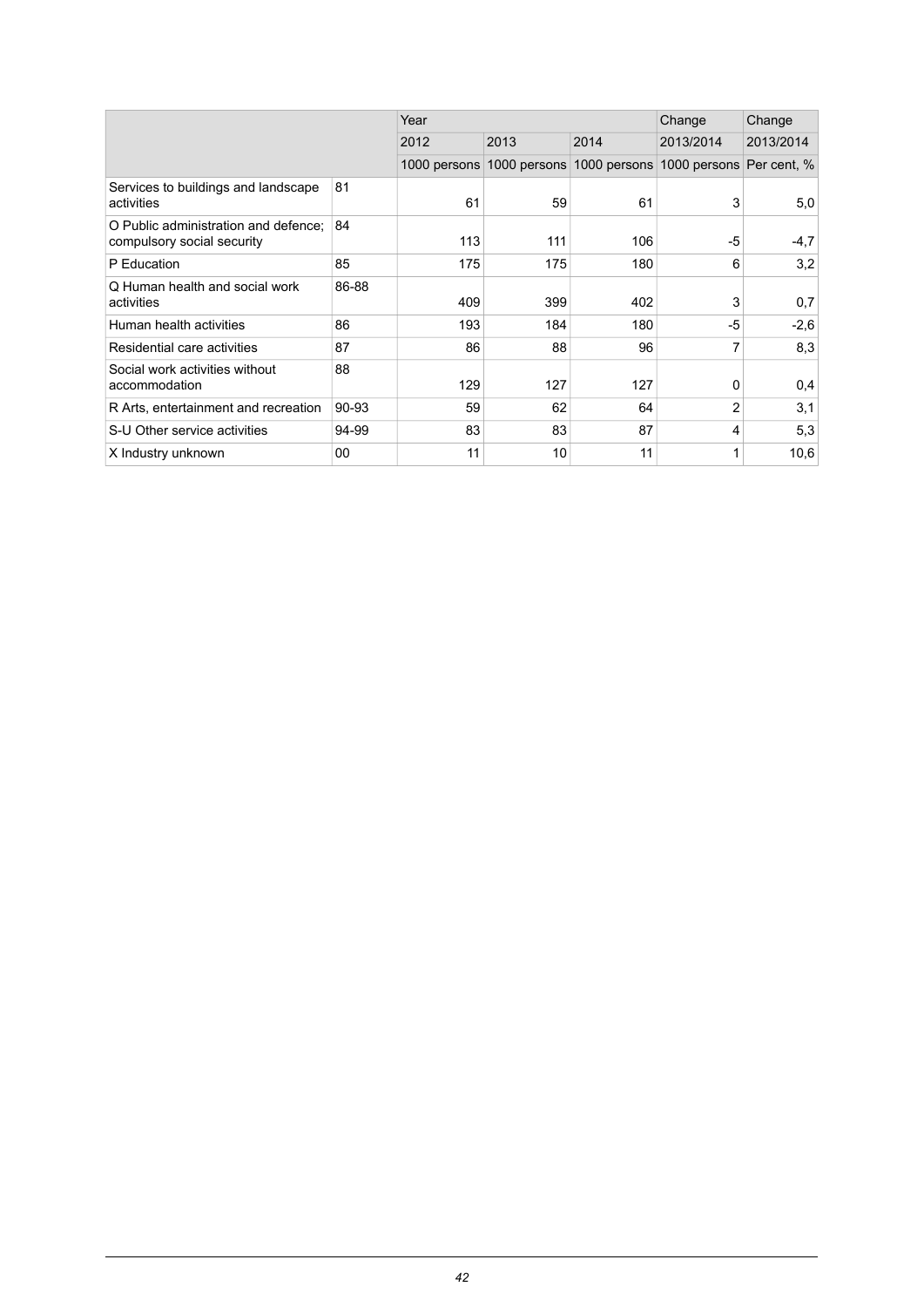#### <span id="page-42-0"></span>**Appendix table 49. Hours actually worked by employed persons aged 15-74 by industry (TOL 2008) in 2012 - 2014**

|                                                                                                                 |                 | Year   |        |        | Change                                                              | Change    |
|-----------------------------------------------------------------------------------------------------------------|-----------------|--------|--------|--------|---------------------------------------------------------------------|-----------|
|                                                                                                                 |                 | 2012   | 2013   | 2014   | 2013/2014                                                           | 2013/2014 |
|                                                                                                                 |                 |        |        |        | Million hours Million hours Million hours Million hours Per cent, % |           |
| Industry                                                                                                        | <b>TOL 2008</b> |        |        |        |                                                                     |           |
| Industries total                                                                                                | 00-99           | 4040,4 | 3963,7 | 3956,3 | $-7,4$                                                              | $-0,2$    |
| A, B Agriculture, forestry and fishing;<br>mining and quarrying                                                 | 01-09           | 229,2  | 219,5  | 219,7  | 0,2                                                                 | 0,1       |
| Agriculture                                                                                                     | 01              | 172,6  | 162,7  | 162,6  | 0,0                                                                 | 0,0       |
| C Manufacturing                                                                                                 | 10-33           | 604,1  | 594,2  | 565,2  | $-28,9$                                                             | $-4,9$    |
| Manufacture of food products, beverages<br>and textiles                                                         | $10 - 15$       | 84,4   | 79,2   | 77,5   | $-1,7$                                                              | $-2,1$    |
| Manufacture of wood products, paper and 16-18<br>paper products; printing and reproduction<br>of recorded media |                 | 88,9   | 85,8   | 83,0   | $-2,8$                                                              | $-3,3$    |
| Manufacture of chemicals and chemical<br>products and basic pharmaceutical<br>products                          | 19-23           | 83,7   | 83,1   | 76,2   | $-7,0$                                                              | $-8,4$    |
| Manufacture of basic metals and of<br>fabricated metal products, except<br>machinery and equipment              | 24-25           | 98,9   | 100,3  | 94,9   | $-5,4$                                                              | $-5,4$    |
| Manufacture of electronic and optical<br>products, electrical equipment, machinery<br>and vehicles              | 26-30           | 188,9  | 186,2  | 179,9  | $-6,3$                                                              | $-3,4$    |
| Manufacture of furniture, other<br>manufacturing; repair and installation of<br>machinery and equipment         | $31 - 33$       | 59,2   | 59,5   | 53,7   | $-5,8$                                                              | $-9,7$    |
| D, E Electricity, gas, steam and air<br>conditioning and water supply; sewerage<br>and waste management         | 35-39           | 41,9   | 44,5   | 45,9   | 1,4                                                                 | 3,2       |
| <b>F</b> Construction                                                                                           | 41-43           | 317,7  | 312,9  | 303,4  | $-9,5$                                                              | $-3,0$    |
| Construction of buildings                                                                                       | 41              | 114,1  | 114,3  | 109,9  | $-4,4$                                                              | $-3,8$    |
| Specialised construction activities                                                                             | 43              | 166,5  | 164,7  | 159,2  | $-5,5$                                                              | $-3,3$    |
| G Wholesale and retail trade; repair of<br>motor vehicles and motorcycles                                       | 45-47           | 484,9  | 475,3  | 464,6  | $-10,7$                                                             | $-2,3$    |
| Wholesale and retail trade and repair of<br>motor vehicles and motorcycles                                      | 45              | 84,6   | 75,1   | 75,0   | $-0,1$                                                              | $-0,1$    |
| Wholesale trade, except of motor vehicles 46<br>and motorcycles                                                 |                 | 160,0  | 159,3  | 152,0  | $-7,2$                                                              | $-4,5$    |
| Retail trade, except of motor vehicles and<br>motorcycles                                                       | 47              | 240,3  | 241,0  | 237,6  | $-3,4$                                                              | $-1,4$    |
| H Transportation and storage                                                                                    | 49-53           | 250,4  | 241,3  | 239,2  | $-2,1$                                                              | $-0,9$    |
| Land, water and air transport                                                                                   | 49-51           | 173,6  | 167,0  | 163,7  | $-3,3$                                                              | $-2,0$    |
| Warehousing and support activities for<br>transportation; postal and courier activities                         | 52-53           | 76,8   | 74,3   | 75,5   | 1,3                                                                 | 1,7       |
| I Accommodation and food service<br>activities                                                                  | 55-56           | 136,6  | 135,2  | 131,6  | $-3,6$                                                              | $-2,7$    |
| J Information and communication                                                                                 | 58-63           | 168,3  | 165,8  | 170,2  | 4,4                                                                 | 2,7       |
| K, L Financial, insurance and real estate<br>activities                                                         | 64-68           | 120,3  | 116,6  | 119,3  | 2,7                                                                 | 2,3       |
| M Professional, scientific and technical<br>activities                                                          | 69-75           | 266,7  | 266,6  | 272,4  | 5,8                                                                 | 2,2       |
| Architectural and engineering activities;<br>technical testing and analysis                                     | 71              | 98,6   | 99,7   | 101,0  | 1,3                                                                 | 1,3       |
| N Administrative and support service<br>activities                                                              | 77-82           | 160,6  | 152,8  | 157,5  | 4,7                                                                 | 3,1       |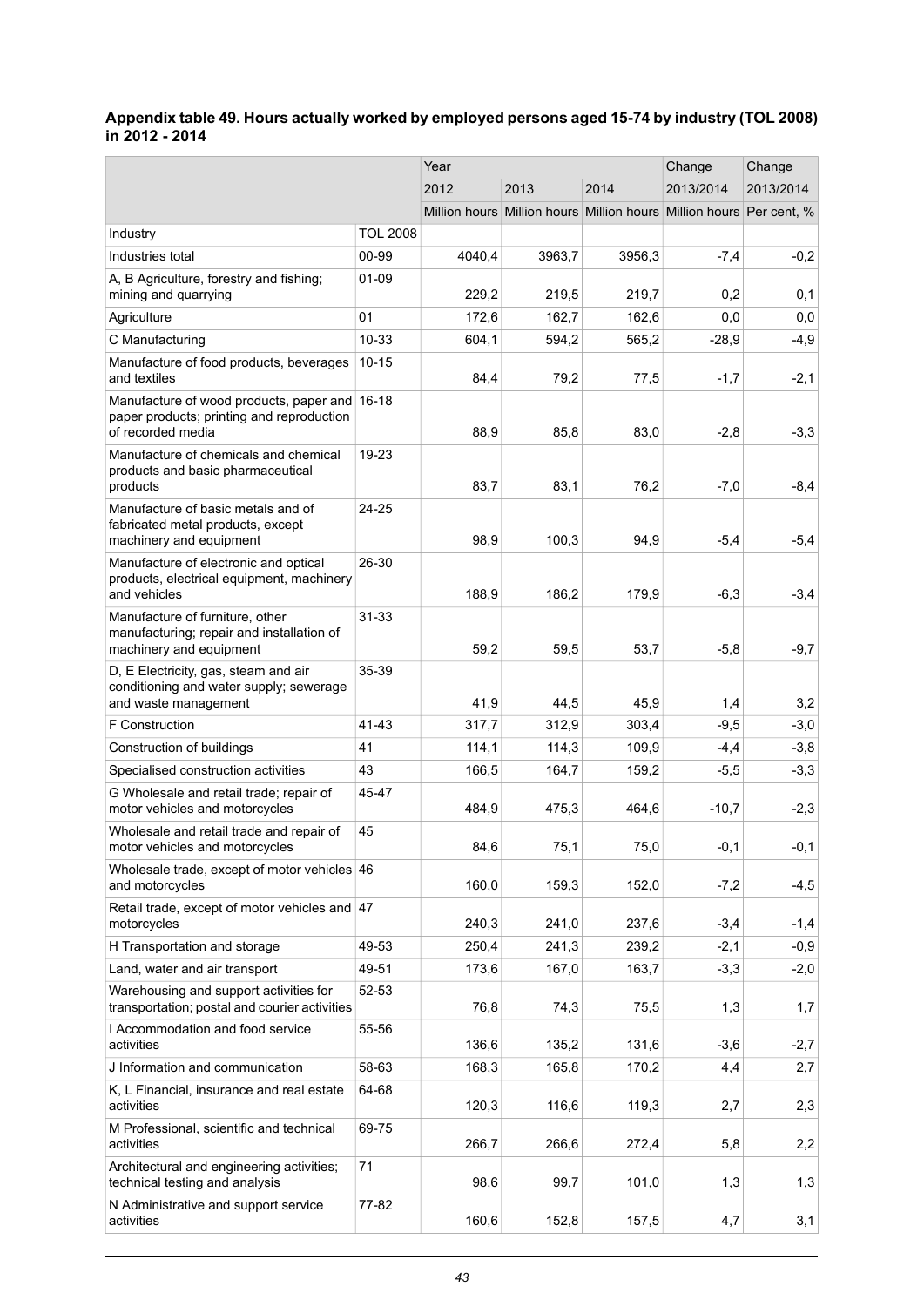|                                                                    |       | Year  |       |       | Change                                                              | Change    |
|--------------------------------------------------------------------|-------|-------|-------|-------|---------------------------------------------------------------------|-----------|
|                                                                    |       | 2012  | 2013  | 2014  | 2013/2014                                                           | 2013/2014 |
|                                                                    |       |       |       |       | Million hours Million hours Million hours Million hours Per cent, % |           |
| Services to buildings and landscape<br>activities                  | 81    | 96,2  | 91,9  | 94,9  | 3,0                                                                 | 3,3       |
| O Public administration and defence;<br>compulsory social security | 84    | 177,7 | 172,9 | 165.1 | $-7,8$                                                              | $-4,5$    |
| P Education                                                        | 85    | 238,0 | 244,1 | 253,8 | 9,7                                                                 | 4,0       |
| Q Human health and social work activities                          | 86-88 | 612,1 | 598,5 | 612,7 | 14,2                                                                | 2,4       |
| Human health activities                                            | 86    | 288,7 | 277,6 | 270,0 | $-7,6$                                                              | $-2,7$    |
| Residential care activities                                        | 87    | 135,1 | 137,8 | 153,3 | 15,5                                                                | 11,3      |
| Social work activities without<br>accommodation                    | 88    | 188,3 | 183,2 | 189,4 | 6,3                                                                 | 3,4       |
| R Arts, entertainment and recreation                               | 90-93 | 86,2  | 86,7  | 89.1  | 2,4                                                                 | 2,8       |
| S-U Other service activities                                       | 94-99 | 128,9 | 120,6 | 128,7 | 8,1                                                                 | 6,8       |
| X Industry unknown                                                 | 00    | 16,8  | 16,2  | 17,8  | 1,6                                                                 | 9,9       |

## <span id="page-43-0"></span>**Appendix table 50. Employed persons aged 15-74 by employer sector and sex in 2012 - 2014**

|                      |                                                          | Year    |         |                                        | Change                   | Change    |
|----------------------|----------------------------------------------------------|---------|---------|----------------------------------------|--------------------------|-----------|
|                      |                                                          | 2012    | 2013    | 2014                                   | 2013/2014                | 2013/2014 |
|                      |                                                          |         |         | 1000 persons 1000 persons 1000 persons | 1000 persons Per cent, % |           |
| Sex                  | Employer sector                                          |         |         |                                        |                          |           |
| <b>Both</b><br>sexes | Employer sector total (incl. employer<br>sector unknown) | 2483    | 2457    | 2447                                   | -9                       | $-0,4$    |
|                      | Private sector                                           | 1808    | 1781    | 1764                                   | $-16$                    | $-0,9$    |
|                      | Public sector                                            | 666     | 668     | 673                                    | 5                        | 0,8       |
|                      | - central government                                     | 144     | 142     | 139                                    | $-3$                     | $-2,1$    |
|                      | - local government                                       | 522     | 526     | 534                                    | 8                        | 1,5       |
| <b>Males</b>         | Employer sector total (incl. employer<br>sector unknown) | 1 2 7 7 | 1 2 6 1 | 1 2 5 4                                | $-7$                     | $-0,6$    |
|                      | Private sector                                           | 1 0 8 9 | 1 0 7 0 | 1 0 5 8                                | $-13$                    | $-1,2$    |
|                      | Public sector                                            | 184     | 188     | 192                                    | 4                        | 2,3       |
|                      | - central government                                     | 70      | 68      | 69                                     | 1                        | 0,9       |
|                      | - local government                                       | 114     | 120     | 123                                    | 4                        | 3,1       |
| Females              | Employer sector total (incl. employer<br>sector unknown) | 1 206   | 1 1 9 5 | 1 1 9 3                                | $-2$                     | $-0,2$    |
|                      | Private sector                                           | 719     | 710     | 706                                    | $-4$                     | $-0,5$    |
|                      | Public sector                                            | 481     | 480     | 481                                    | 1                        | 0,2       |
|                      | - central government                                     | 73      | 73      | 70                                     | $-4$                     | $-4,8$    |
|                      | - local government                                       | 408     | 407     | 411                                    | 4                        | 1,1       |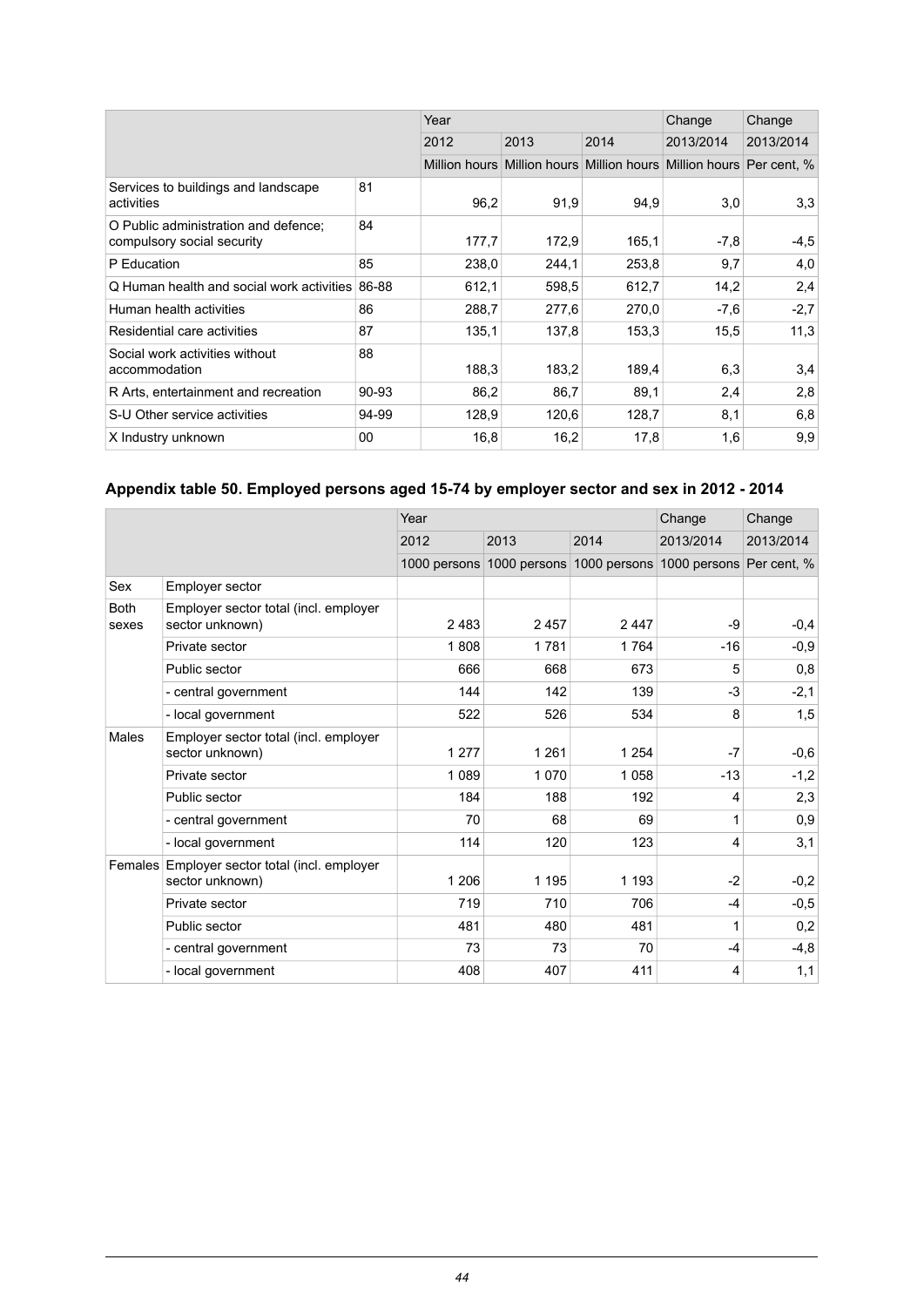|                        | Year |                                        | Change | Change                   |           |
|------------------------|------|----------------------------------------|--------|--------------------------|-----------|
|                        | 2012 | 2013                                   | 2014   | 2013/2014                | 2013/2014 |
|                        |      | 1000 persons 1000 persons 1000 persons |        | 1000 persons Per cent, % |           |
| Region                 |      |                                        |        |                          |           |
| Whole country          | 2483 | 2457                                   | 2447   | -9                       | $-0,4$    |
| Uusimaa                | 798  | 796                                    | 796    | $\Omega$                 | 0,0       |
| Varsinais-Suomi        | 217  | 212                                    | 207    | $-5$                     | $-2,4$    |
| Satakunta              | 99   | 98                                     | 96     | $-2$                     | $-2,2$    |
| Kanta-Häme             | 80   | 77                                     | 79     | $\overline{2}$           | 2,0       |
| Pirkanmaa              | 225  | 222                                    | 222    | $\Omega$                 | 0,1       |
| Päijät-Häme            | 89   | 85                                     | 83     | -3                       | $-3,2$    |
| Kymenlaakso            | 78   | 74                                     | 71     | $-3$                     | $-4,4$    |
| South Karelia          | 55   | 54                                     | 55     | 1                        | 2,1       |
| Etelä-Savo             | 63   | 63                                     | 62     | $-1$                     | $-2,3$    |
| Pohjois-Savo           | 106  | 108                                    | 108    | $\Omega$                 | $-0,3$    |
| North Karelia          | 66   | 65                                     | 68     | $\overline{2}$           | 3,3       |
| <b>Central Finland</b> | 115  | 112                                    | 115    | 3                        | 2,4       |
| South Ostrobothnia     | 87   | 85                                     | 86     | 1                        | 1,4       |
| Ostrobothnia           | 84   | 83                                     | 83     | $\Omega$                 | $-0,5$    |
| Central Ostrobothnia   | 31   | 31                                     | 30     | $-1$                     | $-4,3$    |
| North Ostrobothnia     | 168  | 170                                    | 170    | $\Omega$                 | $-0,1$    |
| Kainuu                 | 32   | 31                                     | 29     | $-2$                     | $-5,9$    |
| Lapland                | 75   | 74                                     | 74     | $-1$                     | $-0,9$    |
| Åland                  | 15   | 15                                     | 16     | 1                        | 5,5       |

## <span id="page-44-0"></span>**Appendix table 51. Employed persons aged 15-74 by region (2011) in 2012 - 2014**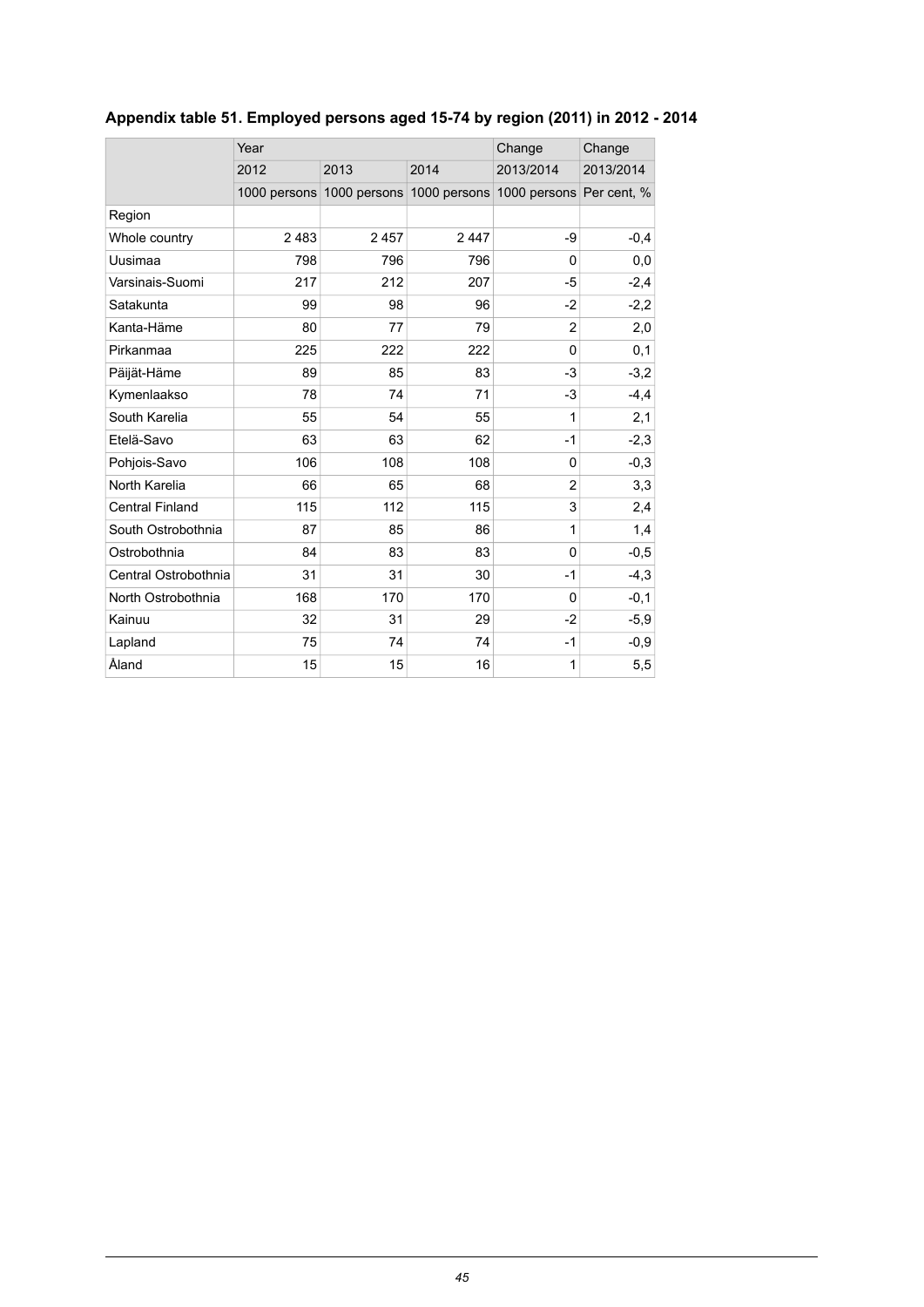## <span id="page-45-0"></span>**Appendix table 52. Employees aged 15-74 by type of employment relationship and sex in 2012 - 2014**

|              |                                         | Year    |         |         | Change                                                          | Change    |
|--------------|-----------------------------------------|---------|---------|---------|-----------------------------------------------------------------|-----------|
|              |                                         | 2012    | 2013    | 2014    | 2013/2014                                                       | 2013/2014 |
|              |                                         |         |         |         | 1000 persons 1000 persons 1000 persons 1000 persons Per cent, % |           |
| Sex          | Employment relationship                 |         |         |         |                                                                 |           |
| <b>Both</b>  | Employees total                         | 2 146   | 2 1 2 7 | 2 1 0 5 | $-22$                                                           | $-1,0$    |
| sexes        | - permanent full-time work              | 1588    | 1580    | 1558    | $-22$                                                           | $-1,4$    |
|              | - permanent part-time work              | 222     | 217     | 218     | 2                                                               | 0,7       |
|              | - temporary (fixed-term) full-time work | 247     | 243     | 241     | $-2$                                                            | $-0,8$    |
|              | - temporary (fixed-term) part-time work | 89      | 88      | 88      | 0                                                               | 0,5       |
|              | Temporary (fixed-term) work total       | 336     | 330     | 329     | $-1$                                                            | $-0,4$    |
|              | Part-time work total                    | 311     | 304     | 306     | 2                                                               | 0,6       |
| <b>Males</b> | Employees total                         | 1 0 4 7 | 1 0 3 6 | 1023    | $-14$                                                           | $-1,3$    |
|              | - permanent full-time work              | 847     | 846     | 827     | $-19$                                                           | $-2,2$    |
|              | - permanent part-time work              | 66      | 61      | 67      | 5                                                               | 8,8       |
|              | - temporary (fixed-term) full-time work | 105     | 100     | 101     | 1                                                               | 0,9       |
|              | - temporary (fixed-term) part-time work | 29      | 30      | 28      | $-1$                                                            | $-4,6$    |
|              | Temporary (fixed-term) work total       | 134     | 129     | 129     | 0                                                               | $-0,3$    |
|              | Part-time work total                    | 95      | 91      | 95      | 4                                                               | 4,5       |
| Females      | <b>Employees total</b>                  | 1 0 9 9 | 1 0 9 0 | 1082    | -8                                                              | $-0,8$    |
|              | - permanent full-time work              | 741     | 734     | 730     | $-3$                                                            | $-0,5$    |
|              | - permanent part-time work              | 156     | 155     | 151     | $-4$                                                            | $-2,5$    |
|              | - temporary (fixed-term) full-time work | 142     | 143     | 140     | $-3$                                                            | $-2,0$    |
|              | - temporary (fixed-term) part-time work | 60      | 58      | 60      | $\overline{2}$                                                  | 3,1       |
|              | Temporary (fixed-term) work total       | 202     | 201     | 200     | $-1$                                                            | $-0,5$    |
|              | Part-time work total                    | 216     | 213     | 211     | $-2$                                                            | $-1,0$    |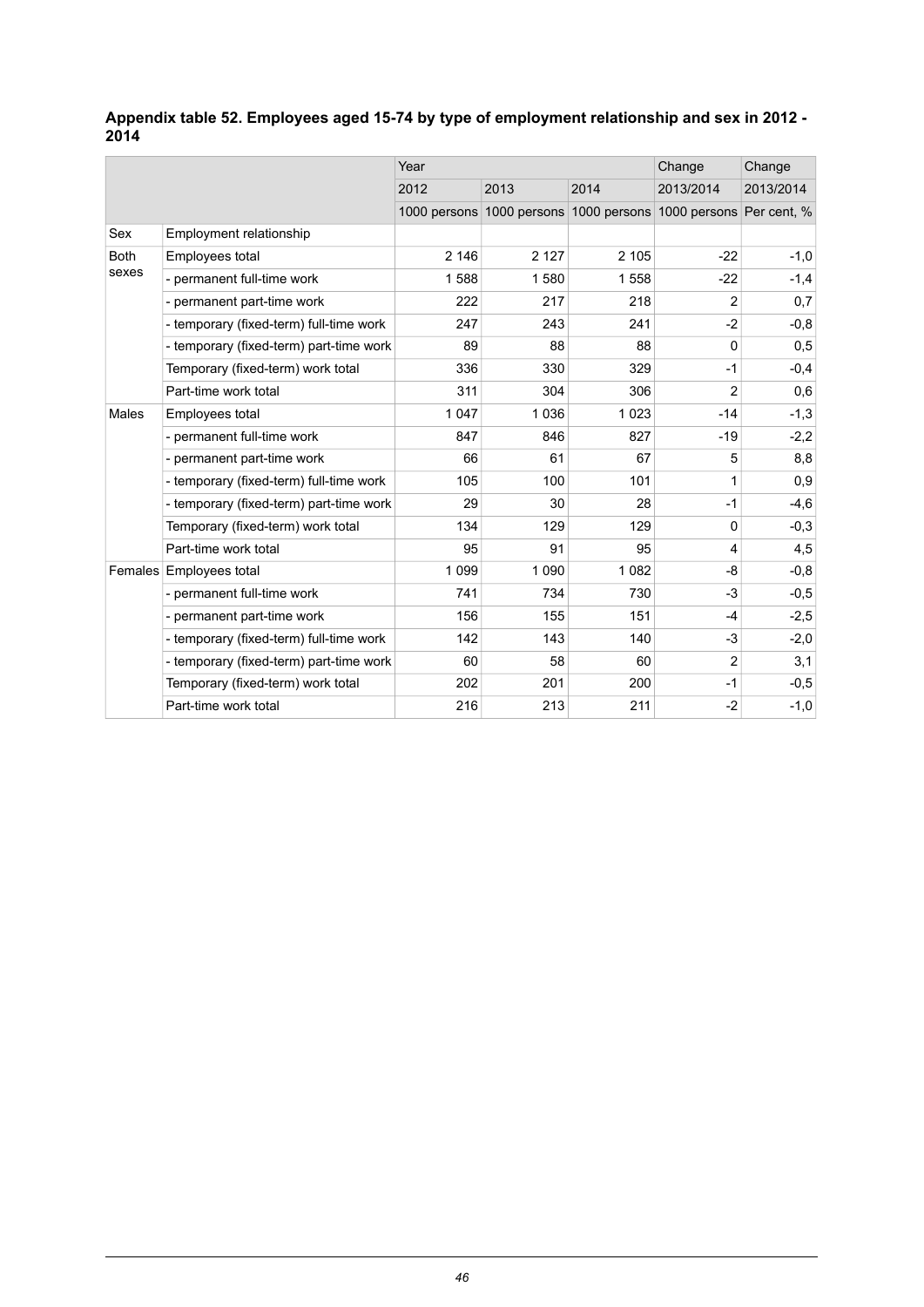|               |           | Year |      |      | Change                                                |  |
|---------------|-----------|------|------|------|-------------------------------------------------------|--|
|               |           | 2012 | 2013 | 2014 | 2013/2014                                             |  |
|               |           |      |      |      | Per cent, % Per cent, % Per cent, % Percentage points |  |
| Sex           | Age group |      |      |      |                                                       |  |
| <b>Both</b>   | 15-74     | 7,7  | 8,2  | 8,7  | 0,5                                                   |  |
| sexes         | 15-64     | 7,8  | 8,3  | 8,8  | 0,5                                                   |  |
|               | 15-24     | 19,0 | 19,9 | 20,5 | 0,6                                                   |  |
|               | 25-34     | 7,6  | 7,9  | 8,6  | 0,8                                                   |  |
|               | 35-44     | 5,3  | 6,1  | 6,4  | 0,4                                                   |  |
|               | 45-54     | 5,6  | 5,9  | 6,4  | 0,5                                                   |  |
|               | 55-64     | 6,6  | 7,0  | 7,3  | 0,3                                                   |  |
| Males         | 15-74     | 8,3  | 8,8  | 9,3  | 0,5                                                   |  |
|               | 15-64     | 8,5  | 9,0  | 9,6  | 0,6                                                   |  |
|               | $15 - 24$ | 19,9 | 22,9 | 22,8 | $-0,1$                                                |  |
|               | 25-34     | 7,7  | 7,9  | 8,9  | 1,0                                                   |  |
|               | 35-44     | 5,5  | 6,0  | 6,9  | 0,8                                                   |  |
|               | 45-54     | 6,6  | 6,7  | 7,1  | 0,4                                                   |  |
|               | 55-64     | 8,1  | 8,1  | 8,3  | 0,2                                                   |  |
| Females 15-74 |           | 7,1  | 7,5  | 8,0  | 0,4                                                   |  |
|               | 15-64     | 7,1  | 7,6  | 8,1  | 0,4                                                   |  |
|               | 15-24     | 18,0 | 17,1 | 18,4 | 1,3                                                   |  |
|               | 25-34     | 7,4  | 7,9  | 8,4  | 0,5                                                   |  |
|               | 35-44     | 5,0  | 6,1  | 5,9  | $-0,2$                                                |  |
|               | 45-54     | 4,7  | 5,1  | 5,7  | 0,5                                                   |  |
|               | 55-64     | 5,1  | 5,9  | 6,3  | 0,5                                                   |  |

## <span id="page-46-0"></span>**Appendix table 53. Unemployment rates by sex and age in 2012 - 2014**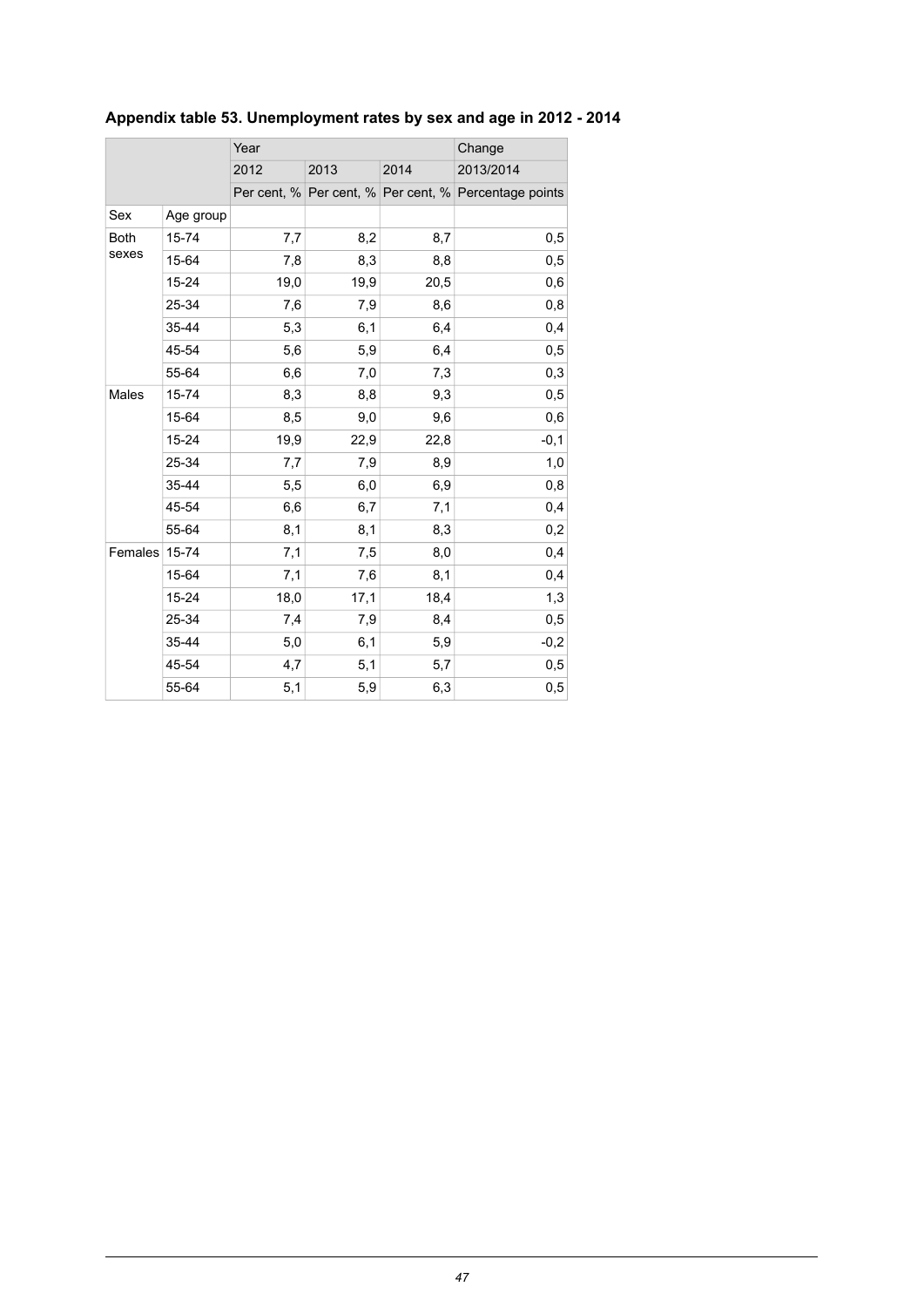## <span id="page-47-0"></span>**Appendix table 54. Unemployment rates by region (2011) in 2012 - 2014, persons aged 15-74**

|                             | Year | Change |      |                                                       |
|-----------------------------|------|--------|------|-------------------------------------------------------|
|                             | 2012 | 2013   | 2014 | 2013/2014                                             |
|                             |      |        |      | Per cent, % Per cent, % Per cent, % Percentage points |
| Region                      |      |        |      |                                                       |
| Whole country (incl. Åland) | 7,7  | 8,2    | 8,7  | 0,5                                                   |
| Uusimaa                     | 6,3  | 6,7    | 7,3  | 0,6                                                   |
| Varsinais-Suomi             | 7,7  | 8,9    | 9,6  | 0,7                                                   |
| Satakunta                   | 7,4  | 7,7    | 7,5  | $-0,2$                                                |
| Kanta-Häme                  | 6,7  | 6,6    | 6,6  | 0,0                                                   |
| Pirkanmaa                   | 9,2  | 9,4    | 9,5  | 0,0                                                   |
| Päijät-Häme                 | 8,1  | 8,3    | 10,3 | 2,0                                                   |
| Kymenlaakso                 | 7,5  | 9,4    | 11,3 | 2,0                                                   |
| South Karelia               | 6,8  | 7,9    | 8,8  | 0,9                                                   |
| Etelä-Savo                  | 9,1  | 10,8   | 9,7  | $-1,1$                                                |
| Pohjois-Savo                | 8,2  | 8,1    | 8,6  | 0,5                                                   |
| North Karelia               | 11,7 | 12,5   | 10,4 | $-2,1$                                                |
| <b>Central Finland</b>      | 9,1  | 10,0   | 10,4 | 0,3                                                   |
| South Ostrobothnia          | 7,0  | 7,6    | 7,9  | 0,3                                                   |
| Ostrobothnia                | 6,0  | 5,6    | 6,1  | 0,5                                                   |
| Central Ostrobothnia        | 4,9  | 4,7    | 7,6  | 3,0                                                   |
| North Ostrobothnia          | 9,6  | 9,9    | 10,2 | 0,2                                                   |
| Kainuu                      | 11,4 | 11,5   | 16,9 | 5,3                                                   |
| Lapland                     | 10,4 | 10,5   | 9,7  | $-0,8$                                                |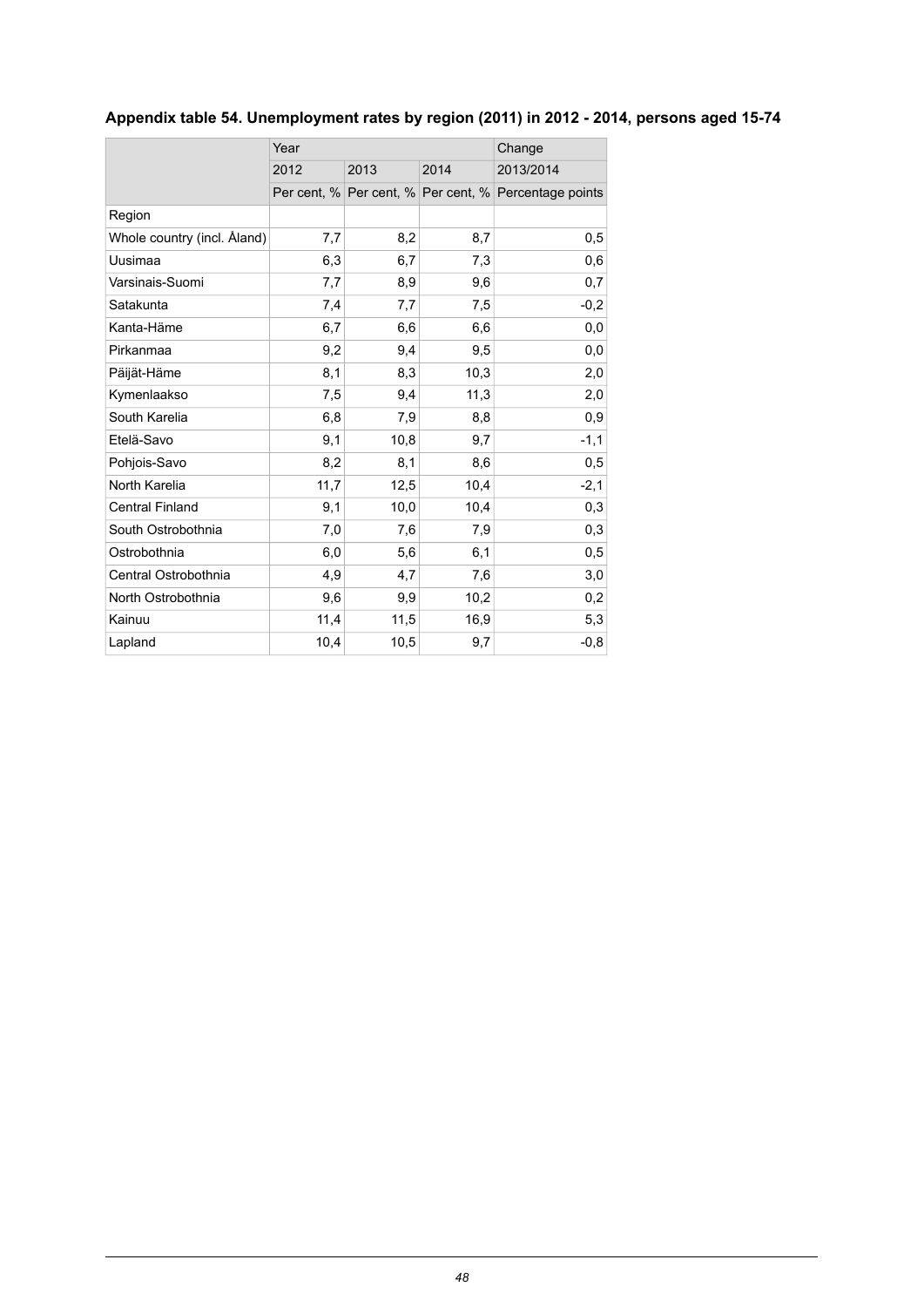|               |                                                                | Year |      |      | Change                                                |
|---------------|----------------------------------------------------------------|------|------|------|-------------------------------------------------------|
|               |                                                                | 2011 | 2012 | 2013 | 2012/2013                                             |
|               |                                                                |      |      |      | Per cent, % Per cent, % Per cent, % Percentage points |
| Sex           | Level of education                                             |      |      |      |                                                       |
| <b>Both</b>   | Total                                                          | 7,8  | 7,7  | 8,2  | 0,5                                                   |
| sexes         | Upper secondary education (3)                                  | 8,4  | 8,3  | 8,9  | 0,7                                                   |
|               | Tertiary education total (5.6.7.8)                             | 4,0  | 4,1  | 4,7  | 0,6                                                   |
|               | - lowest level tertiary education (5)                          | 3,6  | 3,7  | 4,1  | 0,4                                                   |
|               | - lower university level (6)                                   | 4,8  | 4,3  | 5,4  | 1,0                                                   |
|               | - higher university or doctorate level (7,8)                   | 3,8  | 4,1  | 4,4  | 0,3                                                   |
|               | No post-basic level education or level of education<br>unknown | 15,3 | 15,3 | 15,9 | 0,7                                                   |
| Males         | Total                                                          | 8,4  | 8,3  | 8,8  | 0,5                                                   |
|               | Upper secondary education (3)                                  | 8,8  | 8,8  | 9,4  | 0,7                                                   |
|               | Tertiary education total (5,6,7,8)                             | 4,3  | 4,6  | 5,1  | 0,5                                                   |
|               | - lowest level tertiary education (5)                          | 4,7  | 5,6  | 5,1  | $-0,5$                                                |
|               | - lower university level (6)                                   | 5,0  | 4,3  | 5,6  | 1,3                                                   |
|               | - higher university or doctorate level (7,8)                   | 3,3  | 4,2  | 4,6  | 0,5                                                   |
|               | No post-basic level education or level of education<br>unknown | 14,8 | 13,9 | 14,9 | 0,9                                                   |
| Females Total |                                                                | 7,1  | 7,1  | 7,5  | 0,5                                                   |
|               | Upper secondary education (3)                                  | 7,9  | 7,7  | 8,3  | 0,7                                                   |
|               | Tertiary education total (5,6,7,8)                             | 3,8  | 3,7  | 4,3  | 0,7                                                   |
|               | - lowest level tertiary education (5)                          | 2,9  | 2,6  | 3,5  | 0,9                                                   |
|               | - lower university level (6)                                   | 4,6  | 4,4  | 5,2  | 0,8                                                   |
|               | - higher university or doctorate level (7,8)                   | 4,2  | 4,1  | 4,2  | 0,2                                                   |
|               | No post-basic level education or level of education<br>unknown | 16,1 | 17,3 | 17,5 | 0,2                                                   |

#### <span id="page-48-0"></span>**Appendix table 55. Unemployment rates by educational level and sex in 2011 - 2013, persons aged 15-74**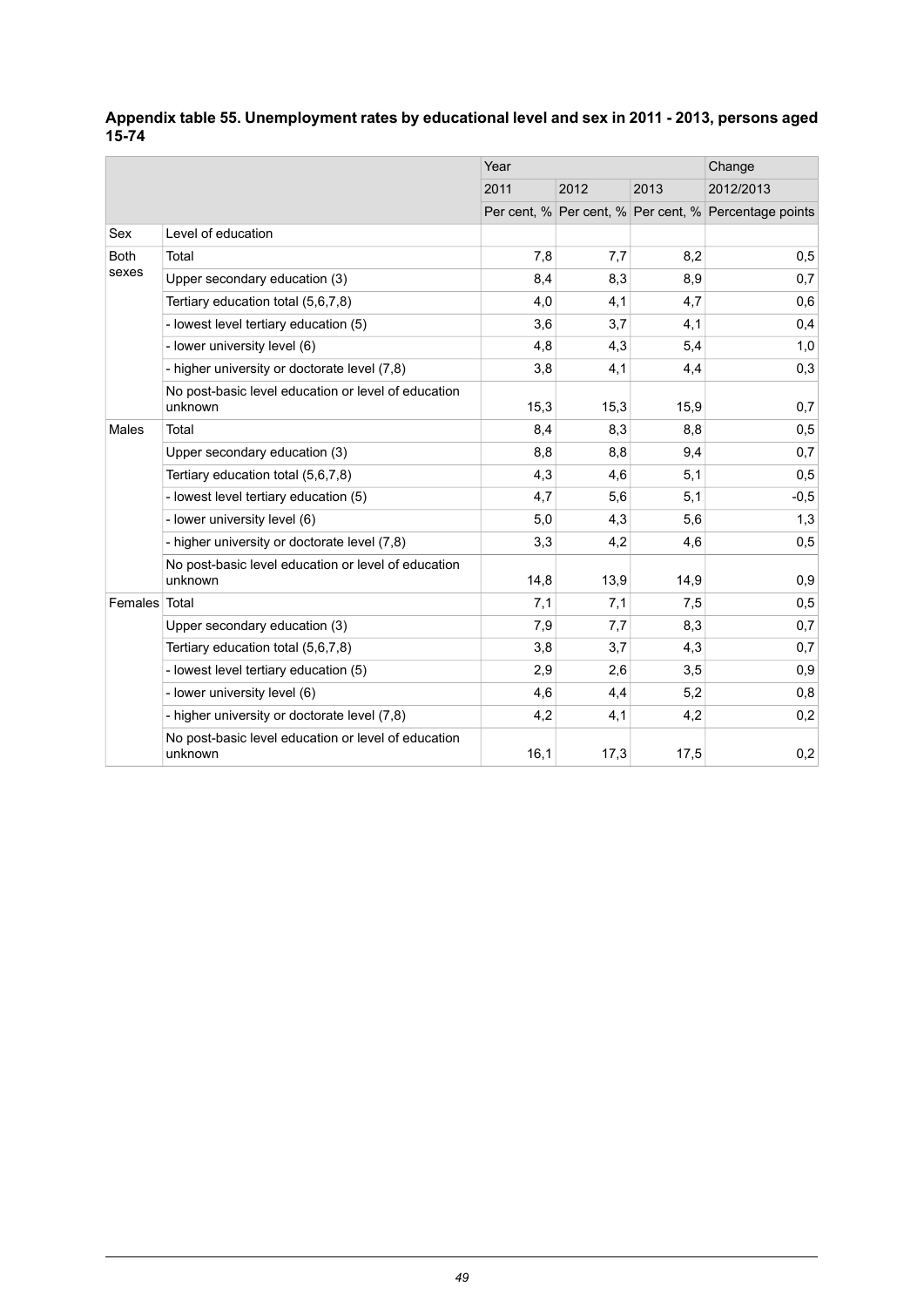## *Appendix figures 2014, December*

<span id="page-49-0"></span>**Appendix figure 1. Employment rate and trend of employment rate 2004/12–2014/12, persons aged 15–64**



<span id="page-49-1"></span>**Appendix figure 2. Unemployment rate and trend of unemployment rate 2004/12–2014/12, persons aged 15–74**

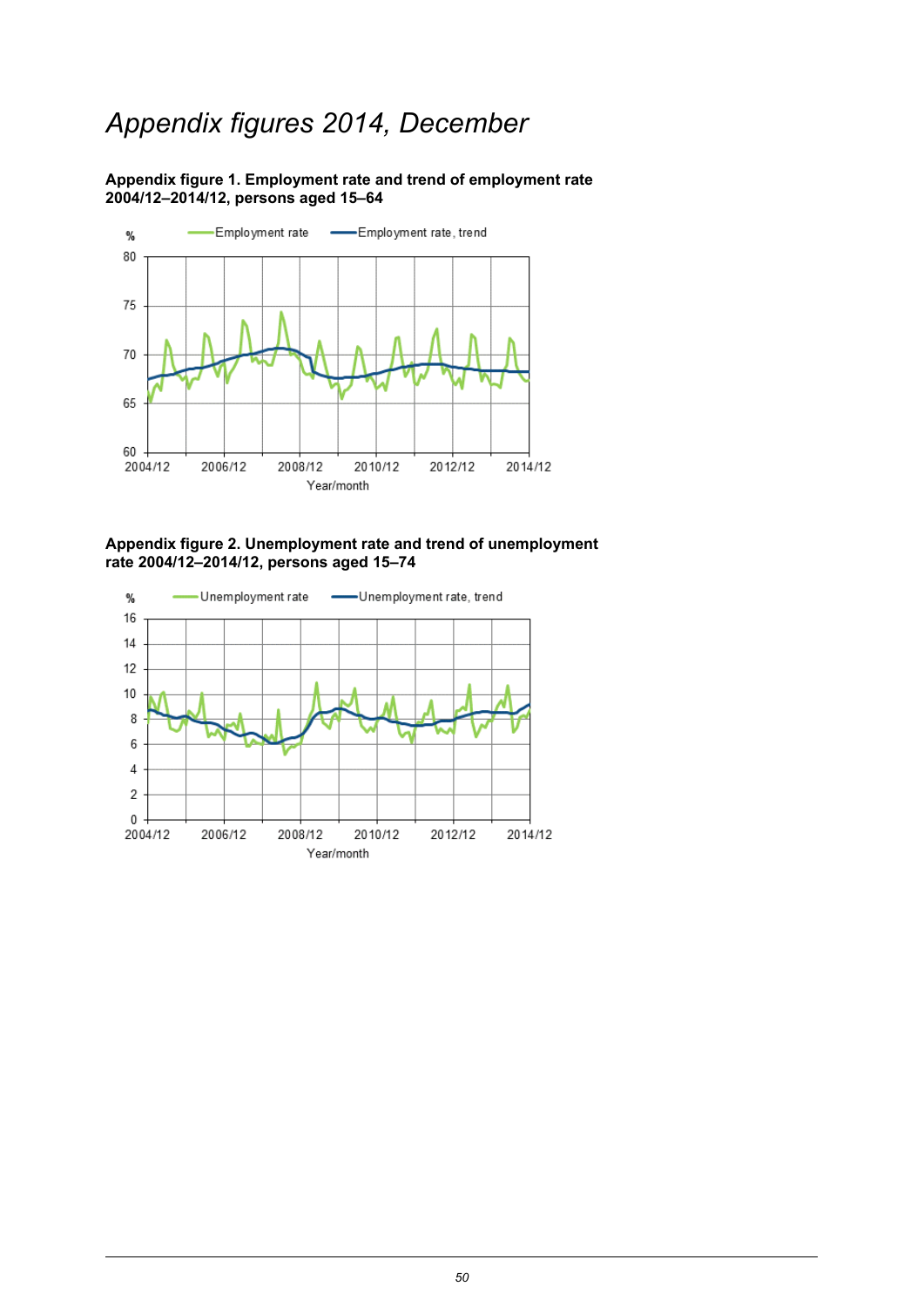#### <span id="page-50-0"></span>**Appendix figure 3. Employment rate and trend of employment rate 1989/01–2014/12, persons aged 15–64**



<span id="page-50-1"></span>**Appendix figure 4. Unemployment rate and trend of unemployment rate 1989/01–2014/12, persons aged 15–74**

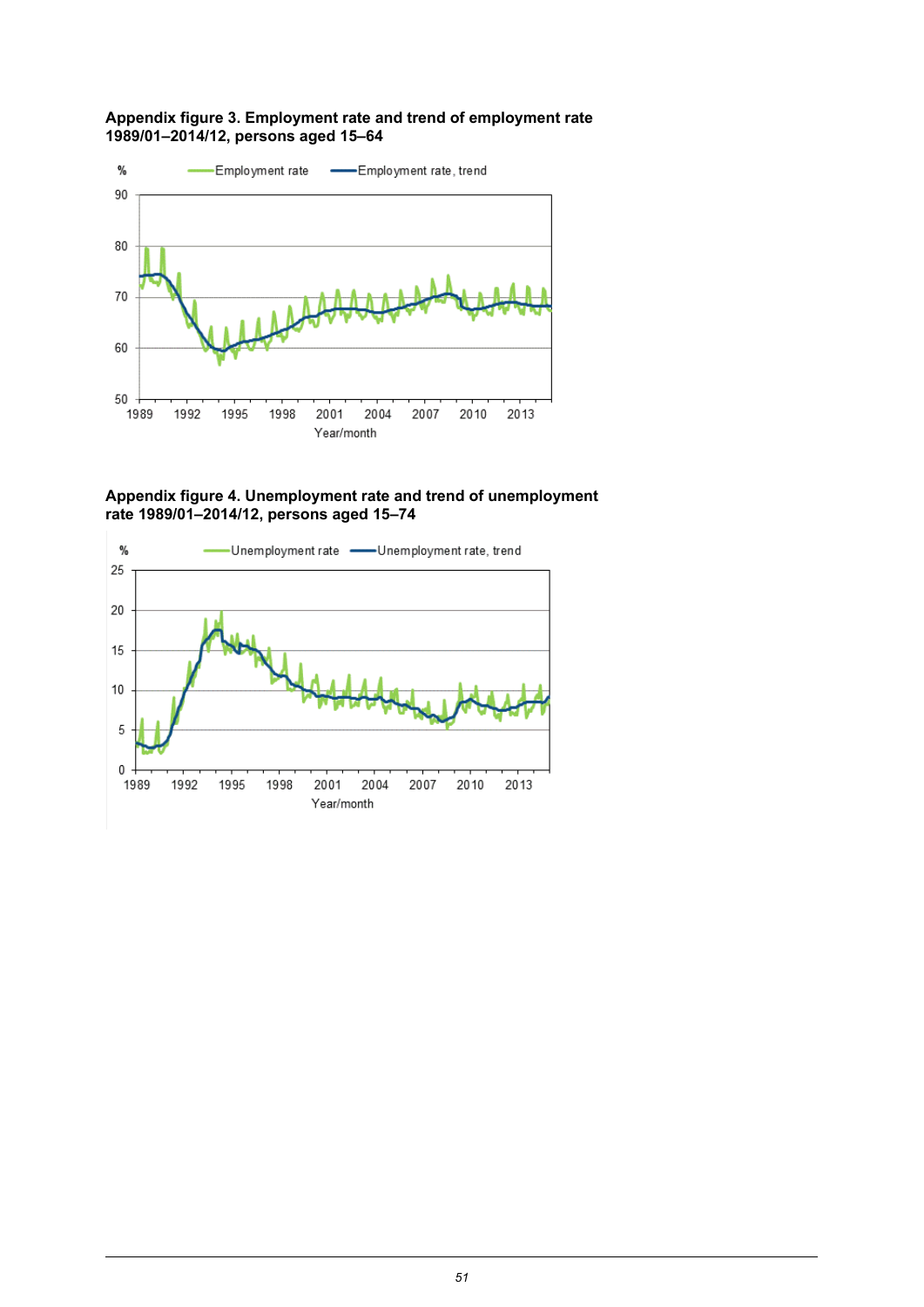## <span id="page-51-0"></span>*Quality Description: Labour force survey*

## *1. Relevance of statistical information*

The Labour Force Survey is a sample survey used in the compilation of monthly, quarterly and annual statistics on participation in the labour market, employment, unemployment and working hours among the population aged between 15 and 74. The data content of the Survey is based on an EU regulation, and the Survey sample includes approximately 12,000 persons every month. The information provided by the respondents is used to draw a picture of the activities of the entire population aged between 15 and 74 on the labour market during one week. In the basic classification of labour market status, the population is divided into the employed, the unemployed and the economically inactive. The active population (labour force) consists of the employed and the unemployed.

The Survey provides an up-to-date and comprehensive picture of the active population (labour force) and changes on the labour market. Public attention focuses each month especially on the changes in employment and unemployment from the corresponding month of the previous year. Seasonally adjusted figures are used to monitor the trend of the changes. The Survey also provides information about persons of working age who are not employed or job seekers. Since 2003, information has also been obtained from a subsample about the structure of households and the activities of all household members aged 15 to 74 relative to the labour market. A description of the data content of the Labour Force Survey is available at: [http://tilastokeskus.fi/til/tyti/tyti\\_2008-02-19\\_tlu\\_001\\_en.html](http://tilastokeskus.fi/til/tyti/tyti_2008-02-19_tlu_001_en.html).

The monthly and quarterly results of the Labour Force Survey describe the seasonal and trend variation of employment. The Labour Force Survey time series describe long term changes in the labour market. Annual averages describe the active population, that is, the employed and the unemployed, and the economically inactive persons by, for instance, industry, occupation, education, age, gender and area.

The results of the Survey are used in preparing, among other things, labour market projections and plans, as support for decision-making and in the monitoring of the effects of different measures on employment. Key users of the results are ministries, authorities responsible for regional planning, employers' and employees' organisations, universities and research institutes, international organisations and the European Union. At Statistics Finland the data are used in, for instance, calculations of National Accounts. The Statistical Office of the European Communities, Eurostat, steers the content of the Survey and monitors its quality. Eurostat produces structural indicators and other statistics from the quarterly data that are submitted to it.

The concepts and definitions used in the Survey comply with the recommendations of ILO, the International Labour Organisation of the UN, and the regulations of the European Union on official statistics. The current data content of the Labour Force Survey is mainly based on the EU Regulations concerning Labour Force Surveys (Nos 577/98, 2257/2003 and 430/2005). A detailed description of the EU Labour Force Survey is available at:

[http://ec.europa.eu/eurostat/statistics-explained/index.php/Labour\\_market\\_and\\_Labour\\_force\\_survey\\_\(LFS\)\\_statistics.](http://ec.europa.eu/eurostat/statistics-explained/index.php/Labour_market_and_Labour_force_survey_(LFS)_statistics) Since 1999 a harmonised EU ad hoc survey with an annually changing topic has been conducted in connection with the Labour Force Survey. Further information about the ad hoc surveys can be found (in Finnish) at: [http://tilastokeskus.fi/til/tyti/tyti\\_2011-11-28\\_men\\_001.html.](http://tilastokeskus.fi/til/tyti/tyti_2011-11-28_men_001.html)

#### Concepts:

- A person is **employed** if he/she has during the survey week been in gainful employment for at least one hour against pay in money or fringe benefits, or to make a profit, or has been temporarily absent from work. Persons absent from work during the survey week are classified as employed if the reason for absence is own illness or maternity or paternity leave or the absence has lasted for under three months. The employed are divided into employees, self-employed or unpaid family workers.
- A person is **unemployed** if he/she is without work during the survey week, has actively sought employment in the past four weeks as an employee or self-employed and would be available for work within two weeks. A person who is without work and waiting for an agreed job to start within three months is also classified as unemployed, if he/she could start work within two weeks.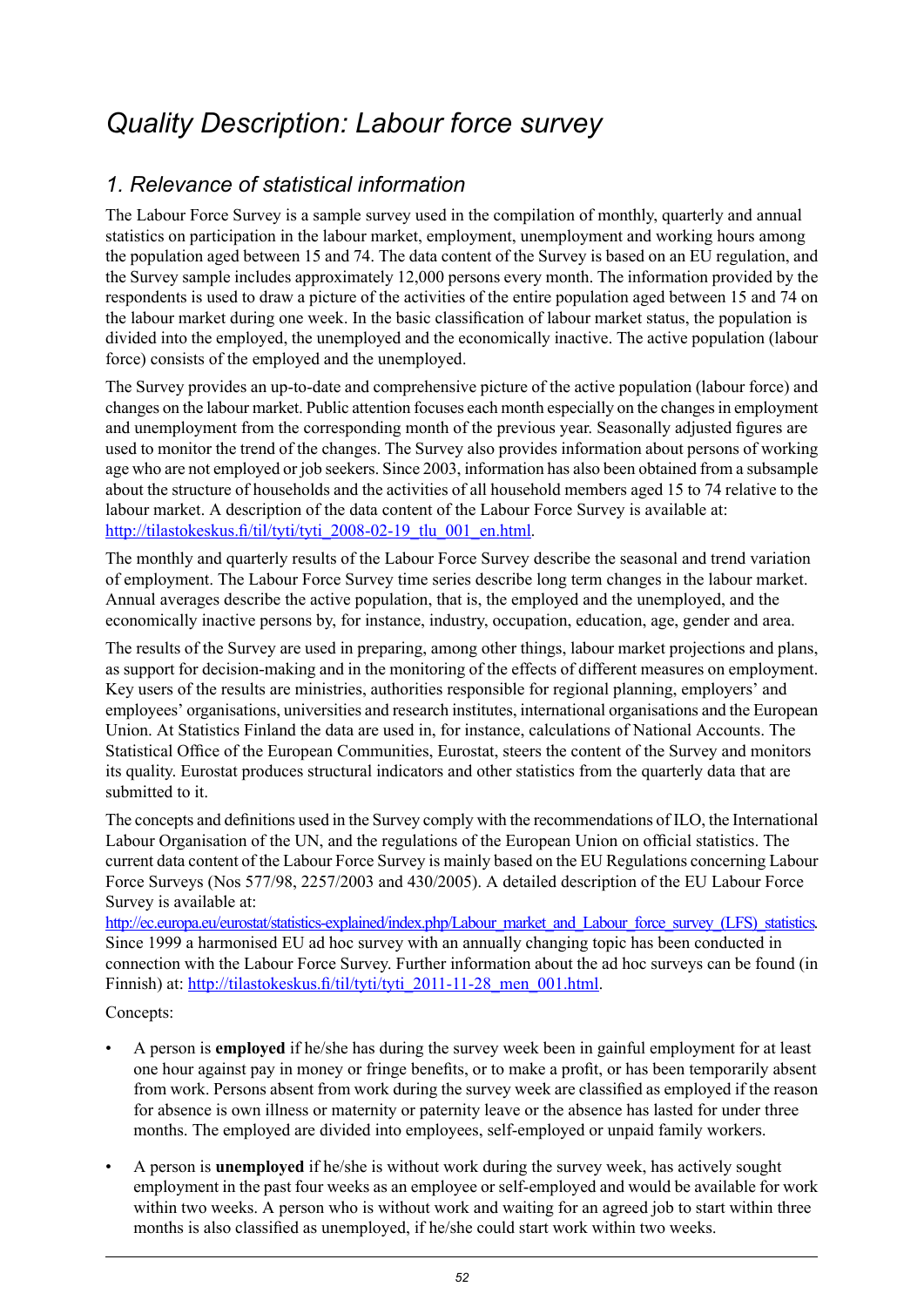- The **active population (labour force)** comprises all persons who are employed or unemployed during the survey week.
- The **economically inactive population** consists of persons who are not employed or unemployed during the survey week. The economically inactive population can also be referred as persons outside the labour force. Explanations for other concepts of the Labour Force Survey can be found at: [http://tilastokeskus.fi/til/tyti/kas\\_en.html](http://tilastokeskus.fi/til/tyti/kas_en.html).

**The classifications** used in the Labour Force Survey include the Standard Industrial Classification (TOL 2008, NACE Rev. 2), the Classification of Occupations 2010 (ISCO-08), the Classification of Socio-economic Groups 1989 (based on the Classification of Occupations 2010) and the Classification of Education 2011 (ISCED) as well as the regional classification into Major Regions, Regional State Administrative Agencies (AVI), Centres for Economic Development, Transport and the Environment (ELY Centre) and Regions.

## *2. Methodological description of the statistical survey*

The population of the Labour Force Survey consists of persons aged between 15 and 74 who are permanent residents of Finland. The population also comprises persons residing temporarily (for under one year) abroad as well as foreign nationals registered in the Finnish Population Information System whose stay in Finland will last for at least one year (<http://www.vrk.fi/default.aspx?id=48> ).

The sample of the Labour Force Survey is drawn twice a year as a stratified random sample from Statistics Finland's population database, which is based on the Central Population Register. The survey is a panel survey in which one person is interviewed five times. The interviews are conducted every three months, apart from the fourth interview which is conducted six months after the third interview. The first and last interviews are 15 months apart. The sample of each month consists of approximately 12,000 persons, which is, on the average, every 300th person in the population. The sample for one survey month consists of five rotation groups which have entered the survey at different points of time. The sample changes gradually so that different persons answer the questions during three consecutive months. In consecutive quarters three-fifths of the respondents are the same. In consecutive years the overlap is two-fifths. The data are collected from all weeks of the year.

In most European countries the Labour Force Survey data are collected from a sample of households, which means that all members of a household living at the same address are interviewed at the same time. Besides Finland, Sweden, Denmark and Switzerland are the only other countries were the sample is based on individual persons, i.e. only the target persons drawn into the sample are interviewed. However, the EU regulation also requires data concerning households and in Finland this has been solved by exploiting the panel nature of the Labour Force Survey. In addition to the basic interview, a household interview is conducted on the fifth interview round to ascertain the members who belong to the household of the interviewee and the activity of the household members aged 15 to 74 on the labour market. So that the data would describe the whole population, a supplementing sample is added to it of households in which all members are aged 75 or over. Children under the age of 15 and persons aged over 75 are not interviewed in the Labour Force Survey, but certain data are imputed for them to describe their status on the labour market.

The household data enable examinations of, for instance, employment in the family and the joint status of both spouses on the labour market. In 2013, the household data comprised approximately 53,000 persons who formed 23,000 households. The household data for the Labour Force Survey have been collected by the present method since 2003 and the data can mainly be published starting from the year 2004.

The data content of the survey varies by survey round. Certain basic pieces of information are inquired in the first round and checks are then made in subsequent rounds to see whether they have remained unchanged. The data content is wider in the last, or the fifth, survey round which includes the household module, the annual ad hoc module with variable topics, as well as certain additional questions concerning the main job.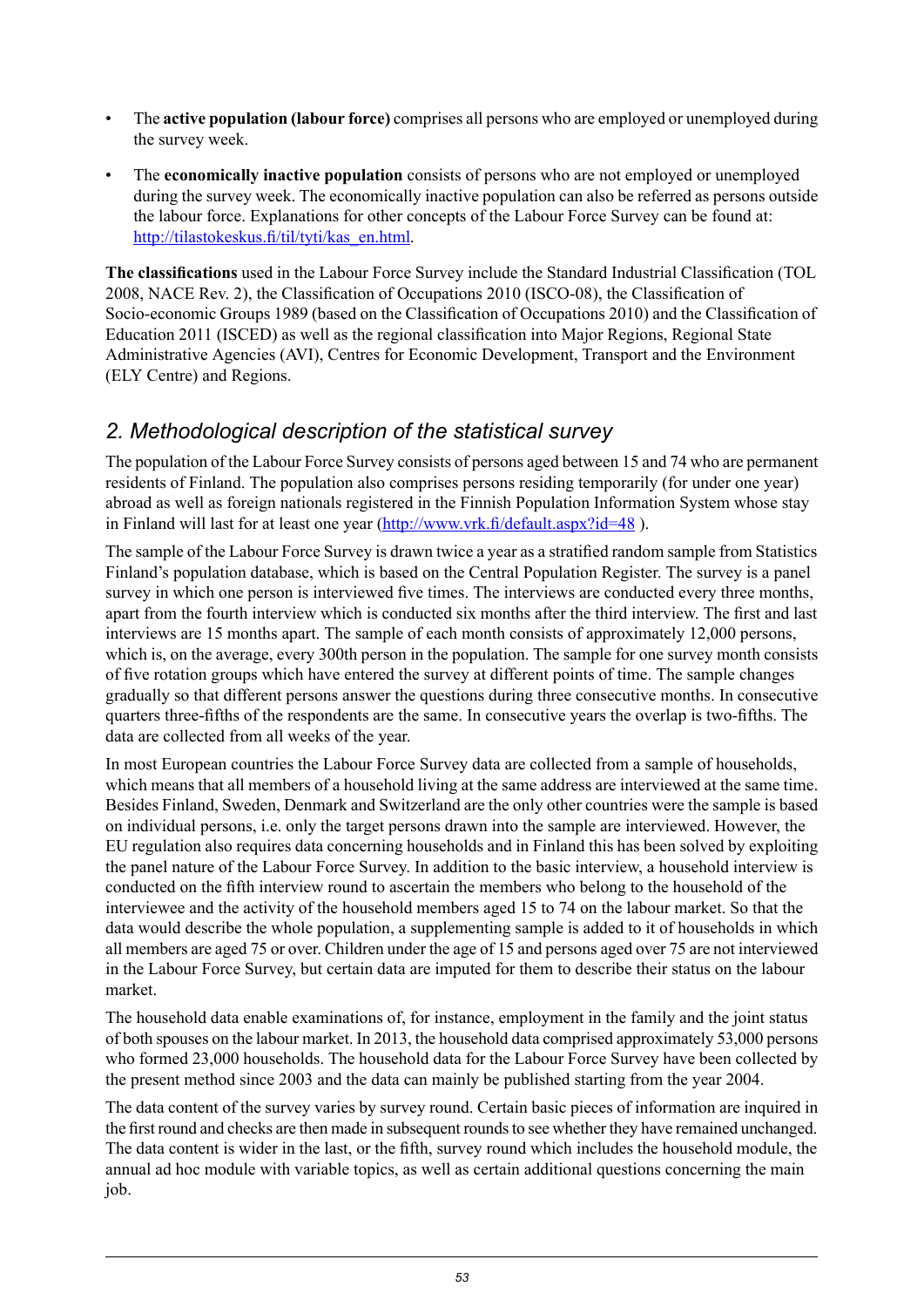Statistics Finland's interviewers collect the data with computer-assisted telephone interviews. Approximately 103,000 interviews were conducted in 2013. On the average, the non-response rate of this survey was 28 per cent.

The results from the sample are weighted to correspond to the entire population aged between 15 and 74. The effects of non-response on the results are corrected by using so called weight calibration, in which weighting is used to produce the correct population distributions by area, gender and age. Information from the job seeker register of the Ministry of Employment and the Economy is also used as supplementary data.

Like all figures collected with a sample survey, the figures of the Labour Force Survey are so called estimates. An **estimate** is an estimation of a quality of the population derived by applying a mathematical procedure (estimation) to sample observations. For example, the number of the unemployed published in a certain month is an estimate of the number of unemployed persons aged between 15 and 74 in Finland obtained by such a procedure.

Quarterly and annual estimates are averages of monthly estimates. Working days and hours worked are estimated basing on the number of calendar days in the month concerned. Quarterly and annual estimates of working days and hours worked are sums of monthly estimates.

The employment and unemployment figures of the Labour Force Survey vary relatively regularly in different months of the year. So-called trends are also published from the Labour Force Survey. Variation which occurs annually in similar ways has been removed from these trends. The direction of long-term developments and cyclical variations are easier to see from a trend than from unadjusted monthly data. Due to the method used, the last data of the trend become slightly revised when the data of the following month are inserted into the time series. This preliminary nature of trends should be taken into account when drawing conclusions. Starting from June 2007, the trend components of the time series have been calculated with the Tramo/Seats method recommended by Eurostat, the Statistical Office of the European Communities. Further information about the trend and limitations in its use can be found at: [http://tilastokeskus.fi/til/tramo\\_seats\\_en.html](http://tilastokeskus.fi/til/tramo_seats_en.html).

## *3. Correctness and accuracy of data*

The reliability of the figures of the Labour Force Survey is affected by non-response (see above), measurement errors and random variation due to sampling.

Measurement errors arise from, among other things, differences in interpreting or understanding of the questions, respondents' inability to recall or unwillingness to give certain information, or erroneous recording of answers. Development and testing of the questions, interviewer instructions and the user interface, and training of interviewers are measures used to contain measurement errors.

Random variation due to sampling means that figures calculated from different samples deviate somewhat from each other. When evaluating roughly the magnitude of random variation due to sampling in different situations, the main principle is that **1) the larger the sample is from which the figures are calculated and 2) the larger the population described by the figures is, the less uncertainty due to sampling there will be in the figures**. For instance, quarterly figures are more accurate than monthly figures in describing the same phenomenon, as quarterly data have been collected by interviewing three times the number of persons interviewed for monthly data. Annual figures are the most accurate. The latter principle means that the figures of the employed and the unemployed, that is the estimates, based on a sample of the same size are the more accurate the larger the subgroup they apply to. As the relevant subgroup becomes smaller, random variation due to sampling increases. Therefore e.g. the numbers of the unemployed in different age groups or in different areas are not as reliable as the number of all the unemployed.

Inaccuracy due to sampling is assessed with the **standard error** of the estimate. The magnitude of the standard error is influenced by the size of the sample and the variance of the variable being investigated. Standard error can be used to calculate the **confidence interval**, within which the value of the population lies with a certain probability. The **95 per cent confidence interval** used in the Labour Force Survey **is the interval within which the real value of the characteristic being investigated lies with 95 per cent probability**. For instance, if the estimate for the number of unemployed persons in a certain month is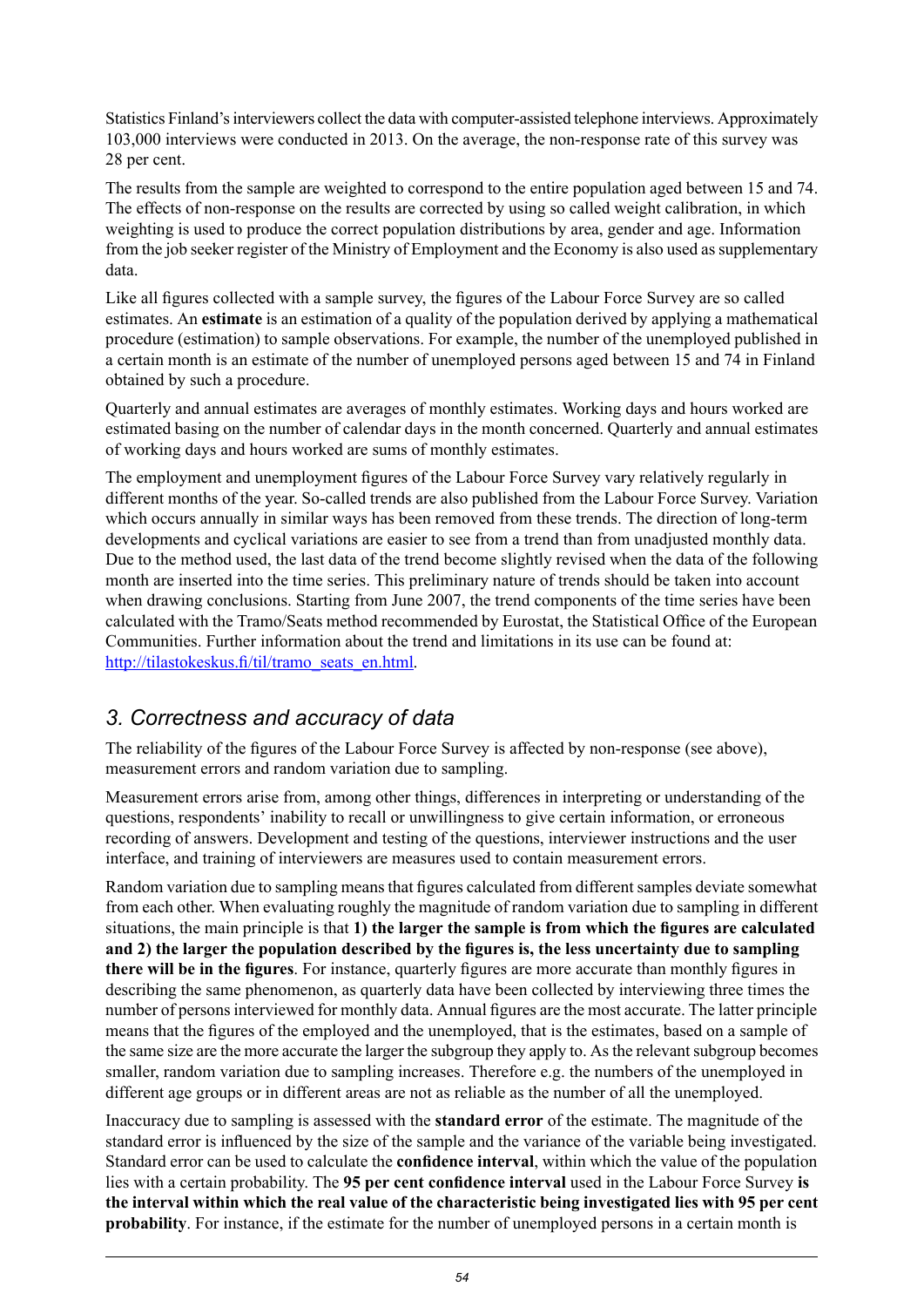230,000 and itsstandard error is 7,700, the 95 per cent confidence interval of the number of the unemployed is  $230,000 \pm 15,100$ , i.e.  $214,900-245,100$  persons. The share to be added to the estimate or deducted from it, in this case 15,100, is obtained by multiplying the estimate's standard error with the 1.96 coefficient of the 95 per cent confidence interval. This share describes the inaccuracy caused by random variation due to sampling and is called the **margin of error**.

#### *Examples of the accuracy of the number of the employed and the unemployed by size of subgroup*

To illustrate the magnitude of random variation, examples of the estimates of different numbers of the employed and the unemployed, their margins of error and other key figures of reliability are presented in the following tables 1-3. The magnitude of random variation in the examples is a rough estimate of the upper boundary of random variation, when the figure being investigated is **a correspondingly large estimate of the number of the employed or the unemployed by gender, age or region**. In correspondingly large subgroups by industry, the margin of error is wider. The examplesin table 1 refer to monthly estimates. Tables 2-3 include the corresponding data for quarterly and annual estimates.

|                   |           | Monthly estimate Monthly estimate's<br>margins of error<br>(95% confidence interval) | Standard error | Relative<br>standard<br>error |
|-------------------|-----------|--------------------------------------------------------------------------------------|----------------|-------------------------------|
|                   | persons   | persons                                                                              | persons        | $\%$                          |
| <b>Employed</b>   | 2 400 000 | ± 27800                                                                              | 14 200         | 0,6                           |
|                   | 1 200 000 | ± 21000                                                                              | 10 700         | 0,9                           |
|                   | 600 000   | ± 15300                                                                              | 7800           | 1,3                           |
|                   | 300 000   | ± 11600                                                                              | 5900           | 2,0                           |
|                   | 100 000   | ± 6700                                                                               | 3400           | 3,4                           |
|                   | 50 000    | ± 4700                                                                               | 2400           | 4,8                           |
|                   | 10 000    | ± 2900                                                                               | 1500           | 15,0                          |
| <b>Unemployed</b> | 230 000   | ± 15100                                                                              | 7700           | 3,3                           |
|                   | 120 000   | ± 11 800                                                                             | 6000           | 5,0                           |
|                   | 90 000    | ± 10800                                                                              | 5 500          | 6,1                           |
|                   | 60 000    | ± 9000                                                                               | 4 600          | 7,7                           |
|                   | 30 000    | ± 6900                                                                               | 3500           | 11,7                          |
|                   | 20 000    | ± 5100                                                                               | 2600           | 13,0                          |
|                   | 10 000    | ± 3700                                                                               | 1900           | 19,0                          |

### **Table 1. Examples of the accuracy of monthly estimates of different sizes: the numbers of the employed and the unemployed by gender, age and region.**1)

1) The data can be used as indicative estimates of the accuracy of comparable numbers of the employed and unemployed by gender, are and region.

We can see from table 1 that if the monthly estimate of the employed in the subgroup is 300,000 persons, the real number of the employed lies, with a probability of 95 per cent, within the range  $300,000 \pm 11,600$ persons. The size of this confidence interval relative to the size of the estimate is clearly larger than the corresponding share in the large estimate on the first row of the table. For estimates of less than 300,000 persons the confidence intervals are relatively even wider.

A comparison of data in tables 1–3 illustrates also that annual and quarterly data are more accurate than monthly data. The 95 per cent confidence interval corresponding to the estimate of the employed in a subgroup of 300,000 persons examined above, that is  $300,000 \pm 6,700$  persons (table 2), is clearly narrower than the confidence interval of the monthly estimate. Annual estimated are even more accurate than quarterly estimates (table 3). This difference in accuracy is, however, not as large as the corresponding difference between monthly and quarterly data.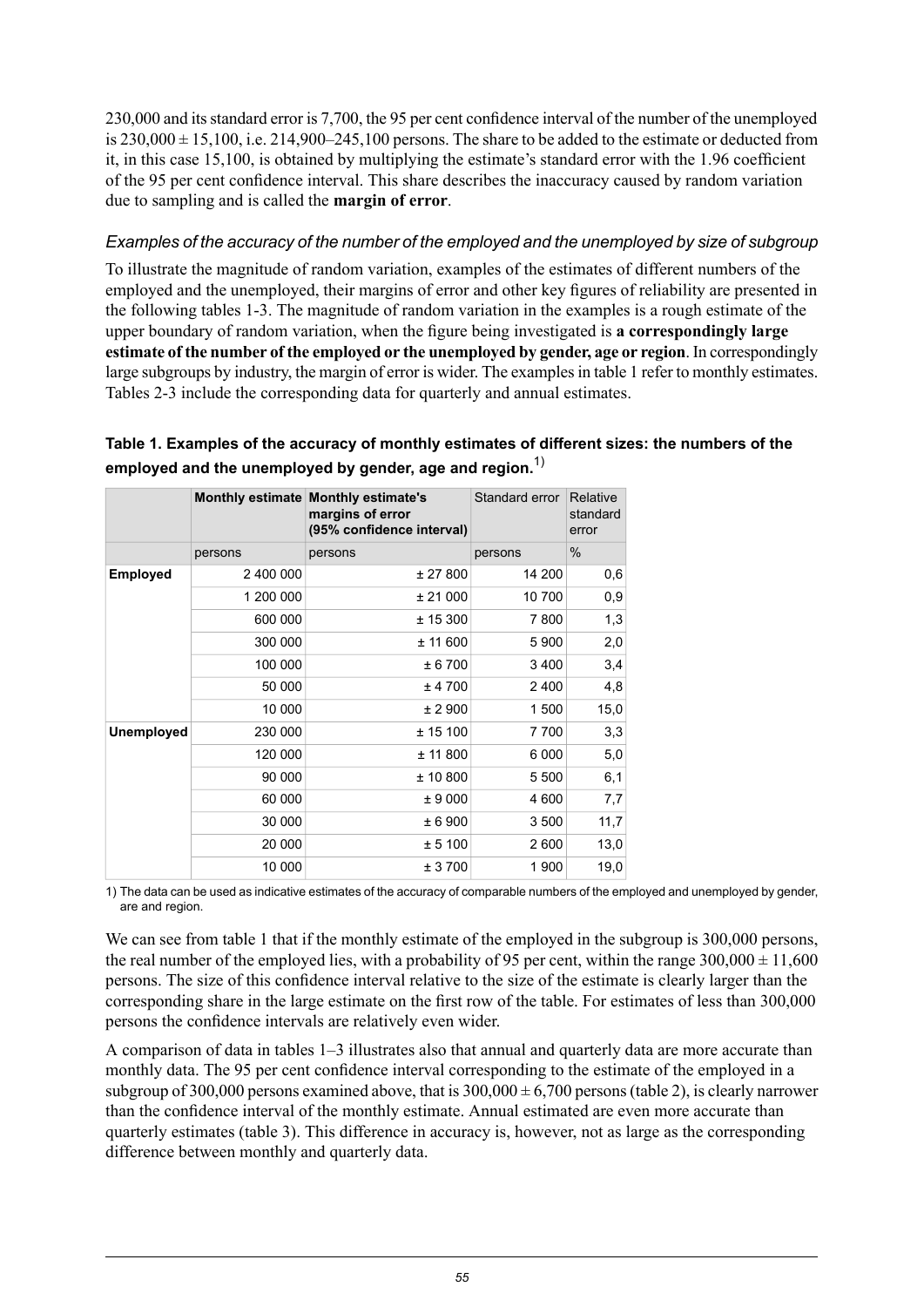**Table 2. Examples of the accuracy of quarterly estimates of different sizes: the numbers of the employed and the unemployed by gender, age and region.**1)

|                   |           | Quarterly estimate Quarterly estimate's<br>margins of error<br>(95% confidence interval) | Standard error | Relative<br>standard<br>error |
|-------------------|-----------|------------------------------------------------------------------------------------------|----------------|-------------------------------|
|                   | persons   | persons                                                                                  | persons        | $\%$                          |
| <b>Employed</b>   | 2 400 000 | ± 16100                                                                                  | 8 2 0 0        | 0,3                           |
|                   | 1 200 000 | ± 12500                                                                                  | 6400           | 0,5                           |
|                   | 600 000   | ± 8800                                                                                   | 4 500          | 0,8                           |
|                   | 300 000   | ± 6700                                                                                   | 3 4 0 0        | 1,1                           |
|                   | 100 000   | ± 4700                                                                                   | 2400           | 2,4                           |
|                   | 50 000    | ± 3900                                                                                   | 2 0 0 0        | 4,0                           |
|                   | 10 000    | ± 2000                                                                                   | 1 0 0 0        | 10,0                          |
| <b>Unemployed</b> | 230 000   | ± 8800                                                                                   | 4 500          | 2,0                           |
|                   | 120 000   | ± 6900                                                                                   | 3500           | 2,9                           |
|                   | 90 000    | ± 6100                                                                                   | 3 100          | 3,4                           |
|                   | 60 000    | ± 5100                                                                                   | 2600           | 4,3                           |
|                   | 30 000    | ± 3500                                                                                   | 1800           | 6,0                           |
|                   | 20 000    | ± 3100                                                                                   | 1600           | 8,0                           |
|                   | 10 000    | ± 2400                                                                                   | 1 200          | 12,0                          |

1) The data can be used as indicative estimates of the accuracy of comparable numbers of the employed and unemployed by gender, are and region.

#### **Table 3. Examples of the accuracy of annual estimates of different sizes: the numbers of the employed and the unemployed by gender, age and region.**1)

|            | <b>Annual</b><br>estimate | <b>Annual estimate's</b><br>margins of error<br>(95% confidence interval) | Standard error | Relative<br>standard<br>error |
|------------|---------------------------|---------------------------------------------------------------------------|----------------|-------------------------------|
|            | persons                   | persons                                                                   | persons        | $\%$                          |
| Employed   | 2 400 000                 | ± 15700                                                                   | 8 0 0 0        | 0,3                           |
|            | 1 200 000                 | ± 11400                                                                   | 5800           | 0,5                           |
|            | 600 000                   | ± 7 800                                                                   | 4 0 0 0        | 0,7                           |
|            | 300 000                   | ± 6100                                                                    | 3 100          | 1,0                           |
|            | 100 000                   | ± 3300                                                                    | 1700           | 1,7                           |
|            | 50 000                    | ± 2500                                                                    | 1 300          | 2,6                           |
|            | 10 000                    | ± 800                                                                     | 400            | 4,0                           |
| Unemployed | 230 000                   | ± 7100                                                                    | 3 600          | 1,6                           |
|            | 120 000                   | ± 5700                                                                    | 2 900          | 2,4                           |
|            | 90 000                    | ± 4 500                                                                   | 2 300          | 2,6                           |
|            | 60 000                    | ± 3500                                                                    | 1800           | 3,0                           |
|            | 30 000                    | ± 2400                                                                    | 1 200          | 4,0                           |
|            | 20 000                    | ± 2000                                                                    | 1 000          | 5,0                           |
|            | 10 000                    | ± 1 600                                                                   | 800            | 8,0                           |

1) The data can be used as indicative estimates of the accuracy of comparable numbers of the employed and unemployed by gender, are and region.

## *Statistical description of the reliability of estimation*

The estimation procedure of the Labour Force Survey is based on the calibration of weights in which the original sample weights calculated on the basis of the sample design are adjusted with a regression model to get the desired population distributions.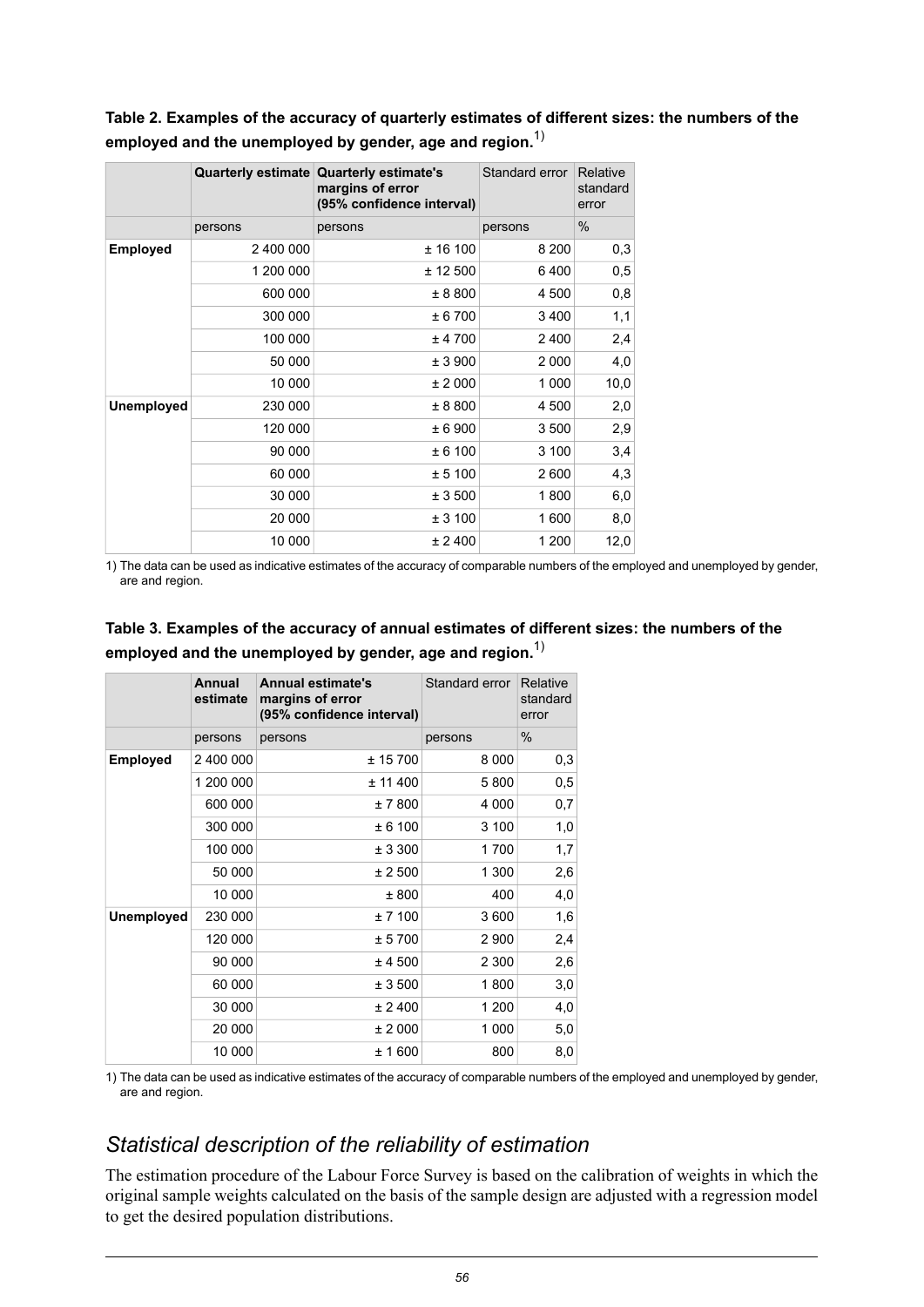The accuracy of estimates is evaluated on the basis of their standard error. **Standard error** (the square root of the sample variance) describes how neatly the value of the parameter estimated from the observations is concentrated around the parameter of the population. The magnitude of the standard error is affected by sample design, the number of observations in the relevant population or subgroup, variation due to the distribution of the research variable as well as properties of the mathematical formula.

Key figures of reliability derived from the standard error are the confidence intervals and relative standard error. **Confidence interval** describes the width of the range in which the real value of the parameter is relative to the estimate calculated from the sample. When calculating the confidence interval, the desired level of risk is fixed. The 5 per cent risk level applied in the Labour Force Survey meansthat if the samples were drawn again, in 95 cases out of one hundred the real value of the parameter would be within the confidence interval and in 5 cases out of one hundred it would be outside the confidence interval.

**Relative standard error** (variation coefficient) isthe percentage share of the standard error of the estimate. Proportioning the standard error to the estimate's size removes the effect of the scale of the variable. Hence the values of the relative standard error of different variables and the values of the standard error of the same variable in different subgroups are easy to compare with one another.

In the monthly and quarterly data of the Labour Force Survey, the estimator of the standard error is the variance estimator of the generalised regression estimator (GREG). The statistical accuracy of the annual estimates and its evaluation is also affected by the fact that the sample of the Labour Force Survey changes gradually during the year. In consecutive quarters 60 per cent of the respondents are the same. During one year 90 per cent of the interviewees have been interviewed at least twice. The responses given by the same persons in different interviews during the year correlate to one another if the person's labour market status does not change between interviews. To account for this co-dependence of responses, the Labour Force Survey uses an approximation of single stage cluster sampling in which a cluster internal variance is calculated for persons interviewed several times during the year. Clusters are formed on the basis of interviewee's age. Cluster internal variance is zero it the interviewee's labour market status does not change during the year between different interviews.

For example, the standard error calculated for annual estimate of the unemployed in a subgroup of 230,000 persons is 3,600 persons and the confidence interval is  $230,000 \pm 7,100$  persons. If the interviews on which the annual estimate is based had all been with different persons, the standard error of the estimate of the unemployed would have been 2,300 persons and the confidence interval  $230,000 \pm 4,500$  persons. Interviewing the same persons again in different quarters of the year explains why the difference in the accuracy of the annual and quarterly data of the Labour Force Survey is not as large as could be expected on the basis of the number of interviews conducted.

## *4. Timeliness and promptness of published data*

The results of the Labour Force Survey are released monthly, quarterly and annually. Quarterly and annual results are the averages of monthly results, i.e. they describe the situation on an "average" week during the survey period. Data on labour input are sums of the results of periods. The released data are final. Only seasonal adjustment slightly alters the latest seasonally adjusted monthly results. Monthly data are released approximately three weeks from the end of the survey month. Quarterly data are released simultaneously with the last monthly data of each quarter. Quarterly data are statistically more reliable than monthly data and contain more detailed data on, among other things, employment and labour input by industry and more specific regional data. The most detailed results are published in annual statistics. Quarterly deliveries of data are made to the Eurostat, the Statistical Office of the European Communities, which are used to compile statistics on EU Member States.

## *5. Accessibility and transparency/clarity of data*

The results of the Labour Force Survey are published in the Labour market series of Official Statistics of Finland. The key monthly, quarterly and annual results are released on predefined days on the Internet on the home page of the Labour Force Survey [http://tilastokeskus.fi/til/tyti/index\\_en](http://tilastokeskus.fi/til/tyti/index_en). The links on the home page lead to, among other things, a description of the statistics, concepts and definitions as well as the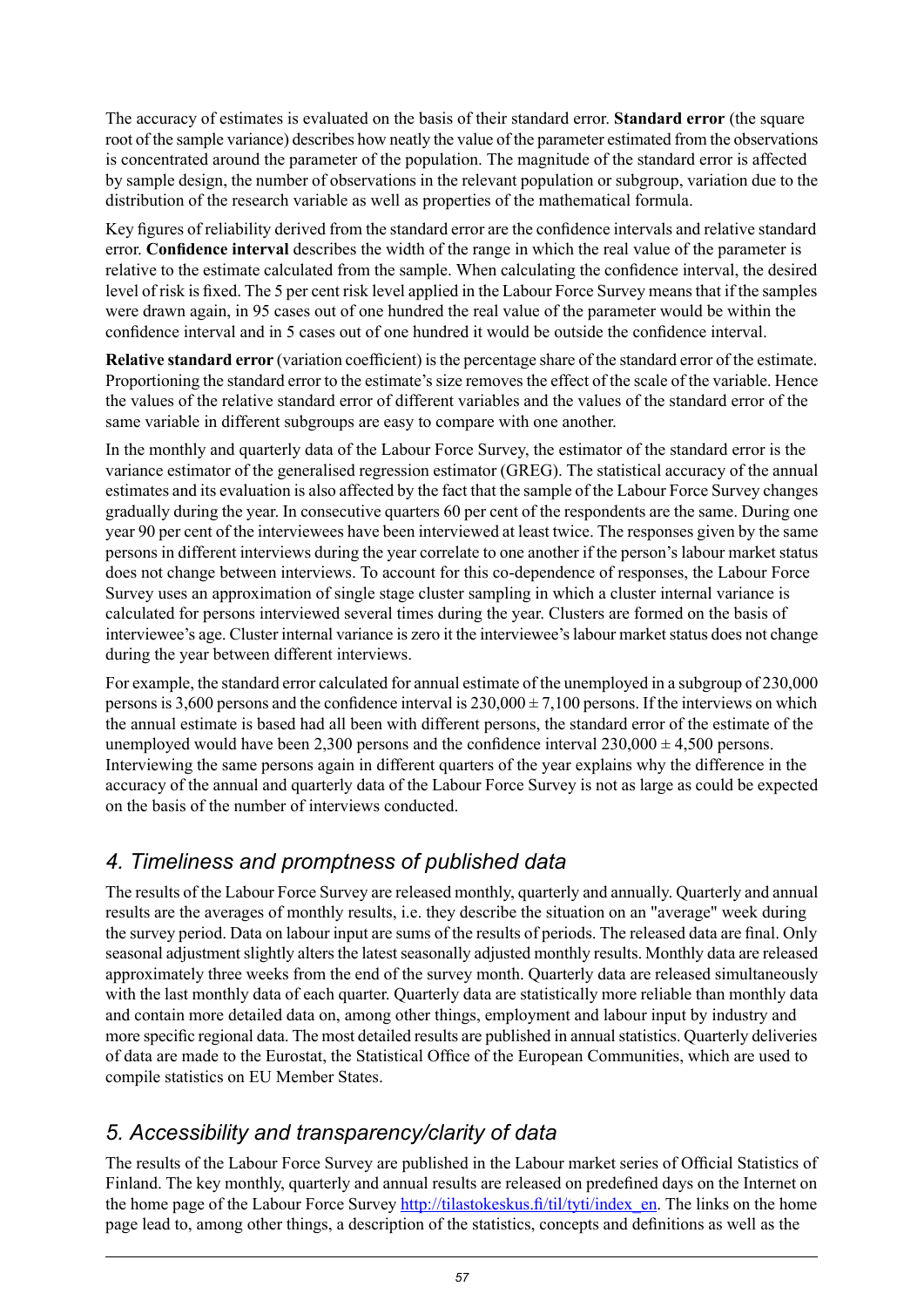free of charge tables from the statistical databases of the Labour Force Survey (StatFin). Data are also available over the Internet from Statistics Finland's chargeable time series database (ASTIKA). Eurostat publishes quarterly and annual Labour Force Survey data on its own website.

The annual publication of Labour Force Statistics contains a review of the past statistical reference year, definitions of key concepts, descriptions of the classifications used, time series and annual tables as well as this Quality description of Labour Force Survey. In addition, Labour Force Survey data are published regularly in the Statistical Yearbook of Finland and in the Bulletin of Statistics. Chargeable special compilations can be requested from the Labour Force Survey information service.

Labour Force Survey data are not released outside Statistics Finland in identifiable form (Statistics Act 280/2004, Personal Data Act 523/1999). Data can be released only on the basis of a separate application for licence to use statistical data and without identifiers for scientific research and statistical surveys. Data adjusted for the EU Labour Force Survey are delivered to Eurostat, the Statistical Office of the European Communities without identifiers. The Labour Force Survey data are protected according to the protection class defined in Statistics Finland's data protection guidelines. A register description can be found (in Finnish) at: [http://www.tilastokeskus.fi/meta/rekisteriselosteet/rekisteriseloste\\_tyovoimatutkimus.html](http://www.tilastokeskus.fi/meta/rekisteriselosteet/rekisteriseloste_tyovoimatutkimus.html).

Information service: [tyovoimatutkimus@stat.fi](mailto:tyovoimatutkimus@stat.fi) and tel. +358 29 551 1000.

## *6. Comparability of statistics*

A monthly Labour Force Survey, initially called Labour Force Inquiry, has been conducted since 1959. During this time the data content, data collection methods and methodology have been revised on several occasions. A comparable time series of the key data exists since 1989.

Initially, the inquiry with a somewhat limited data content was conducted as a postal survey. In 1976 the data content was expanded and the methodology modernised. During 1977–1993 the survey consisted of a monthly inquiry and supplementary annual interviews conducted over the telephone. The data collection of the monthly inquiry was changed in 1983 from a postal survey to telephone interviews, as a result of which non-response dropped from 30 to 4 per cent.

When Finland joined the European Union the Labour Force Survey was harmonised with the EU Labour Force Survey. At the beginning in 1995–1998, the data for the EU Labour Force Survey were collected as a separate interview survey in March-May. The monthly survey was gradually revised to correspond to the EU Labour Force Survey. The contents of the monthly survey were extended, computer-assisted telephone interviews (CATI) were introduced in the data collection and the concepts and definitions were harmonised to correspond better than before to the EU and ILO guidelines and recommendations. The definition of an unemployed person was revised in May 1998 and the published time series were retrospectively revised to correspond with the new definitions starting from 1989.

In April 1999 the Labour Force Survey's data content was widened again with the combining of the monthly survey and the EU Labour Force Survey into a single, continuous Labour Force Survey. As of the beginning of 2000 the survey changed over into a continuous survey week, whereas previously data for each month had been collected in one survey week. This changeover affected data on working days and hours worked, which are not fully comparable with earlier data starting from the beginning of the year 2000. Starting from 2003 the data content of the survey widened with the so-called household module which is collected from a subsample. A new data collection questionnaire was introduced in 2008. In consequence of this the data content of the survey became slightly revised and collection of some of the data was started from a subsample, whose data are only used as annual data.

## *7. Coherence and consistency/uniformity*

In addition to the Labour Force Survey Statistics Finland's statistics related to the labour market include the Job Vacancy Survey, the Quality of Work Life Survey, statistics on labour disputes, statistics on accidents at work as well as register-based employment statistics (RES).

Of these the RES provide data on the labour market activities of the population. The data in them differ from those of the Labour Force Survey due to the data collection method and the definitions of the employed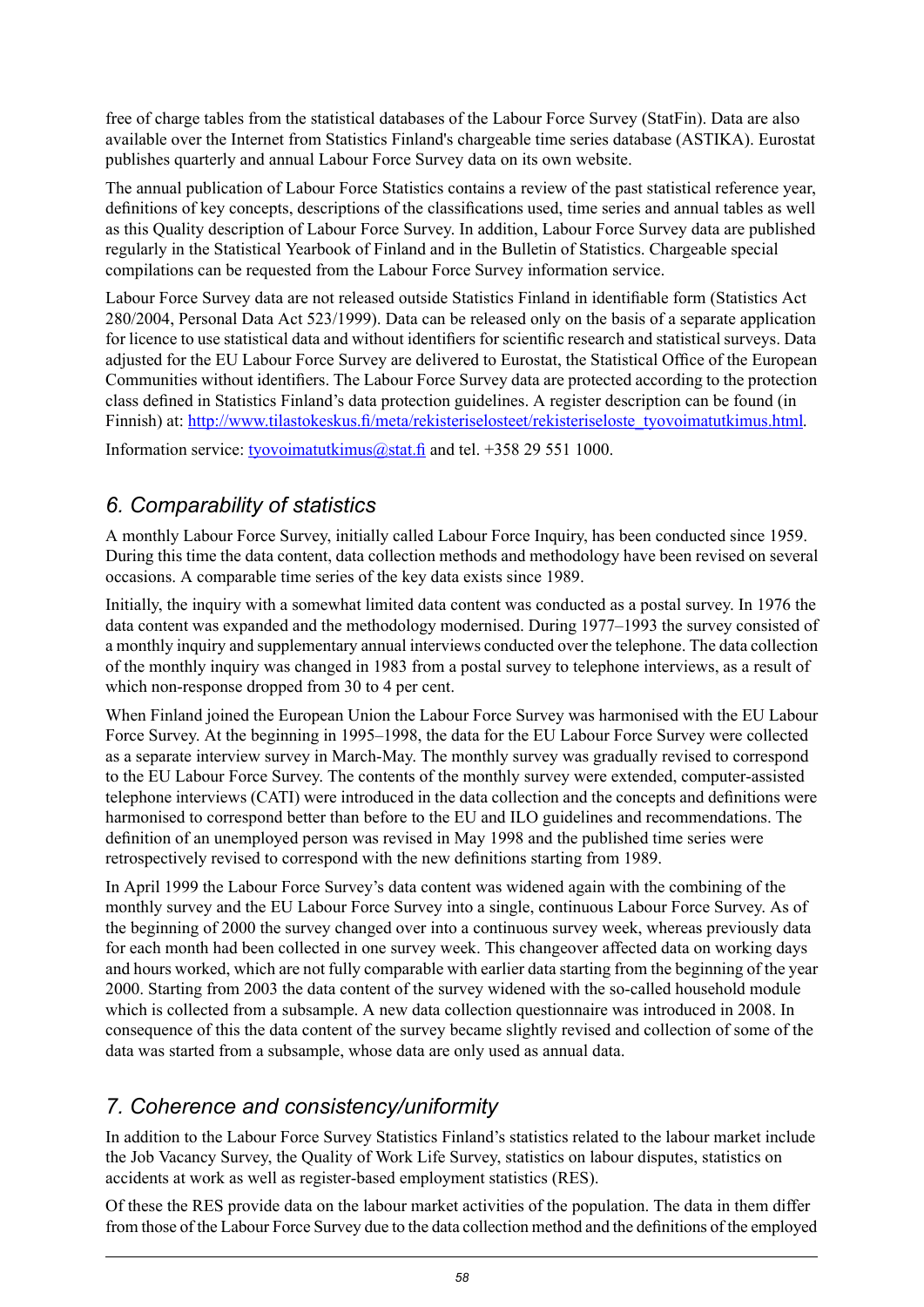and the unemployed. The RES are based on total data derived from the administrative data of different authorities. The RES data on a person's activities mainly describe the last week of the year. RES data on unemployment are based on the Ministry of Employment and the Economy's register of unemployed job seekers. The statistics take good 18 months to complete; preliminary data are ready within about a year. Since the employment statistics represent total data, they offer better regional data (incl. data by municipality) as well as better data on small population groups, e.g. small industries and occupations, than the Labour Force Survey. The concepts of the employment statistics based on administrative registers are not internationally comparable.

Statistics Finland uses the Labour Force Survey data in the compiling of National Accounts. This is among the reasons why the definitions of the key concepts in the Labour Force Survey, such as population, employment and working hours, follow as closely as possible the recommendations for National Accounts (the UN System of National Accounts, SNA, and the European System of Accounts, ESA). The Labour Force Survey definition of the public sector is somewhat different from the classification of sectors in National Accounts. In National Accounts, conscripts are classified as employed according to ILO recommendations, whereas in the Labour Force Survey conscripts are outside the labour force.

The results from the Finnish Labour Force Survey published by Eurostat, the Statistical Office of the European Communities, differ from those published in Finland in that conscripts are not included in the statistics published by Eurostat. In most EU countries conscripts are not included in the target group of the Labour Force Survey, i.e. population living in private households. This causes differences especially in the results concerning the 15 to 24 age group. In the figures published by Finland persons performing their conscript duty are included in the population outside the labour force. In some cases differences can arise from the fact that Eurostat's figures include the whole population living in private household whereas in Finland the figures only include those between the ages of 15 and 74.

The Ministry of Employment and the Economy also publishes data on unemployed job seekers. The Ministry's data derive from register-based Employment Service Statistics, which describe the last working day of the month. The definition of unemployed applied in the Employment Service Statistics is based on legislation and administrative orders which make the statistical data internationally incomparable. In the Employment Service Statistics an unemployed person is not expected to seek work as actively as in the Labour Force Survey. There are also differences in the acceptance of students as unemployed. More detailed information about differences between the statistics is available: [http://tilastokeskus.fi/til/tyti/tyti\\_2013-04-04\\_men\\_002\\_en.html.](http://tilastokeskus.fi/til/tyti/tyti_2013-04-04_men_002_en.html)